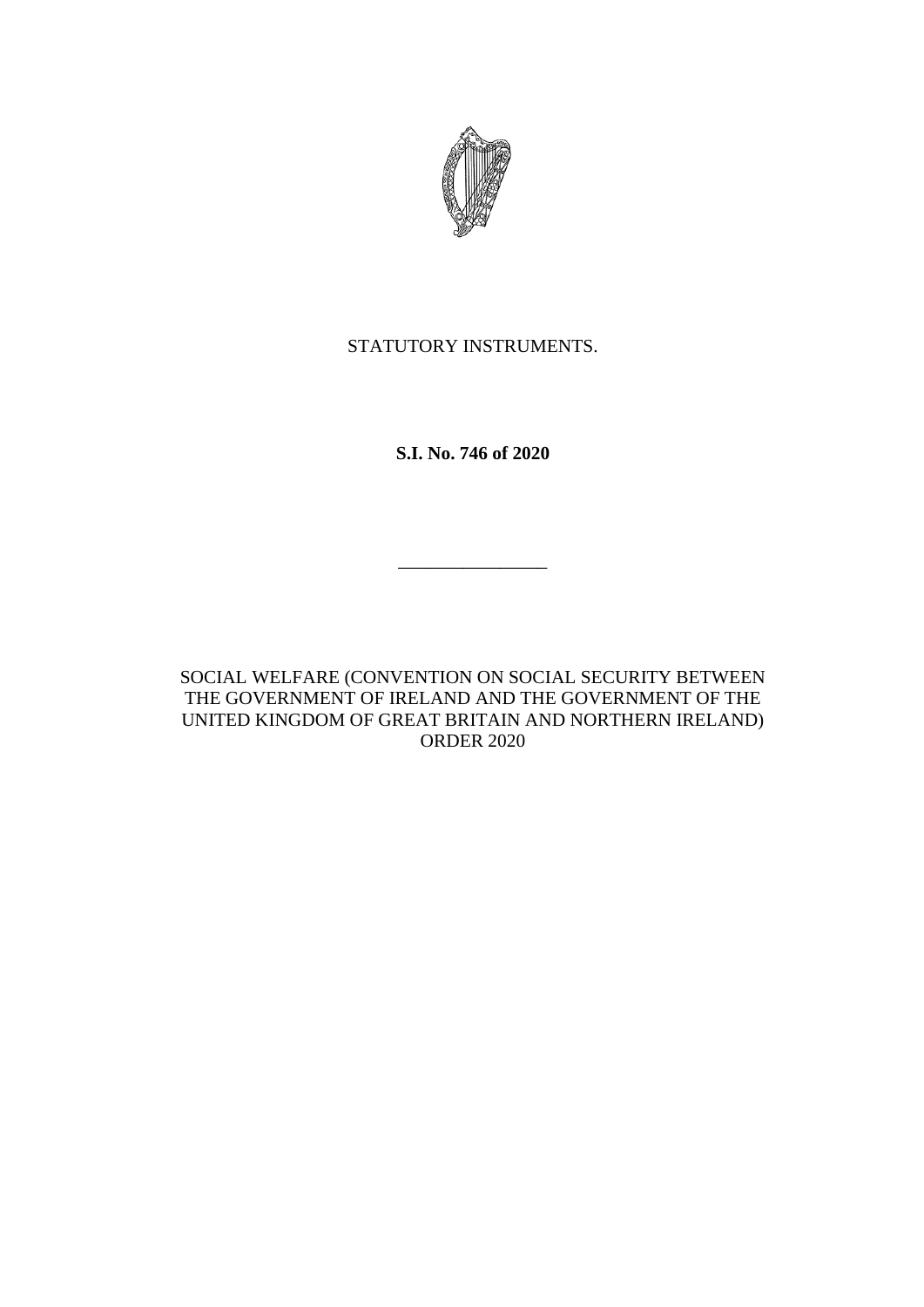# S.I. No. 746 of 2020

# SOCIAL WELFARE (CONVENTION ON SOCIAL SECURITY BETWEEN THE GOVERNMENT OF IRELAND AND THE GOVERNMENT OF THE UNITED KINGDOM OF GREAT BRITAIN AND NORTHERN IRELAND) ORDER 2020

**WHEREAS** the arrangements in respect of matters relating to social security set out in the Agreement in Schedule 1 to this Order (hereinafter called "the Agreement") were made by the Government of Ireland with the Government of the United Kingdom of Great Britain and Northern Ireland;

**AND WHEREAS** it is provided for in Article 65 of the Convention on Social Security between the Government of Ireland and the Government of the United Kingdom of Great Britain and Northern Ireland, which was signed at Dublin on the 1st day of February 2019, that the Government of Ireland and the Government of the United Kingdom of Great Britain and Northern Ireland shall notify each other in writing when the necessary internal procedures for entry into force have been completed and that said Convention shall enter into force on the date of the later of such notifications:

**AND WHEREAS** the later of such aforesaid notifications was received on the 31st day of December 2020;

**NOW THEREFORE** the Minister for Employment Affairs and Social Protection, in exercise of the powers conferred on her by Sections 4 and 287 of the Social Welfare Consolidation Act, 2005 (No. 26 of 2005), hereby makes the following Order:—

1. This Order may be cited as the Social Welfare (Convention on Social Security between the Government of Ireland and the Government of the United Kingdom of Great Britain and Northern Ireland) Order 2020.

2. The Agreement shall come into force on the 31st day of December 2020.

3. On and from 11.00 pm on the 31st day of December 2020, the Social Welfare Acts 2005 to 2020 and the regulations made under those Acts insofar as they relate to illness benefit, health and safety benefit, carers benefit, treatment benefit, maternity benefit, adoptive benefit, paternity benefit, partial capacity benefit, invalidity pension, state pension (contributory), widow's, widower's, or surviving civil partner's (contributory) pension, guardian's payment (contributory), occupational injuries benefits, widowed or surviving civil partner grant, jobseeker's benefit, guardian's payment (non-contributory), one parent family payment, domiciliary care allowance, child benefit, back to work family dividend, working family payment, shall be modified to the extent necessary to take account of and give effect to the provisions of the Agreement.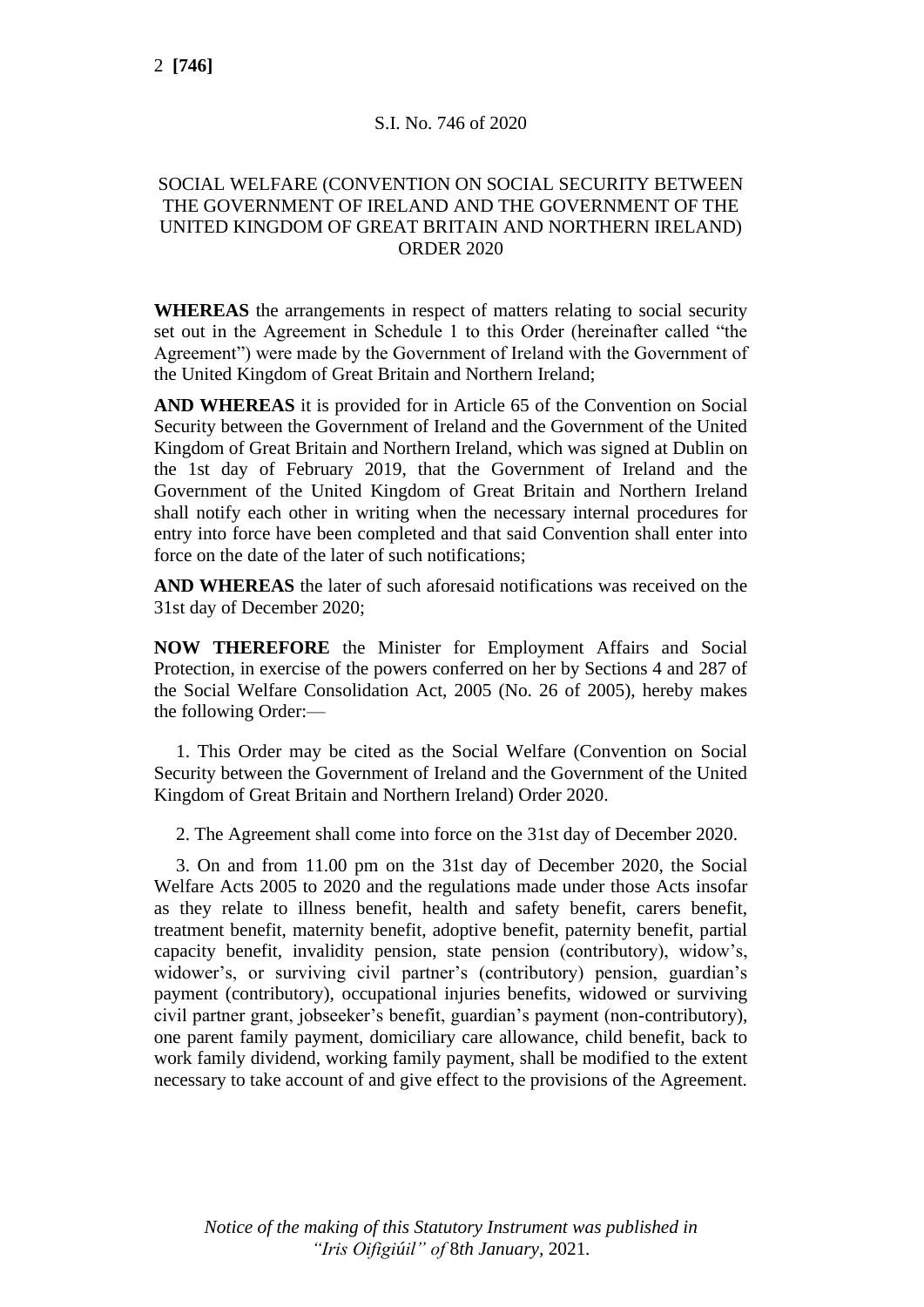#### Schedule 1

# CONVENTION ON SOCIAL SECURITY BETWEEN THE GOVERNMENT OF IRELAND AND THE GOVERNMENT OF THE UNITED KINGDOM OF GREAT BRITAIN AND NORTHERN IRELAND

The Government of Ireland and the Government of the United Kingdom of Great Britain and Northern Ireland;

Recognising that protection of social security rights enjoyed by Irish and British citizens moving between the two countries has been established through a series of reciprocal arrangements made since 1924;

Having then strengthened such reciprocity in the field of social security by means of the Agreements which were signed on their behalf at London on 29 March 1960 (which Agreement did not include Northern Ireland), at Dublin on 28 February 1966, at Dublin on 3 October 1968 and at London on 14 September 1971 and also including the arrangements made on 22 July 1964 between the Ministry of Labour and National Insurance in relation to Northern Ireland and the Minister for Social Welfare in relation to Ireland;

Having subsequently consolidated such Agreements and their extension and modification in a Convention which was signed on their behalf at Dublin on 14 December 2004;

Desiring to ensure that the reciprocal rights enjoyed by Irish and British citizens under the Common Travel Area arrangements are protected following the withdrawal of the United Kingdom from the European Union;

Having resolved to conclude a further social security Convention for that purpose;

Have agreed as follows:

#### PART I

#### GENERAL PROVISIONS

#### ARTICLE 1

#### **Definitions**

(1) For the purpose of this Convention the following definitions apply, except where the context otherwise requires: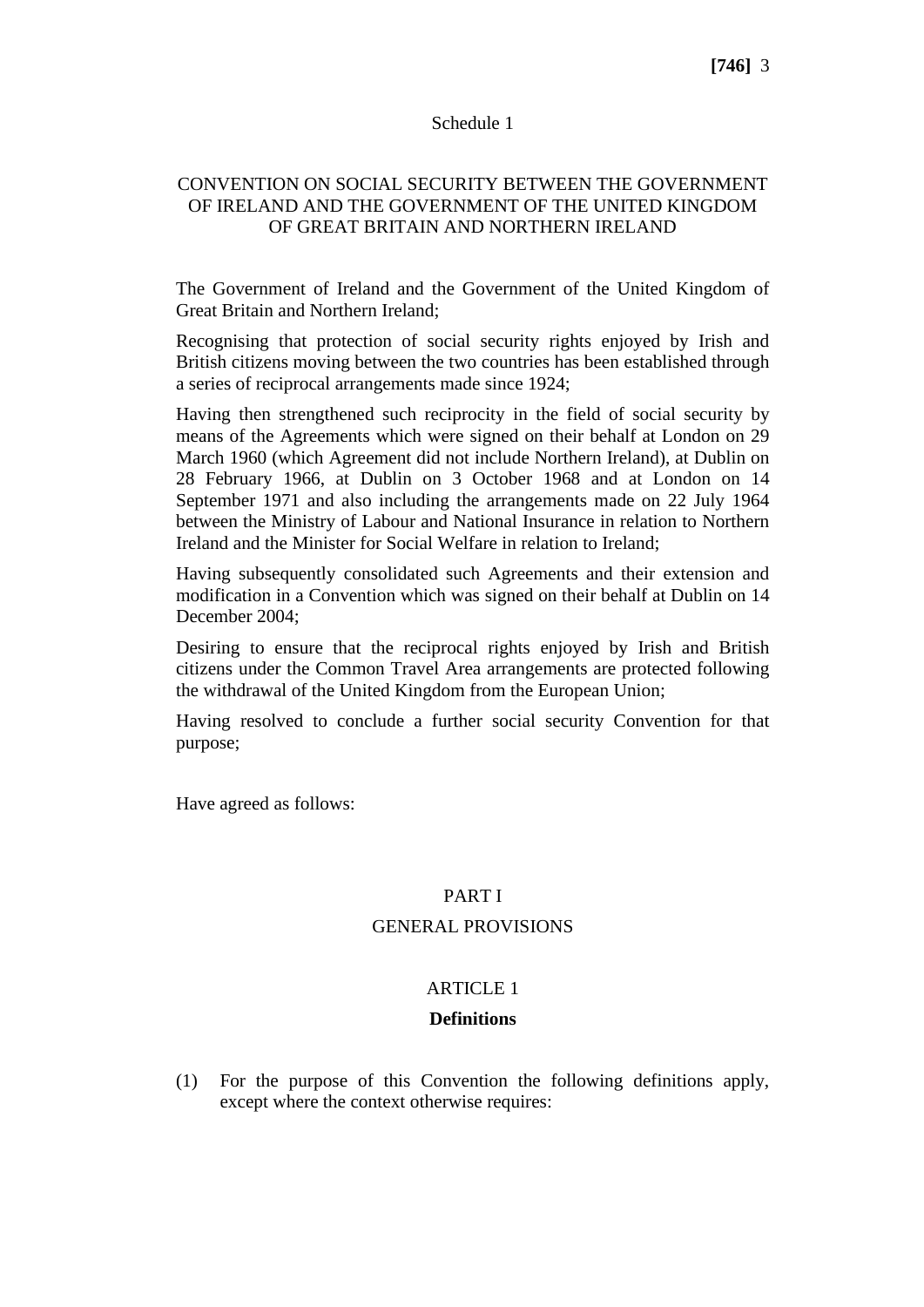"activity as an employed person" means any activity or equivalent situation treated as such for the purposes of the legislation of the Party in which such activity or equivalent situation exists;

"activity as a self-employed person" means any activity or equivalent situation treated as such for the purposes of the legislation of the Party in which such activity or equivalent situation exists;

"additional pension" means any additional pension payable under the legislation of the United Kingdom based on the payment of contributions above the level required for entitlement to basic pension;

"benefit" means, as appropriate, any benefit, pension, allowance, payment or grant to which this Convention applies (in accordance with Article 3) and includes any increases of, or any additional amount payable with, such benefit, pension, allowance, payment or grant respectively;

"civil servant" means a person considered to be such or treated as such by the Party to which the administration employing them is subject;

"competence", in relation to a Party, means responsibility for payment of a particular benefit under the legislation it applies to a person who:

- (i) is insured in that Party in relation to a benefit of that type, at the time of their claim for it; or
- (ii) would be entitled to such benefit if they (or a member of their family or survivor, where relevant) resided in that Party,

and the word "competent" shall be construed accordingly;

"contribution period" means:

- (i) in the case of the United Kingdom, a period in respect of which contributions relevant to entitlement to the benefit concerned are payable, have been paid or treated as paid under the relevant legislation; or,
- (ii) in the case of Ireland, a period in respect of which a person has qualifying contributions relevant to entitlement to the benefit concerned under the relevant legislation;

"credited period" means a period (other than a period of employment or a period of self-employment) for which contributions relevant to entitlement to the benefit in question have been credited under the legislation concerned;

"dependant" means an individual who would be treated as such for the purpose of any claim for an increase of benefit in respect of a dependant under the legislation concerned;

"EEA Agreement" means the Agreement establishing the European Economic Area dated 2 May 1992 made between the European Community, its Member States and the Member States of the European Free Trade Association and any amendments or modifications made to it;

"employed person" means: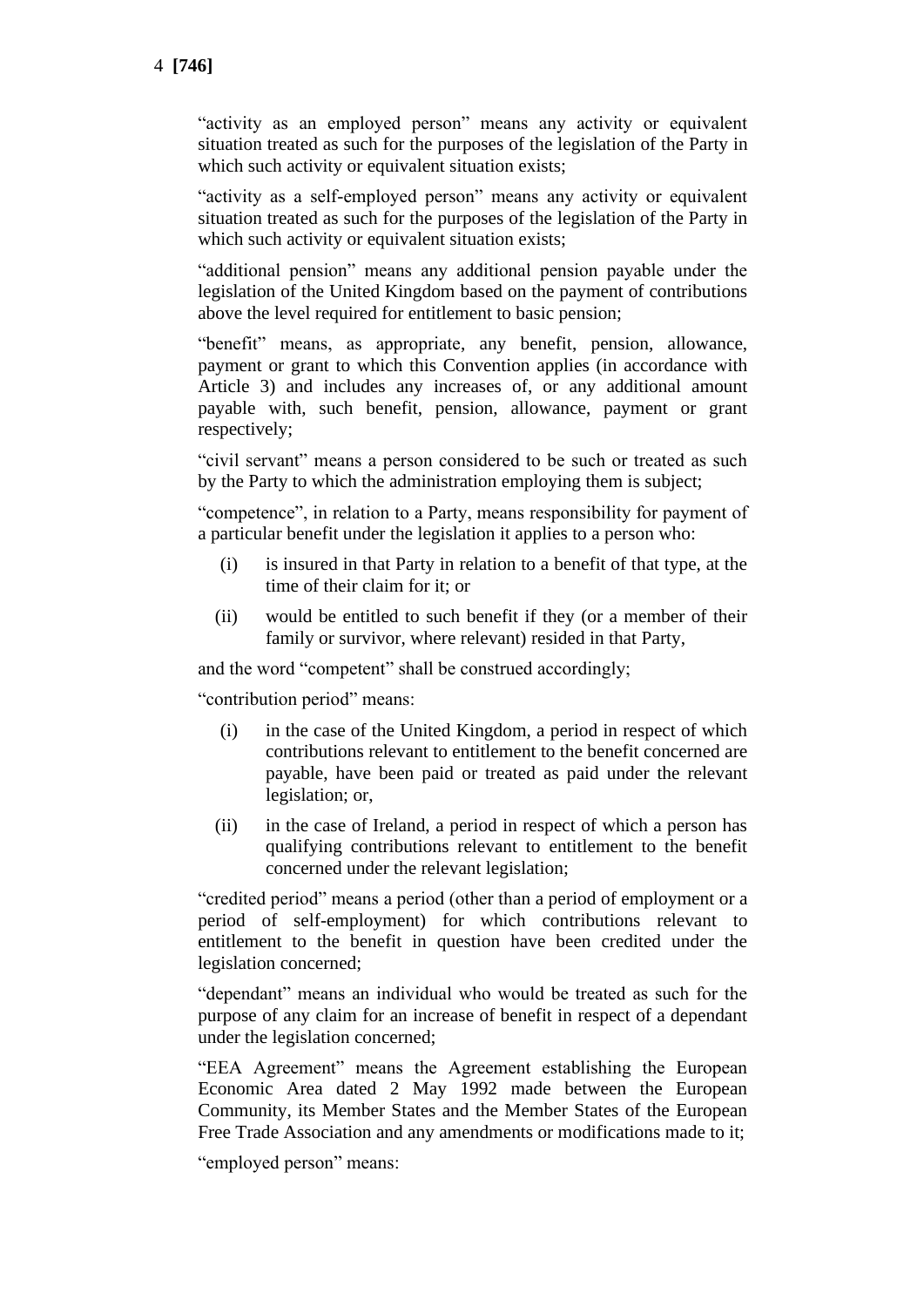- (i) a person who, under the legislation of the United Kingdom, comes within the definition of an employed earner or an employed person, or is treated as such, and
- (ii) in relation to Ireland, an employed contributor within the meaning given by section 12 of the Social Welfare (Consolidation) Act 2005 (as amended);

"employment" means employment as an employed person and the words "employ", "employed" or "employer" shall be construed accordingly;

"EU Social Security Coordination Regulation", for the purposes of Article 19, means either of:

- (i) Council Regulation (EEC) No. 1408/71 of 14 June 1971 on the application of social security schemes to employed persons, to self-employed persons and to members of their families moving within the Community (as amended); or
- (ii) Regulation (EC) No. 883/2004 of the European Parliament and of the Council of 29 April 2004 on the coordination of social security systems (as amended);

"frontier worker" means any person pursuing an activity as an employed or self-employed person in one Party and who resides in the other Party to which they return as a rule daily or at least once a week;

"income tax year" means:

- (i) in relation to the United Kingdom, the twelve months beginning on 6 April in any year and ending on 5 April in the following year; and
- (ii) in relation to Ireland:
	- (a) in respect of a period prior to 6 April 2001, the twelve months beginning on 6 April in one year and ending on 5 April in the following year, and
	- (b) the period beginning on 6 April 2001 and ending on 31 December 2001, and
	- (c) thereafter, a calendar year;

"insurance period" means a contribution period or a credited period;

"insured" means, in relation to a person,

- (i) under the legislation of United Kingdom, that they have the right to a type of benefit set out in Article 3(1), taking into account the provisions of this Convention;
- (ii) under the legislation of Ireland, that they are insured under Part 2 of the Social Welfare (Consolidation) Act 2005 (as amended);

"legislation" means, in relation to a Party, such of the legislation specified in Article 3 as applies in that Party, or in any part of that Party;

"member of the family", in relation to a person, means: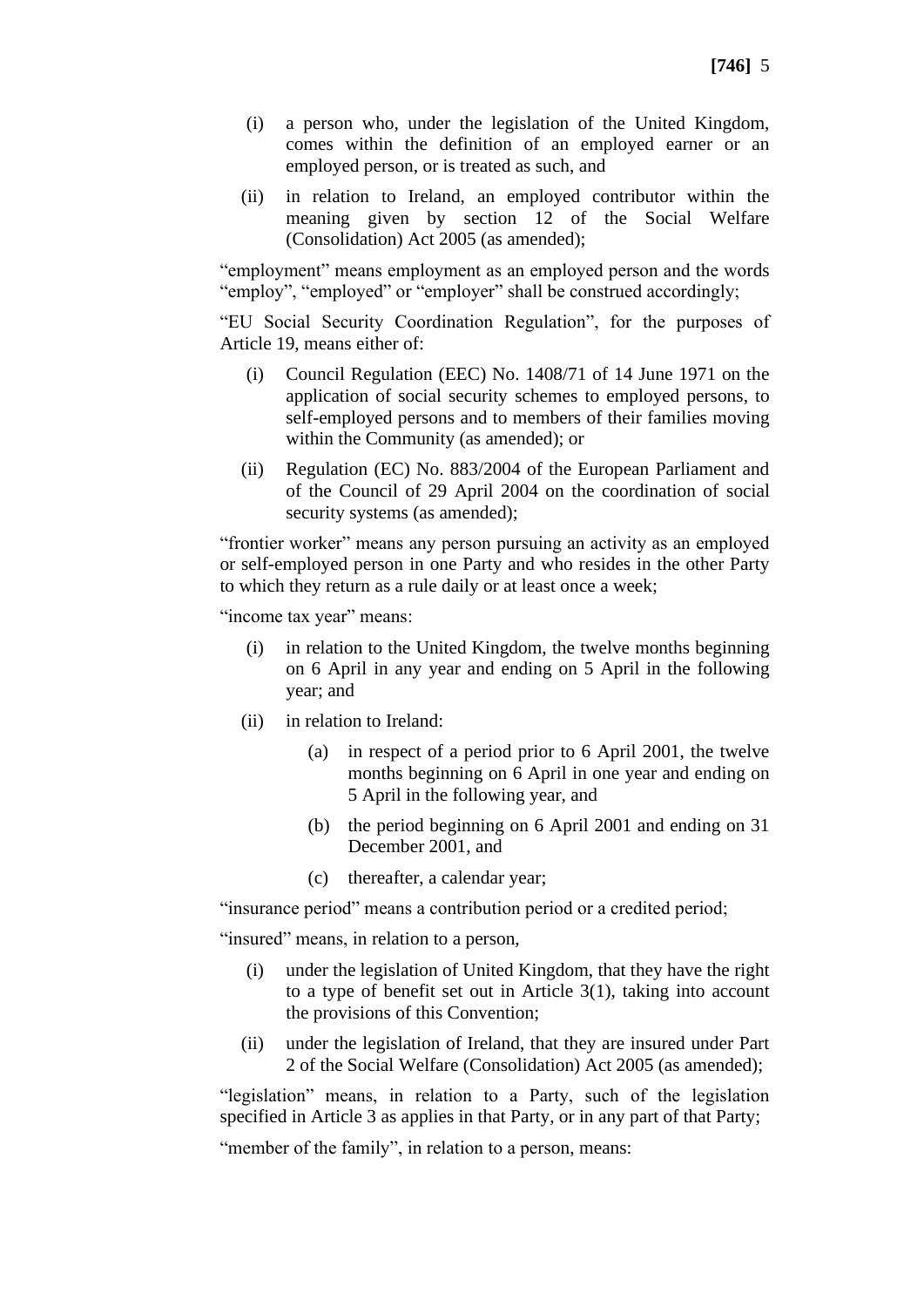- (i) any individual defined or recognised as a member of the family or designated as a member of the household of that person by the legislation of the Party under which the benefit concerned is provided; or
- (ii) if the legislation of a Party referred to in sub-paragraph (i) does not make a distinction between the members of the family and other individuals to whom it is applicable, the person's spouse, minor children and dependent children who have reached the age of majority shall be considered members of their family;

and if, under the legislation referred to in sub-paragraphs (i) and (ii), an individual is considered a member of the person's family or member of their household on condition that they live in the same household as the person, such condition shall be considered satisfied if the individual in question is mainly dependent on the person;

"national" means:

- (i) in relation to the United Kingdom,
	- (a) a British citizen;
	- (b) a person who is a British subject by virtue of Part IV of the British Nationality Act 1981 and who has the right of abode in the United Kingdom and is therefore exempt from United Kingdom immigration control;
	- (c) a British Dependent Territories citizen who acquires their citizenship from a connection with Gibraltar; and
- (ii) in relation to Ireland, an Irish citizen within the meaning of the Irish Nationality and Citizenship Act 1956 (as amended);

"Parties" means:

- (i) the United Kingdom; and
- (ii) Ireland,

(each, a "Party"), and includes the territory of either country or any part of either country, as the context requires;

"pension" means an old-age benefit, invalidity benefit or a survivor's benefit;

"pensioner" means a person who is receiving a pension;

"period of employment" or "period of self-employment" means a period so defined, treated or recognised by the legislation of the Party under which it was completed or considered as completed, or any period regarded by that legislation as equivalent to a period of employment or a period of self-employment;

"period of residence" means a period so defined, treated or recognised by the legislation of a Party under which it was completed or considered as completed;

"person" has the meaning given to it in Article 2(a) of this Convention, unless the context otherwise requires;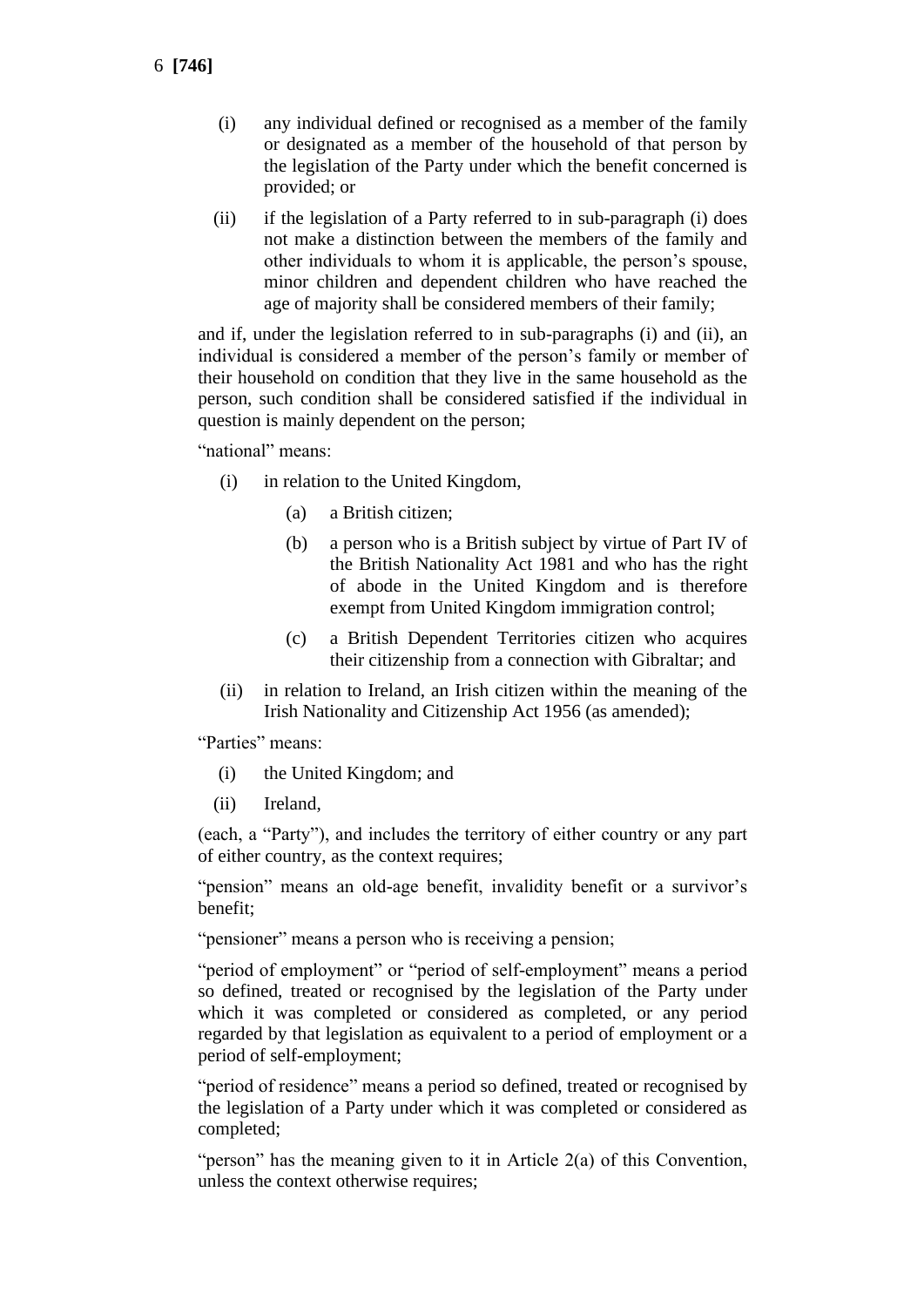"qualifying year" means in relation to the United Kingdom:

- (i) an insurance period of not less than 50 weeks which ended prior to 6 April 1975;
- (ii) an income tax year falling between 6 April 1975 and 5 April 1978 during which contributions have been paid on earnings received, or treated as received, of at least 50 times the lower earnings limit for that year; or
- (iii) an income tax year commencing after 6 April 1978 in which the person has received, or been treated as having received, earnings of at least 52 times the lower earnings limit;

"refugee" means an individual so defined in Article 1 of the Convention on the Status of Refugees done at Geneva on 28 July 1951, as extended by Article 1(2) of the Protocol relating to the Status of Refugees done at New York on 31 January 1967;

"registered office or place of business" means, in relation to an employer or undertaking, the registered office or place of business where the essential decisions of the employer or undertaking are adopted and where the functions of its central administration are carried out;

"relevant authority" means:

- (i) in relation to the United Kingdom, the Department for Work and Pensions for Great Britain, the Commissioners for Her Majesty's Revenue and Customs, the Scottish Ministers, the Department for Communities for Northern Ireland (as appropriate), or an authorised representative of any one of those; and
- (ii) in relation to Ireland, the Department of Employment Affairs and Social Protection;

"residence" means habitual residence in a Party as defined or construed under the legislation of that Party and the words "reside" and "resident" shall be construed accordingly;

"self-employed person" means a person who:

- (i) under the legislation of the United Kingdom, comes within the definition of a self-employed earner or of a self-employed person or is treated as such, and
- (ii) in relation to Ireland, is a self-employed contributor within the meaning given by section 20 of the Social Welfare (Consolidation) Act 2005 (as amended);

"social assistance" means:

- (i) in relation to the United Kingdom:
	- (a) universal credit payable under Part 1 of the Welfare Reform Act 2012 or Part 2 of the Welfare Reform (Northern Ireland) Order 2015;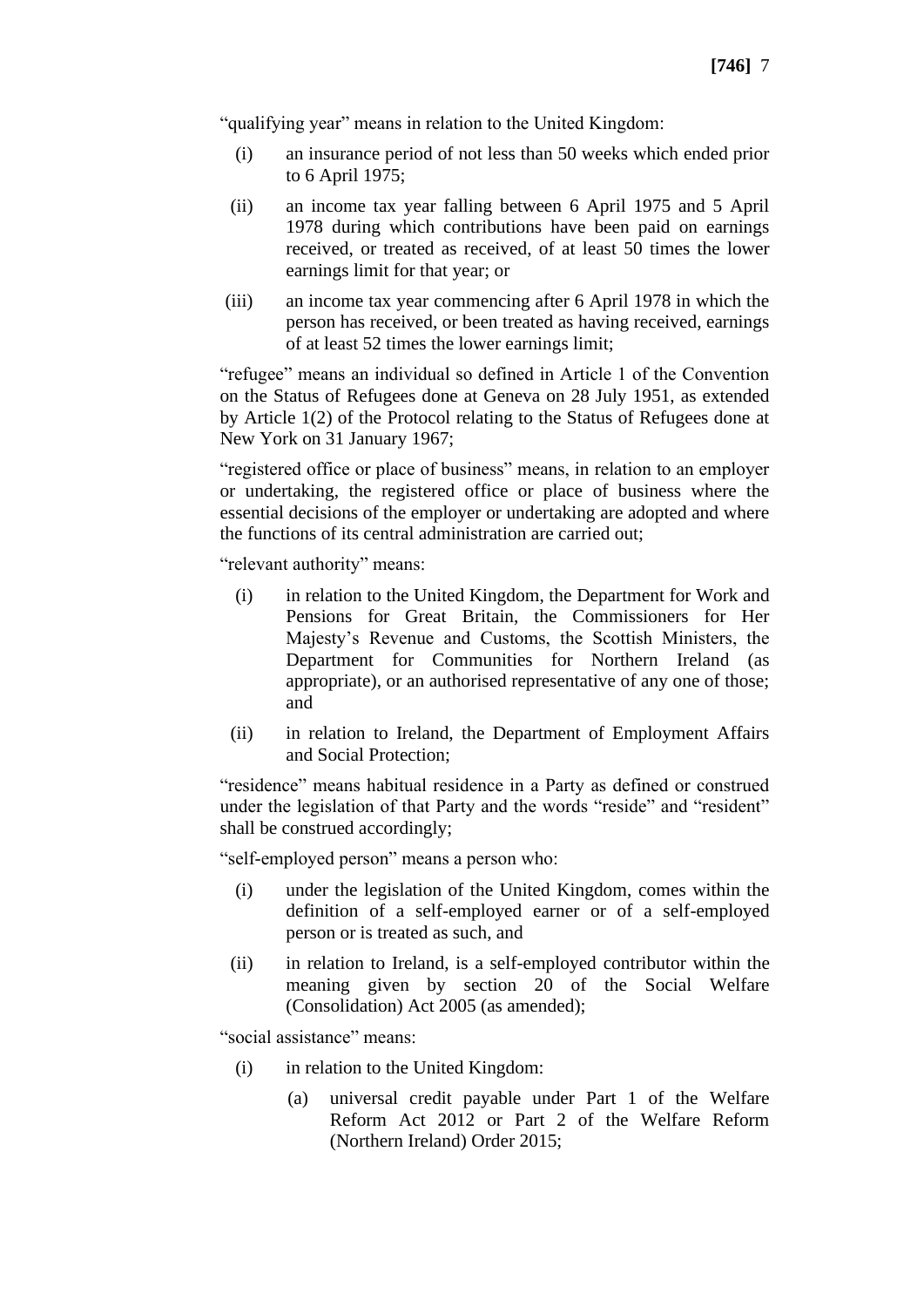- (b) income support payable under section 124 of the Social Security Contributions and Benefits Act 1992 or section 123 of the Social Security Contributions and Benefits (Northern Ireland) Act 1992;
- (c) income-related employment and support allowance payable under Part 1 of the Welfare Reform Act 2007 or Part 1 of the Welfare Reform Act (Northern Ireland) 2007;
- (d) income-based jobseeker's allowance payable under the Jobseekers Act 1995 or the Jobseeker's (Northern Ireland) Order 1995; and
- (e) state pension credit payable under the State Pension Credit Act 2002 or the State Pension Credit Act (Northern Ireland) 2002; and
- (ii) in relation to Ireland, any payment made under any assistance scheme described in section 139 of the Social Welfare (Consolidation) Act 2005 (as amended);

"stateless person" means an individual so defined in Article 1 of the Convention on the Status of Stateless Persons done at New York on 28 September 1954;

"statutory adoption pay" means, in the United Kingdom, the payment made by an employer under Part XIIZB of the Social Security Contributions and Benefits Act 1992 or Part XIIZB of the Social Security Contributions and Benefits (Northern Ireland) Act 1992;

"statutory maternity pay" means, in the United Kingdom, the payment made by an employer under Part XII of the Social Security Contributions and Benefits Act 1992 or Part XII of the Social Security Contributions and Benefits (Northern Ireland) Act 1992;

"statutory paternity pay" means, in the United Kingdom, a payment of statutory paternity pay or additional statutory paternity pay made by an employer under Part XIIZA of the Social Security Contributions and Benefits Act 1992 or Part XIIZA of the Social Security Contributions and Benefits (Northern Ireland) Act 1992;

"statutory shared parental pay" means, in the United Kingdom, the payment made by an employer under Part XIIZC of the Social Security Contributions and Benefits Act 1992 or Part XIIZC of the Social Security Contributions and Benefits (Northern Ireland) Act 1992;

"statutory sick pay" means, in the United Kingdom, the payment made by an employer under Part XI of the Social Security Contributions and Benefits Act 1992 or Part XI of the Social Security Contributions and Benefits (Northern Ireland) Act 1992;

"survivor" means, in relation to a person:

(i) a spouse or civil partner to whom a survivor's benefit or death grant is payable under the legislation of the United Kingdom;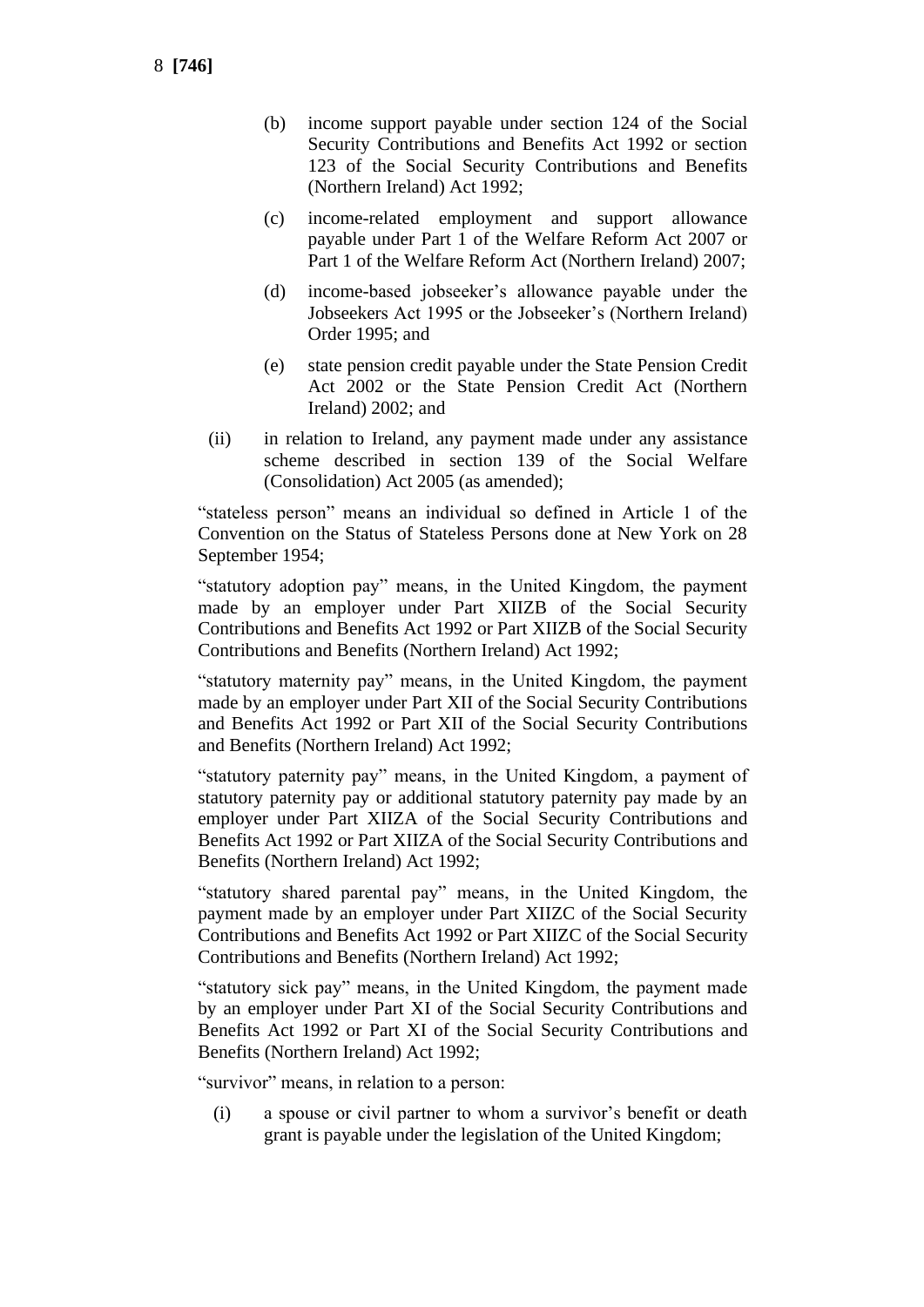(ii) a spouse, civil partner, or child to whom a survivor's benefit or death grant is payable under the legislation of Ireland;

"UK-EU Withdrawal Agreement" means an Agreement on the Withdrawal of the United Kingdom of Great Britain and Northern Ireland from the European Union and the European Atomic Energy Community, made between the European Union and the European Atomic Energy Community on the one hand, and the United Kingdom on the other hand, and any amendments or modifications made to it;

"United Kingdom" means the United Kingdom of Great Britain and Northern Ireland;

and

"vessel" means any vessel whose port of registry is a port in either Party, or a hovercraft which is registered in either Party, and whose owner (or managing owner if there is more than one owner) resides in, or has a registered office or a place of business in, either Party.

- (2) Other words and expressions which are used in this Convention have the meanings respectively assigned to them in the legislation concerned. Where a term is defined within an Article (but not set out in paragraph (1) above), such definition applies only for the purposes of that particular Article.
- (3) Any reference in this Convention to an "Article" means an Article of this Convention, and any reference to a "paragraph" or "sub-paragraph" is a reference to a paragraph or sub-paragraph of the Article in which the reference is made, unless it is stated to the contrary.

# ARTICLE 2

# **Persons covered**

This Convention shall apply to:

- (a) a national of either Party, a stateless person or a refugee residing in either Party who is or has been subject to the legislation of either or both Parties (as determined in accordance with Part II) (referred to throughout this Convention as a "person", unless the context otherwise requires);
- (b) a member of the family and a survivor of a person falling within subparagraph (a), but only to the extent that such family member or survivor is entitled to a right under this Convention.

# ARTICLE 3

# **Scope of legislation**

(1) This Convention shall apply: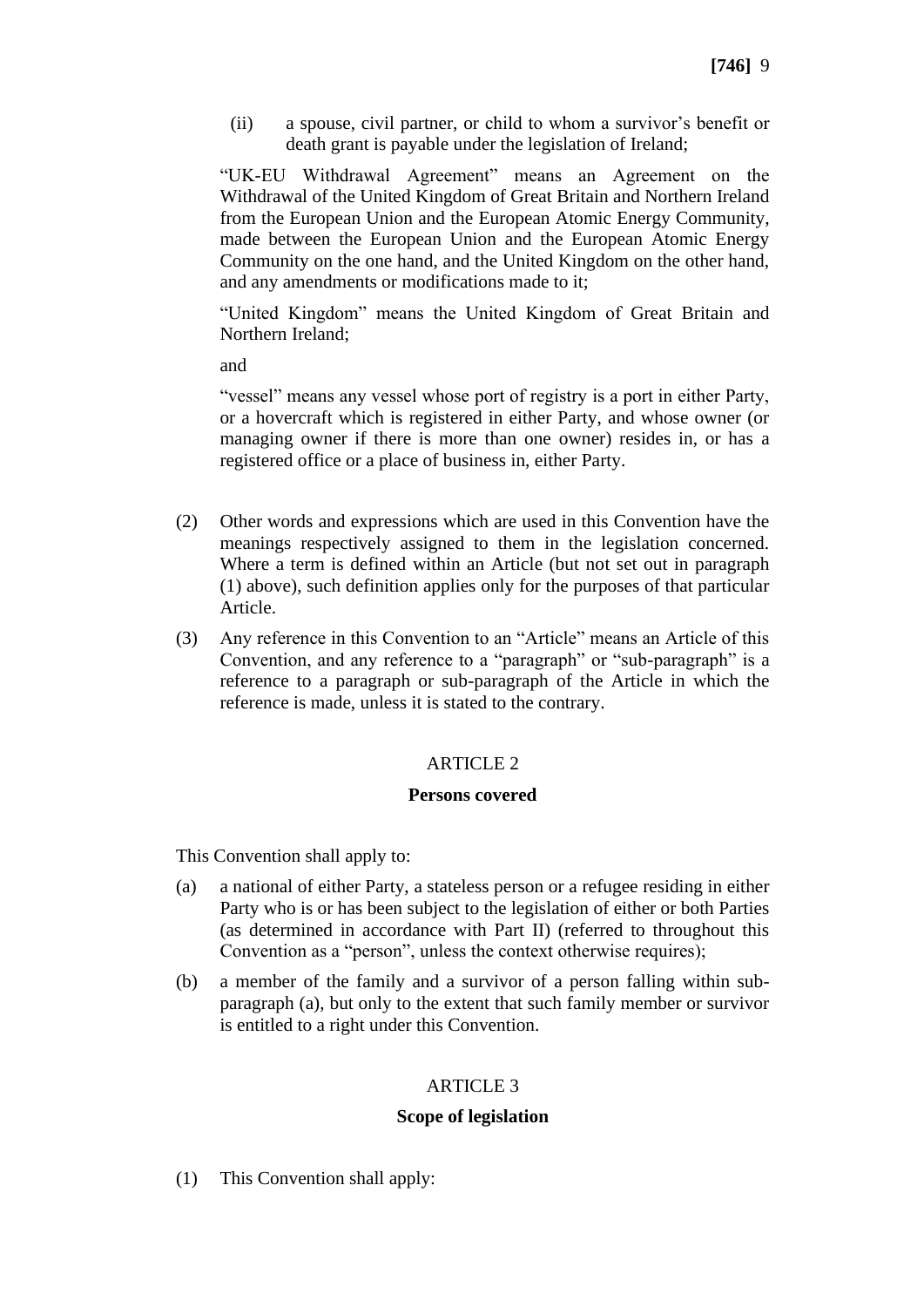- 10 **[746]**
	- (a) in relation to the United Kingdom, to the Social Security Administration Act 1992, the Social Security Contributions and Benefits Act 1992, the Jobseekers Act 1995, Chapter II of Part I of the Social Security Act 1998, Part II of the Social Security Contributions (Transfer of Functions, etc.) Act 1999, the State Pension Credit Act 2002, the Tax Credits Act 2002, Part I of the Welfare Reform Act 2007, Part I and IV of the Welfare Reform Act 2012, Part I and V of the Pensions Act 2014, the Social Security Administration (Northern Ireland) Act 1992, the Social Security Contributions and Benefits (Northern Ireland) Act 1992, the Jobseekers (Northern Ireland) Order 1995, the Social Security (Northern Ireland) Order 1998, the Social Security Contributions (Transfer of Functions, etc.) (Northern Ireland) Order 1999, the Welfare Reform Act (Northern Ireland) 2007, Part II and V of the Welfare Reform (Northern Ireland) Order 2015 and Part I and V of the Pensions Act (Northern Ireland) 2015, the Social Security (Scotland) Act 2018 and the subordinate legislation made under those Acts and Orders, as they relate, in each of Great Britain and Northern Ireland (where applicable), to:
		- (i) the following sickness benefit:

Employment and Support Allowance (contributory) payable for:

- (a) the initial 91 days of sickness for awards granted on or before 31 March 2016; or
- (b) the initial 365 days of sickness for awards granted on or after 1 April 2016.
- (ii) the following maternity and paternity benefit:

Maternity Allowance

(iii) the following invalidity benefit:

Employment and Support Allowance (contributory) payable from the:

- (a) 92nd day of sickness for awards granted on or before 31 March 2016; or
- (b)  $366<sup>th</sup>$  day of sickness for awards granted on or after 1 April 2016 for claimants placed in the support group as defined under the relevant legislation.
- (iv) the following long term care benefits:

Attendance Allowance

Carer's Allowance

Disability Living Allowance (care component)

Personal Independence Payment (daily living component)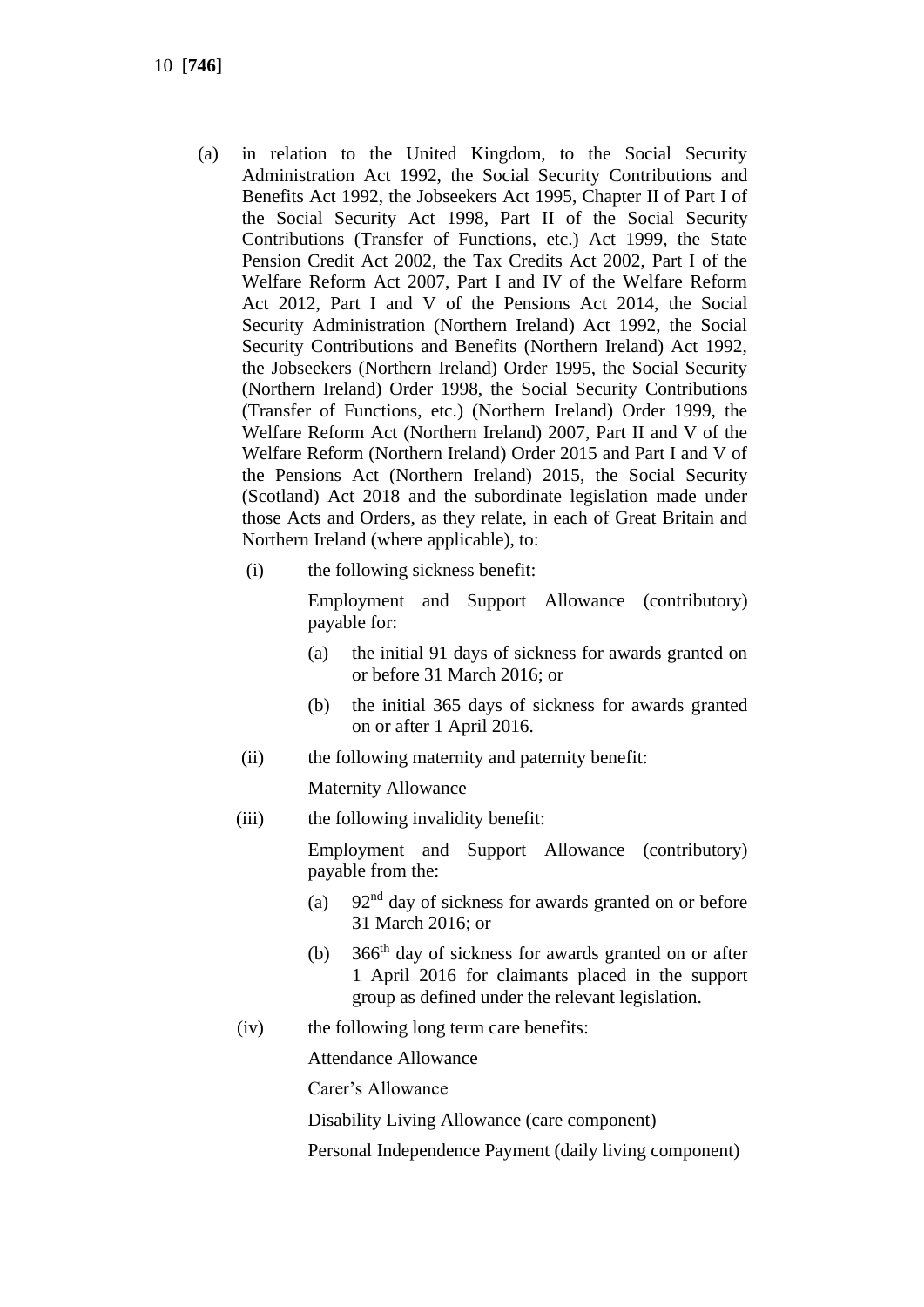| (v)    | the following old-age benefit:                                                       |
|--------|--------------------------------------------------------------------------------------|
|        | <b>State Retirement Pension</b>                                                      |
| (vi)   | the following survivors' benefits:                                                   |
|        | Widowed Mother's Allowance                                                           |
|        | Widow's Pension                                                                      |
|        | Widowed Parent's Allowance                                                           |
| (vii)  | the following benefits in respect of accidents at work and<br>occupational diseases: |
|        | <b>Industrial Injuries Benefits</b>                                                  |
| (viii) | the following death grant:                                                           |
|        | <b>Bereavement Support Payment</b>                                                   |
| (ix)   | the following unemployment benefit:                                                  |
|        | Jobseeker's Allowance (contribution-based)                                           |
| (x)    | the following family benefits:                                                       |
|        | Child Benefit                                                                        |
|        | Guardian's Allowance                                                                 |
|        | Child Tax Credit                                                                     |

of which Guardian's Allowance is a special family benefit.

- (b) in relation to Ireland, to the Social Welfare (Consolidation) Act 2005 (as amended) and the Regulations made under that Act as they relate to:
	- (i) the following sickness benefits:
		- Illness Benefit

Health and Safety Benefit

Carers Benefit

Treatment Benefit

(ii) the following maternity and paternity benefits:

Maternity Benefit

Adoptive Benefit

Paternity Benefit

(iii) the following invalidity benefits: Partial Capacity Benefit Invalidity Pension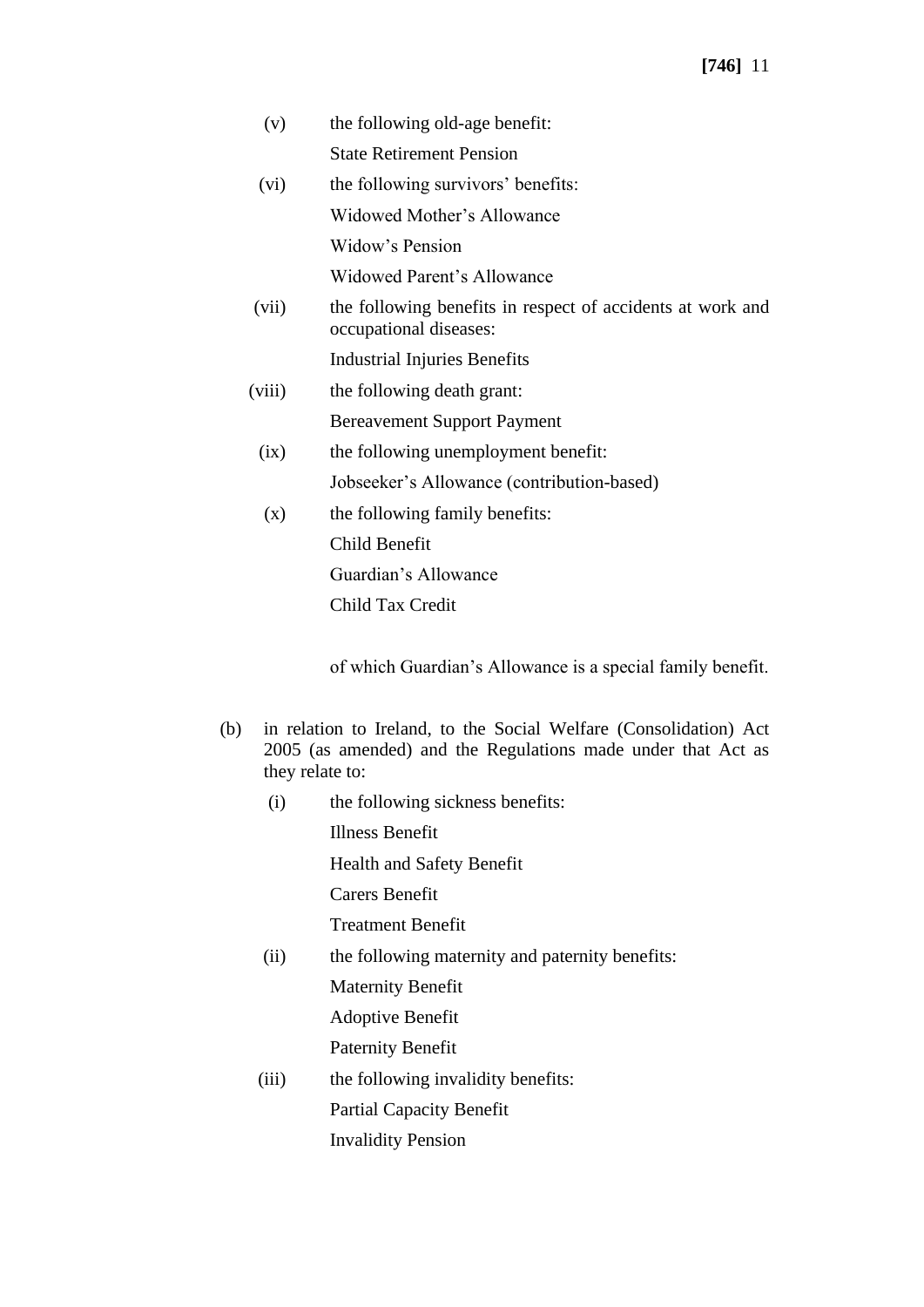12 **[746]**

| (iv)   | the following old-age benefit:                                                      |
|--------|-------------------------------------------------------------------------------------|
|        | <b>State Pension (contributory)</b>                                                 |
| (v)    | the following survivors' benefits:                                                  |
|        | Widow's, Widower's, or Surviving Civil Partner's<br>(contributory) Pension          |
|        | Guardian's Payment (contributory)                                                   |
| (vi)   | the following benefit in respect of accidents at work and<br>occupational diseases: |
|        | Occupational Injuries Benefits                                                      |
| (vii)  | the following death grant:                                                          |
|        | <b>Widowed or Surviving Civil Partner Grant</b>                                     |
| (viii) | the following unemployment benefit:                                                 |
|        | Jobseeker's Benefit                                                                 |
| (ix)   | the following family benefits:                                                      |
|        | Guardian's Payment (non-contributory)                                               |
|        | One Parent Family Payment                                                           |
|        | Domiciliary Care Allowance                                                          |
|        | Child Benefit                                                                       |
|        | <b>Back to Work Family Dividend</b>                                                 |
|        | <b>Working Family Payment</b>                                                       |
|        |                                                                                     |

of which Guardian's Payment (non-contributory) is a special family benefit.

- (2) Subject to paragraphs (3) and (4), this Convention shall apply also to any legislation which supersedes, replaces, amends, supplements or consolidates the legislation specified in paragraphs (1)(a) and (b).
- (3) This Convention shall apply, unless the Parties agree otherwise, only to benefits specified in paragraphs  $(1)(a)$  and  $(b)$  and for which specific reference is made in this Convention.
- (4) This Convention shall not apply to or affect rights and obligations arising under:
	- (a) any law on social security which is part of, made under or for the purpose of implementing, the law of the European Union;
	- (b) the EEA Agreement;
	- (c) the UK-EU Withdrawal Agreement;
	- (d) the law of the European Union with respect to the free movement of EU citizens and their family members to and from Ireland, to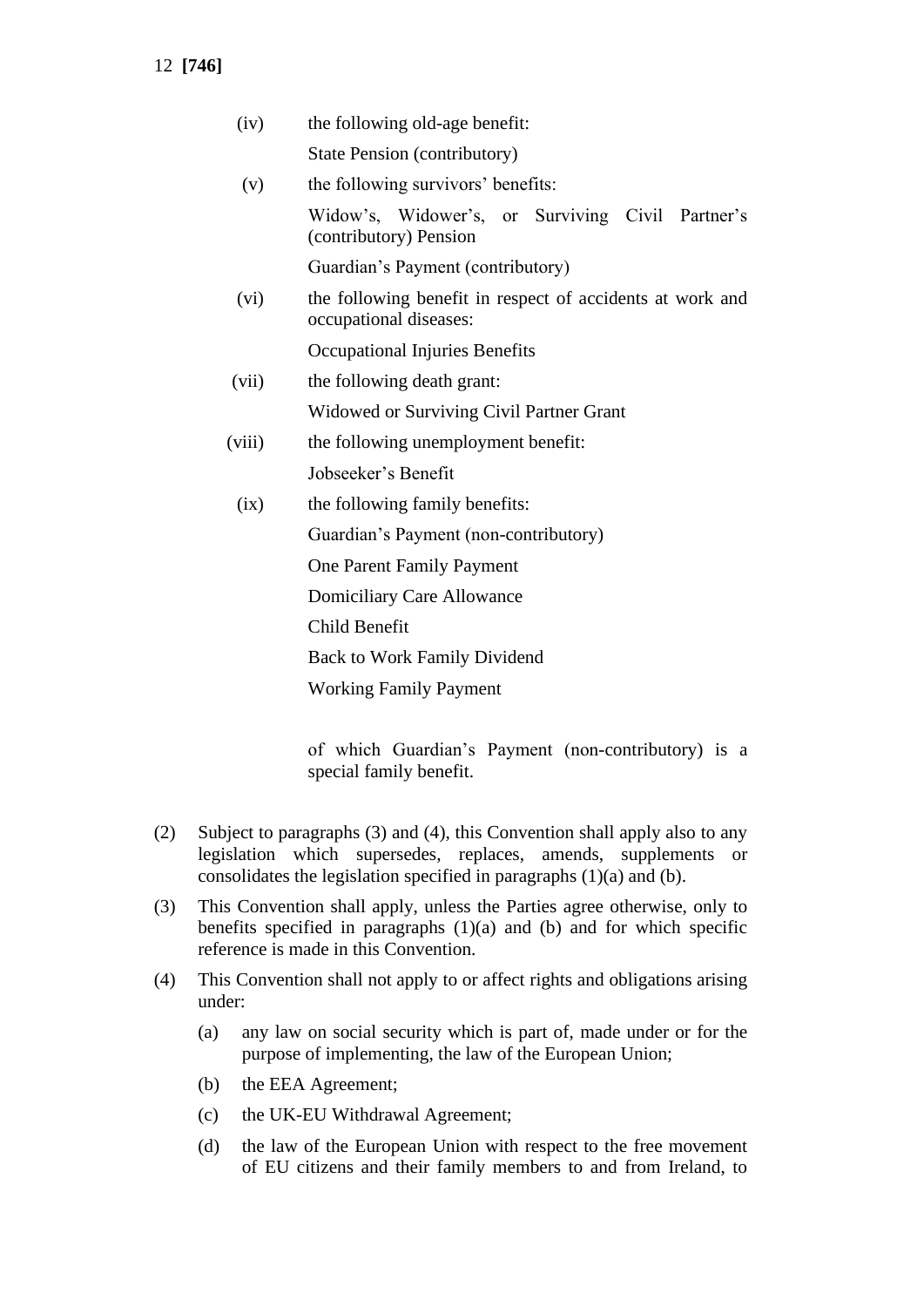include, under the legislation of Ireland, the recognition of contributions paid by EU citizens in the UK where appropriate; or

(e) any convention on social security which either Party has concluded with a third party or to any laws or regulations which amend the legislation specified in paragraphs (1)(a) and (b) for the purpose of giving effect to such a convention,

and shall not prevent either Party taking into account under its legislation the provisions of any other convention which that Party has concluded with a third party.

#### ARTICLE 4

#### **Equality of treatment**

Unless otherwise provided by this Convention, a person who is subject to the legislation of a Party shall enjoy the same rights and be subject to the same obligations under that legislation as the nationals of that Party.

#### ARTICLE 5

#### **Equal treatment of benefits, income, facts or events**

Unless otherwise provided by this Convention, the following provisions shall apply:

- (a) where, under the legislation of a Party, the receipt of benefits and other income has certain legal effects, the relevant provisions of that legislation shall also apply to the receipt of equivalent benefits under the legislation of, or to income acquired in, the other Party;
- (b) where, under the legislation of a Party (Party A), legal effects are attributed to the occurrence of certain facts or events, that Party shall take account of like facts or events occurring in the other Party (Party B) as though they had taken place in Party A.

#### ARTICLE 6

#### **Aggregation provisions**

- (1) This Article applies where the legislation of a Party makes the following conditional upon the completion of insurance periods, and periods of employment, self-employment or residence:
	- (a) the acquisition, retention, duration or recovery of the right to benefits;
	- (b) coverage by legislation; or
	- (c) access to or exemption from compulsory or voluntary insurance.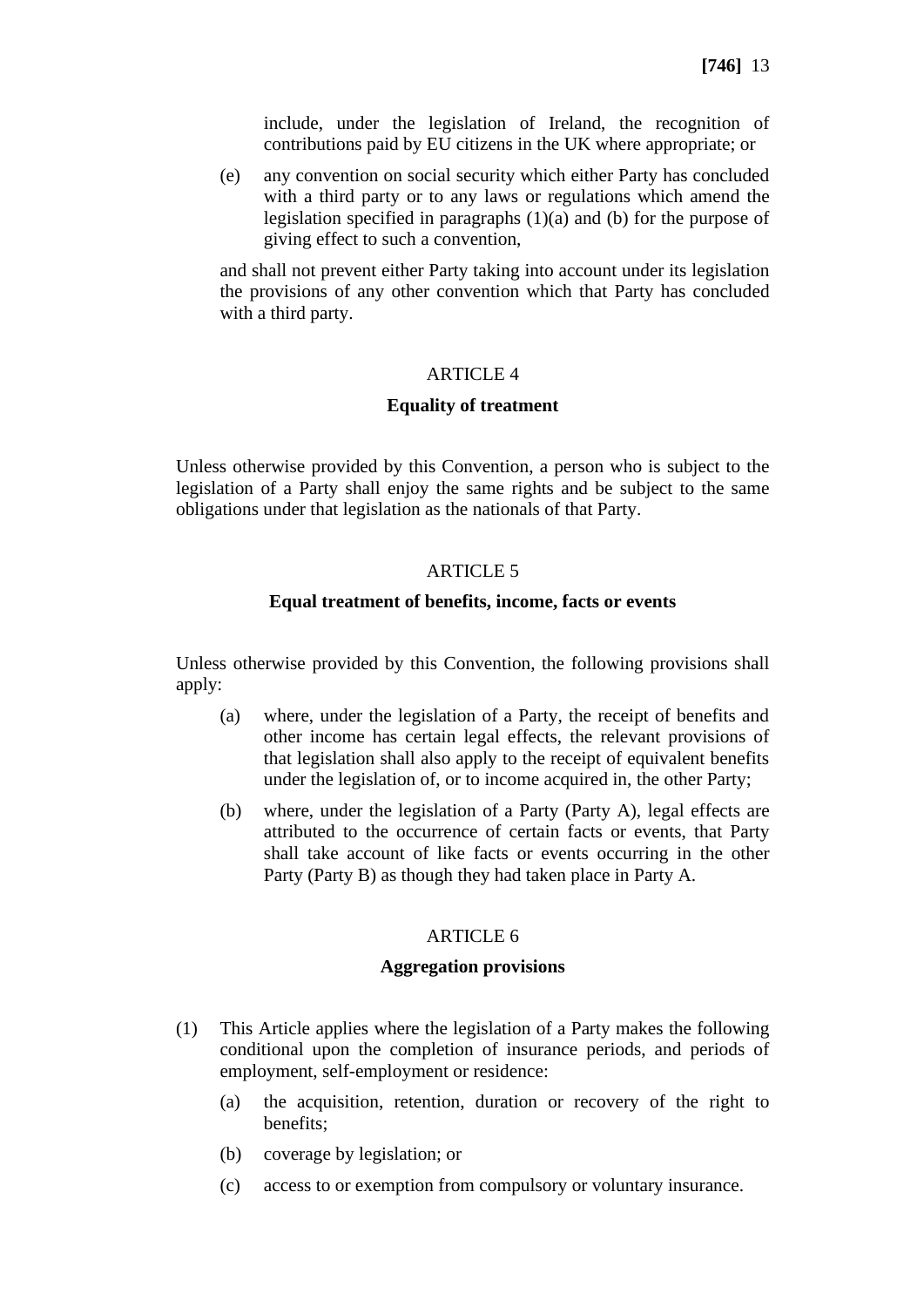### 14 **[746]**

(2) Where this Article applies, and unless otherwise provided by this Convention, a Party shall to the extent necessary take into account insurance periods, or periods of employment, self-employment or residence completed under the legislation of the other Party as though they were periods completed under its own legislation.

### ARTICLE 7

#### **Waiving of residence rules**

Unless otherwise provided by this Convention, benefits payable to a person or a member of their family under the legislation of a Party, or by a Party under this Convention, shall not be subject to any reduction, amendment, suspension, withdrawal or confiscation on account of the fact that such a person or a member of their family resides in the other Party.

# ARTICLE 8

#### **Prevention of overlapping entitlement to benefits**

Unless otherwise provided, this Convention shall not confer nor maintain the right to two or more benefits of the same type (as determined in accordance with Articles  $3(1)$  and  $3(2)$ ) under the legislation of both Parties for the same period of compulsory insurance.

# PART II

## PROVISIONS WHICH DETERMINE THE LEGISLATION APPLICABLE

#### ARTICLE 9

#### **General provisions**

- (1) A person shall be subject to the legislation of a single Party which shall be determined in accordance with this Part.
- (2) A person receiving a benefit from one Party because or as a consequence of their activity as an employed or self-employed person shall be considered to be pursuing that activity in that Party.
- (3) Paragraph (2) shall not apply to pensions or to benefits in respect of accidents at work or occupational diseases.
- (4) Subject to Articles 10 to 13:
	- (a) a person pursuing an activity as an employed or self-employed person in one Party shall be subject to the legislation of that Party;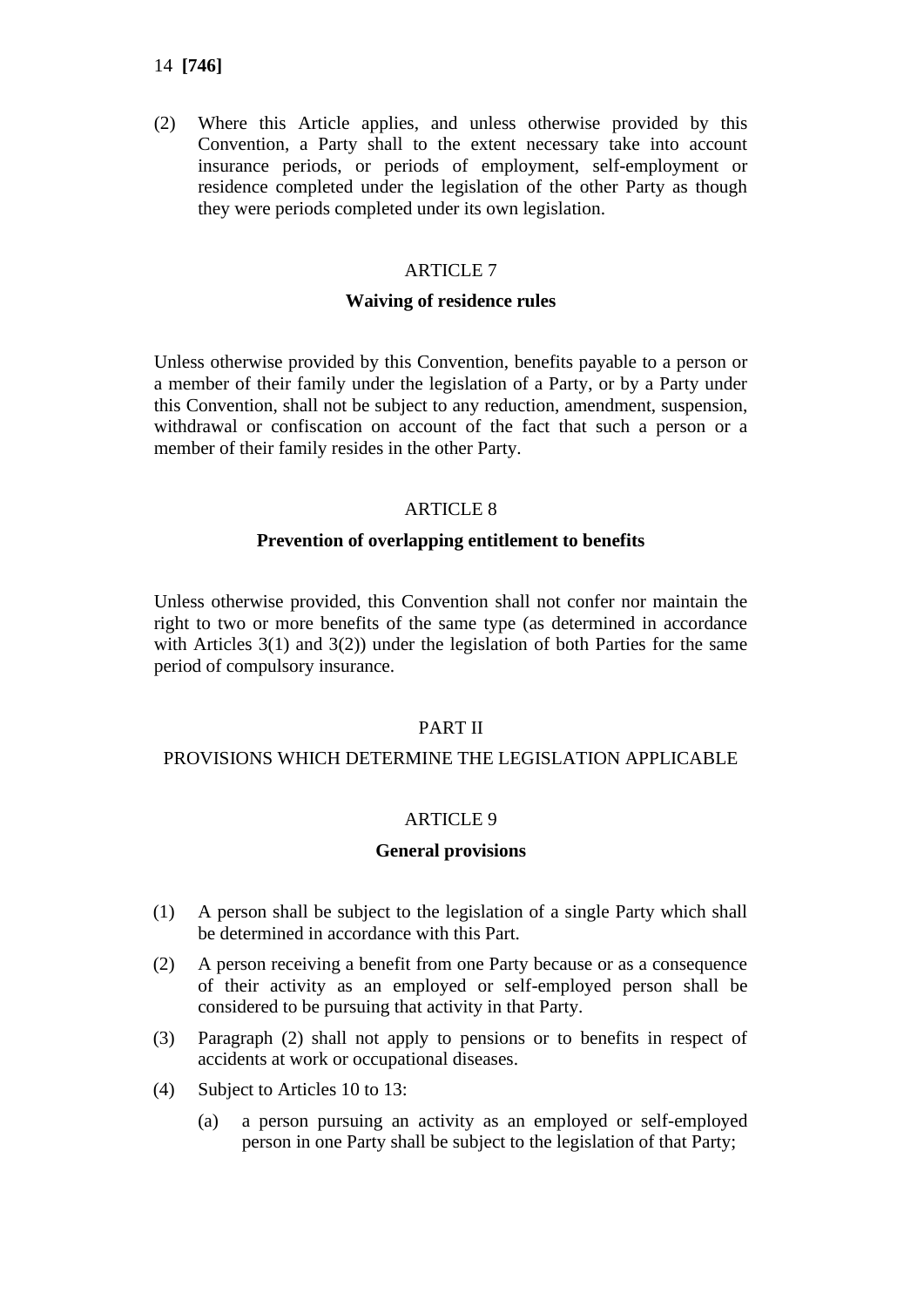- (b) a civil servant shall be subject to the legislation of the Party to which the administration employing them is subject;
- (c) a person receiving an unemployment benefit in accordance with Article 22 shall be subject to the legislation of the Party in which they reside;
- (d) a person called up or recalled for service in the armed forces or for civilian service in a Party shall be subject to the legislation of that Party;
- (e) any other person to whom sub-paragraphs (a) to (d) do not apply shall be subject to the legislation of the Party in which they reside, without prejudice to other provisions of this Convention guaranteeing them benefits under the legislation of the other Party.
- (5) Subject to paragraph (6), an activity as an employed or self-employed person normally pursued on board a vessel at sea flying the flag of a Party shall be deemed to be an activity pursued in that Party.
- (6) A person employed on board a vessel flying the flag of a Party and remunerated for such activity by an undertaking or individual whose registered office or place of business is in the other Party shall be subject to the legislation of the latter Party, if they reside in that Party. In this situation, the undertaking or individual paying the remuneration shall be considered as the employer for the purposes of that legislation.
- (7) The following provisions shall apply to any person carrying out an activity as a flight crew or cabin crew member:
	- (a) subject to sub-paragraphs (b) and (c), a person employed by an undertaking which has its registered office or place of business in one Party shall be subject to the legislation of that Party as if they pursued an activity as an employed person there, even if they pursue such an activity in the other Party;
	- (b) subject to sub-paragraph (c), where the undertaking has a branch or agency in one Party and a person is employed by that branch or agency, they shall be subject to the legislation of that Party;
	- (c) a person who carries out a substantial part of their activity in the Party in which they reside shall be subject to the legislation of that Party, even if the undertaking which employs them does not have a registered office or place of business or a branch or agency in that Party.

# **Pursuit of employed or self-employed activity in the other Party**

(1) A person who pursues an activity as an employed person in one Party (Party A) on behalf of an employer which normally carries out its activities there, and who is posted by that employer to the other Party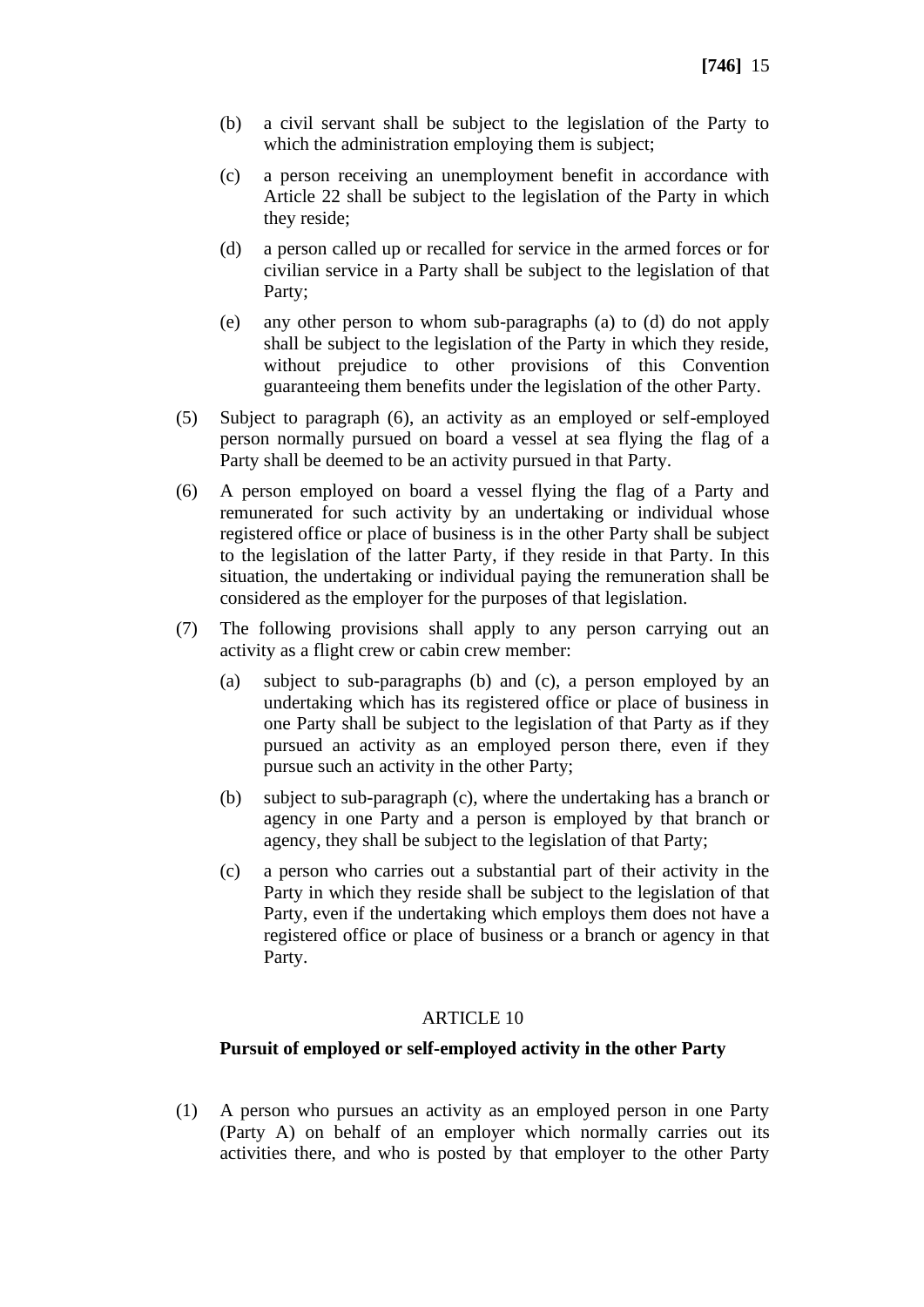(Party B) to perform work on that employer's behalf, shall continue to be subject to the legislation of Party A, provided that:

- (a) the anticipated duration of such work does not exceed 24 months; and
	- (b) the person is not sent to replace another posted person.
- (2) A person who normally pursues an activity as a self-employed person in one Party (Party A), who goes to pursue a similar activity in the other Party (Party B), shall continue to be subject to the legislation of Party A, provided that the pursuit of such activity in Party B is not expected to last for more than 24 months.

# ARTICLE 11

# **Pursuit of employed or self-employed activity in both Parties**

- (1) A person who normally pursues an activity as an employed person in both Parties shall be subject to the legislation of the Party in which they reside, if they pursue a substantial part of their activity there.
- (2) Where a person does not pursue a substantial part of the activity described in paragraph (1) in the Party in which they reside, the following provisions shall apply:
	- (a) where they are employed by one or more undertakings or employers, all of which have their registered office or place of business in one Party, they shall be subject to the legislation of that Party;
	- (b) where they are employed by two or more undertakings or employers which have their registered office or place of business in both Parties, they shall be subject to the legislation of the Party other than the Party in which they reside;
	- (c) where they are employed by two or more undertakings or employers, at least one of which has its registered office or place of business in a territory not covered by this Convention, they shall be subject to the legislation of the Party in which they reside; or
	- (d) where they are employed by one or more undertakings or employers, none of which have a registered office or place of business in either Party, they shall be subject to the legislation of the Party in which they reside.
- (3) A person who normally pursues an activity as a self-employed person in both Parties shall be subject to:
	- (a) the legislation of the Party in which they reside, if they pursue a substantial part of their activity there; or
	- (b) the legislation of the Party in which the centre of interest of their activities is situated, if they do not reside in the Party in which they pursue a substantial part of their activity.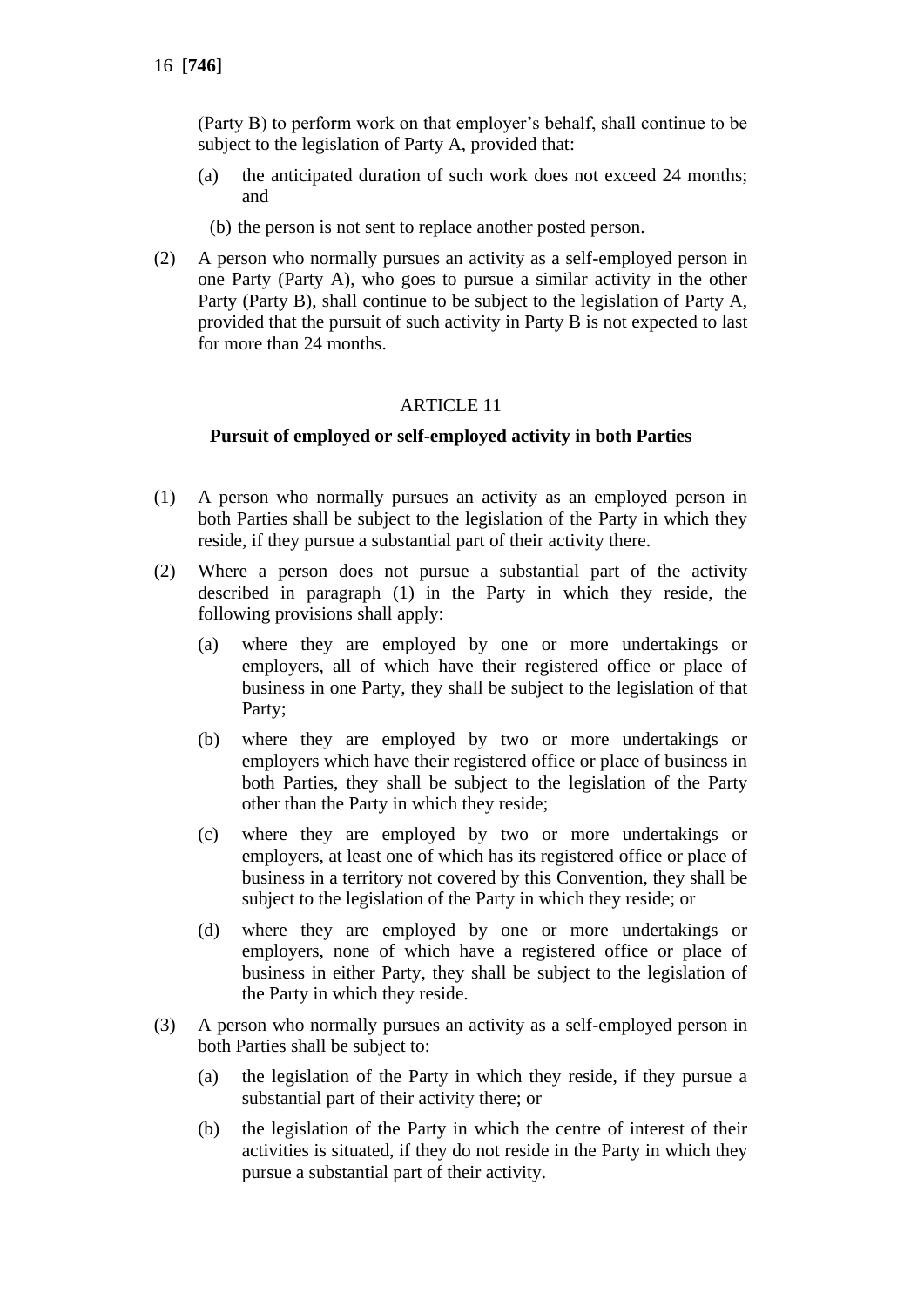- (4) A person who normally pursues an activity as an employed person in one Party and an activity as a self-employed person in the other Party, shall be subject to the legislation of the Party in which they pursue an activity as an employed person or, if they pursue such an activity in both Parties, to the legislation determined in accordance with paragraph (1).
- (5) A person who is employed as a civil servant in one Party and who pursues an activity as an employed person and/or as a self-employed person in the other Party shall be subject to the legislation of the Party to which the administration employing them is subject.
- (6) Persons referred to in paragraphs (1) to (5) shall be treated, for the purposes of the legislation determined in accordance with these provisions, as though they were pursuing all their activities as employed or self-employed persons and were receiving all their income in the Party to whose legislation they are subject.

#### **Voluntary insurance or optional continued insurance**

- (1) Articles 9 to 11 shall not apply to voluntary insurance or to optional continued insurance.
- (2) Subject to paragraph (4), where a person is subject to compulsory insurance in one Party by virtue of the legislation of that Party, they shall not be subject to a voluntary or optional continued insurance scheme in the other Party.
- (3) If paragraph (2) does not apply and a person has, for the purpose of entitlement to a benefit, a choice between several voluntary or optional continued insurance schemes, they shall be entitled to pay contributions only under the legislation of one Party according to their choice.
- (4) In respect of pensions, a person may join the voluntary or optional continued insurance scheme of a Party, even if they are compulsorily subject to the legislation of the other Party, provided that they have been previously subject to the legislation of the former Party because or as a consequence of an activity as an employed or self-employed person and if such overlapping is explicitly or implicitly allowed under the legislation of the former Party.
- (5) Where the legislation of a Party makes admission to voluntary insurance or optional continued insurance conditional upon residence in that Party or upon previous activity as an employed or self-employed person, Article 5(b) shall apply only to persons who have been subject, at some earlier stage, to the legislation of that Party on the basis of an activity as an employed or self-employed person.

# ARTICLE 13

#### **Exceptions to Articles 9 to 12**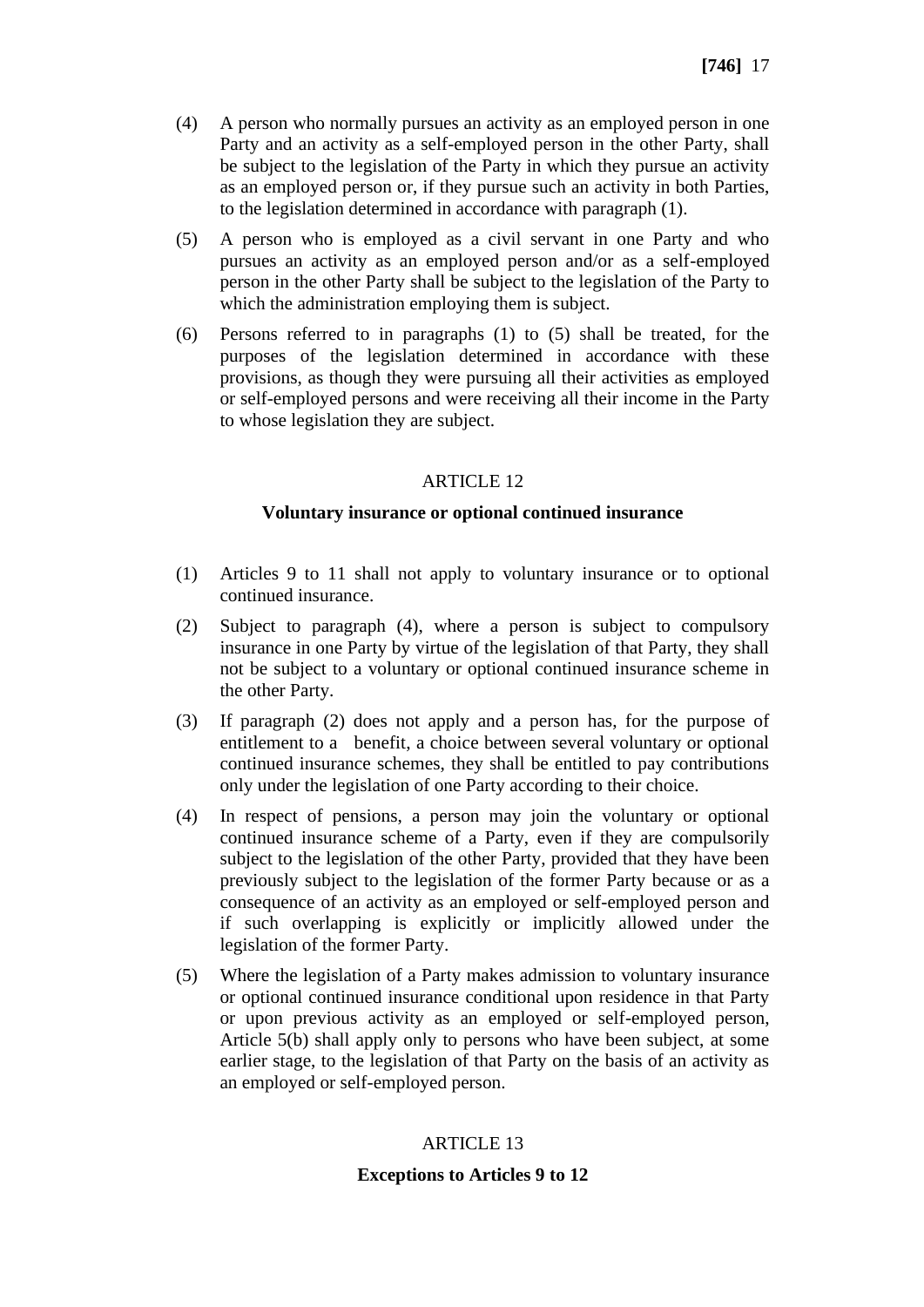- (1) The relevant authorities of the Parties or bodies designated by those authorities may agree to modify the application of Articles 9 to 12 in the interest of particular persons or categories of persons.
- (2) A pensioner who receives a pension or pensions under the legislation of one Party and who resides in the other Party may at their request be exempted from application of the legislation of the latter Party, provided that they are not subject to that legislation on account of pursuing an activity as an employed or self-employed person.

#### **Obligations of an employer in the other Party**

An employer of a person which has its registered office or place of business in the Party (Party A) other than the Party whose legislation is applicable to such a person (Party B) shall fulfil all the obligations laid down by that legislation, notably the obligation to pay the contributions provided for by that legislation, as if it had its registered office or place of business in Party B.

# PART III

#### SPECIAL PROVISIONS

# ARTICLE 15

#### **Conversion formulae for contributions**

- (1) For the purpose of calculating entitlement to any benefit under the legislation of the United Kingdom in accordance with Articles 16 to 30, contribution periods or credited periods completed under the legislation of Ireland before 6 April 1975 shall be treated as if they had been contribution periods or credited periods completed under the legislation of the United Kingdom, as the case may be.
- (2) For the purpose of calculating entitlement to any benefit under the legislation of the United Kingdom in accordance with Articles 16 to 30, contribution periods completed as a self-employed person or credited periods completed under the legislation of Ireland after 5 April 1975 shall be treated as if they had been contribution periods completed as a selfemployed person or credited periods completed under the legislation of the United Kingdom, as the case may be.
- (3) Subject to paragraph (4), for the purpose of calculating an earnings factor in order to determine a person's entitlement to any benefit under the legislation of the United Kingdom in accordance with Articles 16 to 30, for each week or part of a week which is a contribution period completed as an employed person under the legislation of Ireland, and which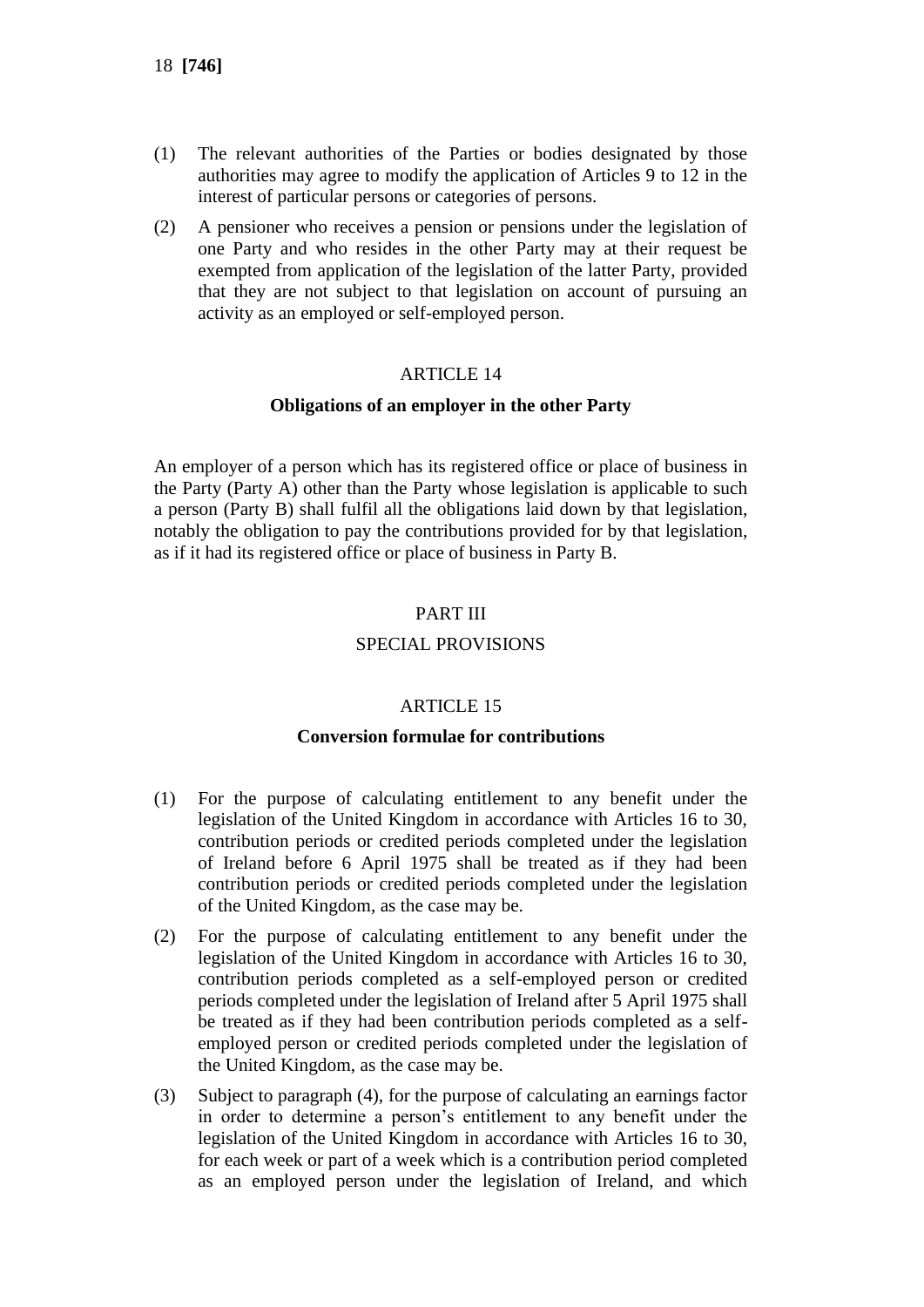commenced during a relevant income tax year commencing on or after 6 April 1975 within the meaning of the legislation of the United Kingdom, such person shall be treated as having paid contributions as an employed earner on earnings equivalent to two-thirds of that year's upper earnings limit.

- (4) For the purpose of calculating entitlement to additional pension under the legislation of the United Kingdom, no account shall be taken of any contribution period completed under the legislation of Ireland.
- (5) For the purposes of the calculation in Article  $26(1)$ , where:
	- (a) in any income tax year commencing on or after 6 April 1975, an employed person has completed insurance periods exclusively in Ireland and the application of paragraph (3) results in that year being a qualifying year under the legislation of the United Kingdom, that person shall be deemed to have been insured for fifty-two weeks in that year;
	- (b) any income tax year commencing on or after 6 April 1975 does not count as a qualifying year under the legislation of the United Kingdom, any insurance periods completed in that year shall be disregarded.
- (6) In relation to the United Kingdom, for the purpose of determining the minimum number of qualifying years for entitlement to a state pension under section 2 or 4 of the Pensions Act 2014, each contribution period or credited period completed under the legislation of Ireland shall be treated as a contribution period or credited period completed under the legislation of the United Kingdom, as the case may be.
- (7) For the purpose of calculating entitlement to any benefit under the legislation of Ireland in accordance with Articles 16 to 30, each contribution period or credited period completed under the legislation of the United Kingdom before 6 April 1975 shall be treated as if it had been a contribution period or a credited period completed under the legislation of Ireland, as the case may be.
- (8) For the purpose of calculating entitlement to any benefit under the legislation of Ireland in accordance with Articles 16 to 30, any earnings factor achieved in any income tax year commencing on or after 6 April 1975 under the legislation of the United Kingdom shall be converted to contribution weeks under the legislation of Ireland by dividing the earnings factor by that income tax year's lower earnings limit. The result shall be expressed as a whole number, any remaining fraction being ignored. The number of contribution weeks so calculated, subject to a maximum of the number of weeks during which the person was subject to the legislation of the United Kingdom, as the case may be, in that year, shall be treated as if they were contribution weeks completed under the legislation of Ireland.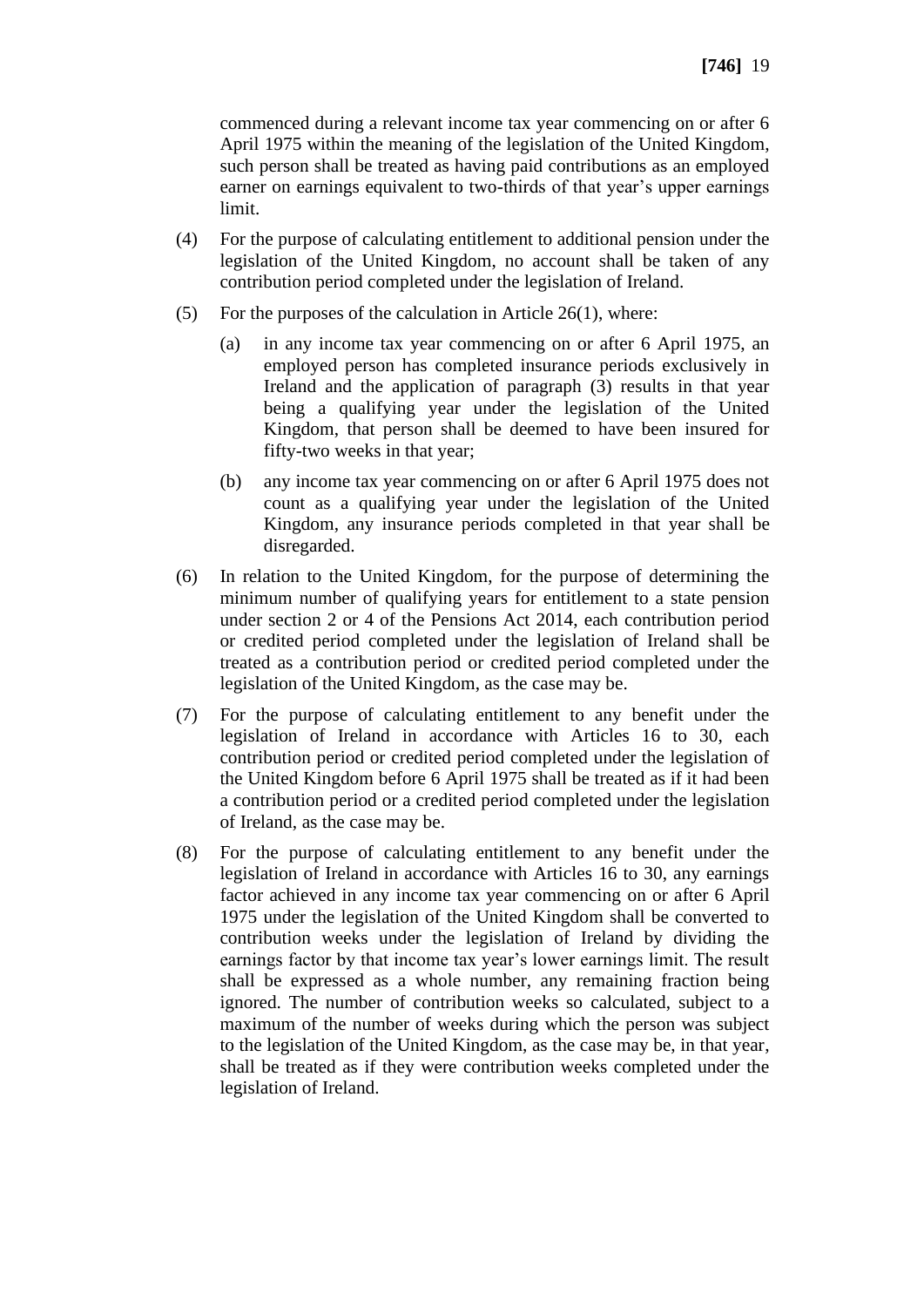# PART IV

#### BENEFIT PROVISIONS

## SECTION 1

## PROVISIONS FOR SICKNESS, MATERNITY, PATERNITY, INVALIDITY, LONG-TERM CARE AND UNEMPLOYMENT

# ARTICLE 16

#### **Sickness benefit, maternity and paternity benefit**

- (1) A person and any members of their family residing in the Party which is not competent for payment of sickness, maternity or paternity benefit (Party A) shall be entitled to such benefit in accordance with the legislation of the Party with competence (Party B).
- (2) By agreement between the two Parties, such benefits may, however, be provided by Party A at the expense of Party B in accordance with the legislation of Party A.
- (3) Where, but for this paragraph, a person or a member of their family would be entitled to receive, for the same period, whether by virtue of this Convention or otherwise:
	- (a) a sickness benefit, long-term care benefit, maternity or paternity benefit under the legislation of both Parties; or
	- (b) statutory sick pay, statutory maternity pay, statutory paternity pay, statutory adoption pay or statutory shared parental pay under the legislation of the United Kingdom, and illness benefit or maternity benefit, health and safety benefit, paternity benefit or adoptive benefit under the legislation of Ireland,

only the benefit provided for under the legislation of the Party with competence shall be payable.

#### ARTICLE 17

#### **Invalidity benefit**

(1) A person who has been successively or alternately subject to the legislation of both Parties and completed insurance periods in either or both Parties shall be entitled to invalidity benefit only under the legislation of the Party which was applicable at the time when their incapacity for work followed by invalidity occurred and shall receive such benefits in accordance with that legislation.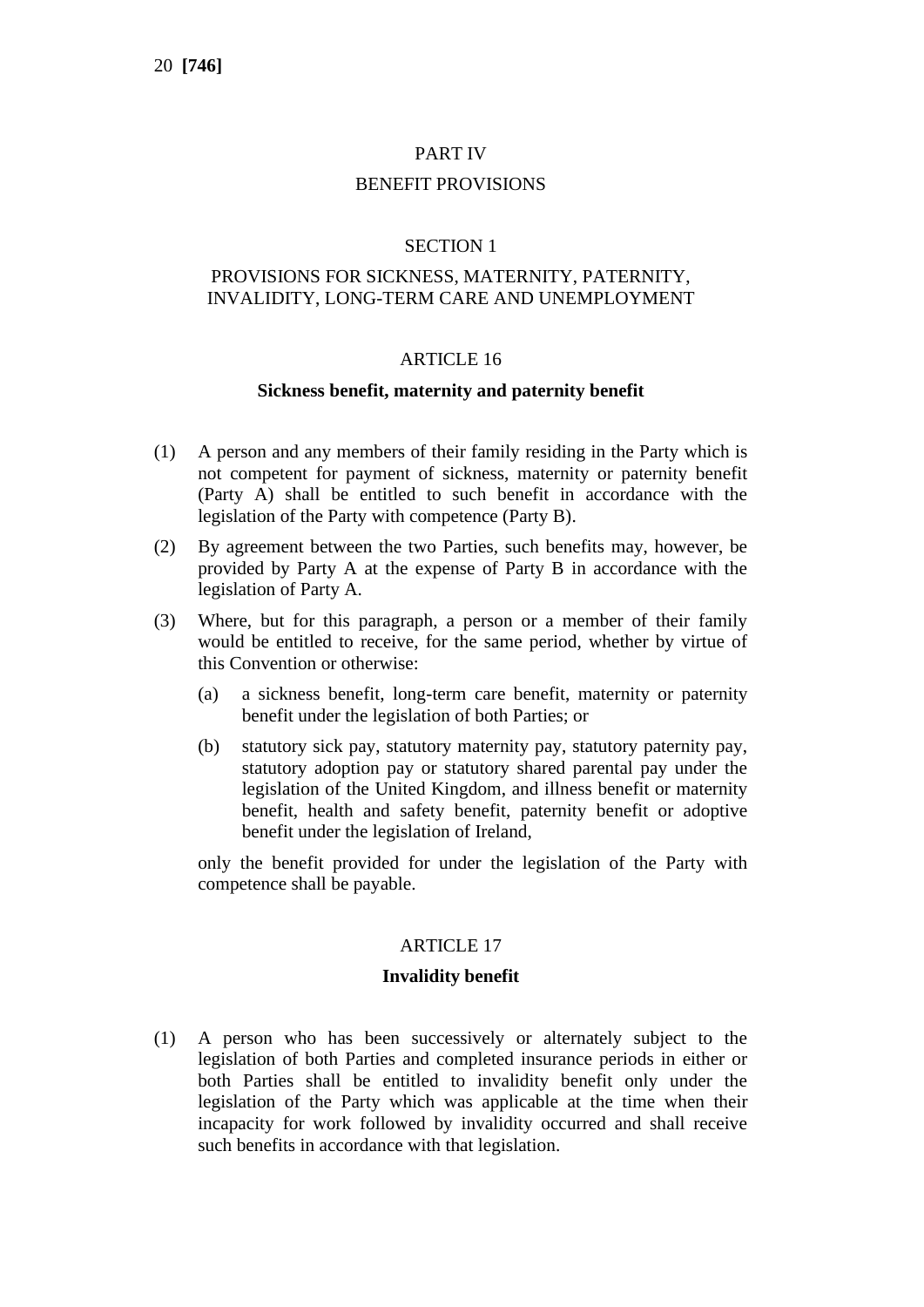- (2) A person who is not entitled to invalidity benefit under such legislation in accordance with paragraph (1) shall receive the invalidity benefit to which they are entitled under the legislation of the other Party.
- (3) Where, in respect of the same incapacity and for the same period, a person would be entitled to receive:
	- (a) invalidity benefit under the legislation of both Parties;
	- (b) invalidity benefit under the legislation of one Party and sickness benefit under the legislation of the other Party; or
	- (c) invalidity benefit under the legislation of Ireland and statutory sick pay under the legislation of the United Kingdom,

whether by virtue of this Convention or otherwise, they shall be entitled to receive only the invalidity benefit, sickness benefit or statutory sick pay, as the case may be, under the legislation of the Party where their incapacity began.

#### ARTICLE 18

#### **Conversion of invalidity benefits into old-age benefits**

- (1) A person receiving invalidity benefits from a Party shall have those benefits converted to old-age benefits in accordance with Section 2 of this Part if the legislation of that Party provides for such a conversion.
- (2) Where a person receiving invalidity benefits from a Party (Party A) becomes eligible for old-age benefits under the legislation of the other Party (Party B) in accordance with Article 25, the relevant authority of Party A shall continue to provide that person with the invalidity benefits to which they are entitled under the legislation it applies, until paragraph (1) becomes applicable in respect of that authority, or for as long as the person concerned satisfies the conditions for such invalidity benefits.
- (3) Where invalidity benefits paid to a person under the legislation of a Party (Party A) are converted into old-age benefits in accordance with paragraph (1) and the person concerned does not yet satisfy the conditions for entitlement to old-age benefit under the legislation of the other Party (Party B), the person concerned shall receive, from Party B, invalidity benefits from the date of the conversion.
- (4) The invalidity benefits provided by Party B under paragraph (3) shall be provided in accordance with Section 2 of this Part (in the same way, subject to necessary modifications) as if that section had been applicable at the time when the incapacity for work leading to invalidity occurred, until the person concerned satisfies the qualifying conditions for old-age benefit under the legislation of Party B or, for as long as the person is entitled to invalidity benefits under that legislation.
- (5) The invalidity benefits provided under Article 17 shall be recalculated in accordance with Section 2 of this Part as soon as the person receives oldage benefits under the legislation of the other Party.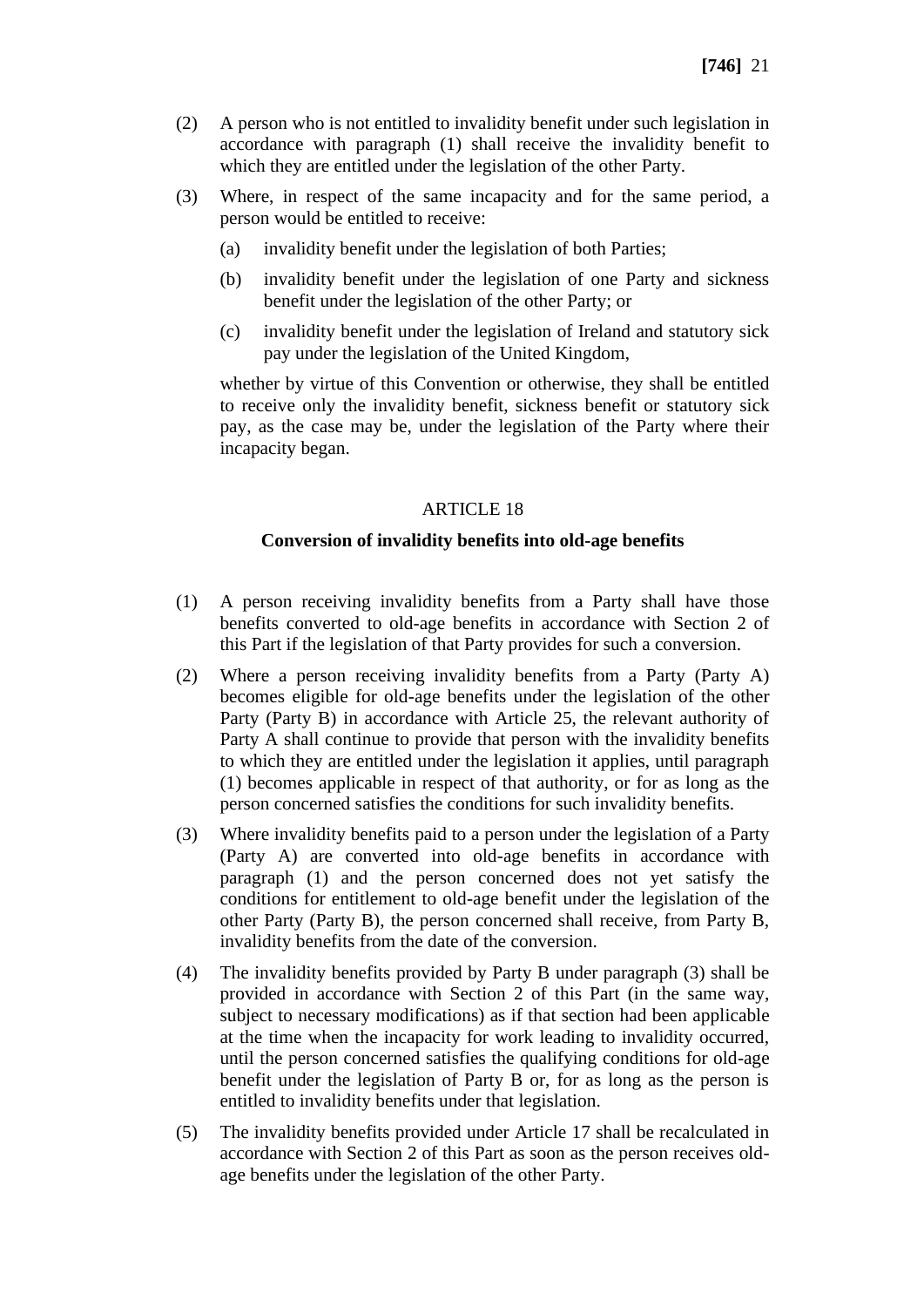# **Long term care benefits under the legislation of the United Kingdom**

- (1) Subject to paragraph (2), a person and any members of their family residing in Ireland shall be entitled to long term care benefits in accordance with the legislation of the United Kingdom, where the United Kingdom has competence to pay such benefits.
- (2) For the purposes of paragraph (1), when determining entitlement to such benefit under the legislation of the United Kingdom:
	- (a) any condition requiring that an EU Social Security Coordination Regulation applies shall not apply; and
	- (b) as regards periods spent in Ireland, only periods of residence during which the person was insured prior to the day on which entitlement to the relevant benefit first arises, may be taken into account in so far as is necessary to satisfy a condition requiring presence in the United Kingdom.

# ARTICLE 20

# **Benefits for pensioners**

- (1) This Article does not apply where a pensioner, or a member of a pensioner's family, is entitled to a sickness benefit, maternity and paternity benefit or long term care benefit in a Party on the basis of activity of such pensioner or such member of the pensioner's family as an employed or self-employed person.
- (2) Where a pensioner is in receipt of a pension under the legislation of one or both Parties, sickness benefits, maternity and paternity benefits and long term care benefits shall be payable to that pensioner or a member of their family:
	- (a) where the pensioner receives such a pension under the legislation of one Party only, by that Party;
	- (b) where the pensioner receives such a pension under the legislation of both Parties, by the Party to whose legislation the person has been subject for the longest period of time; or
	- (c) where the application of sub-paragraph (b) would result in both Parties being competent for payment of such benefits, by the Party to whose legislation the pensioner was last subject.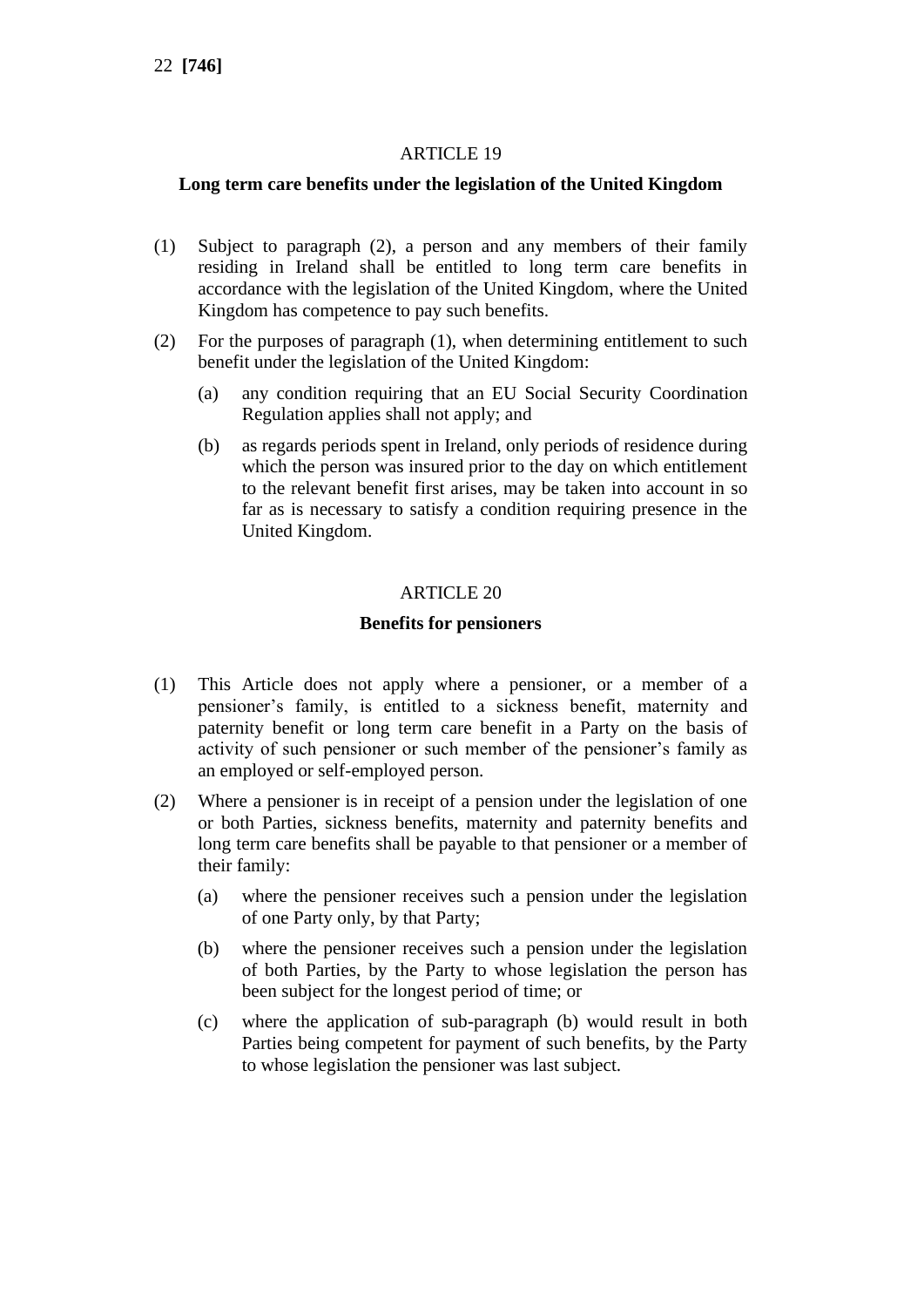# **Unemployment benefit**

## Aggregation provision

- (1) Where a person has, since their last arrival in a Party, completed a contribution period under the legislation of that Party, then for the purpose of any claim to unemployment benefit made under the legislation of that Party, any insurance period or period of employment, completed under the legislation of the other Party shall be treated in accordance with Article 15 as if it were an insurance period or period of employment completed under the legislation of the former Party, in so far as those periods do not coincide.
- (2) Except in the case referred to in Article 22(4)(a), the application of paragraph (1) shall be conditional on the person concerned having completed their most recent insurance period or period of employment in the Party in which the benefit is claimed, as may be required by the legislation of that Party.

# Export provision

- (3) For the purpose of this Article, Article 7 shall apply only in the cases provided for by paragraphs (4) and (5) and within the limits prescribed in those paragraphs.
- (4) A wholly unemployed person who satisfies the entitlement conditions for unemployment benefit under the legislation of the Party competent for payment of such benefit (Party A), and who goes to the other Party (Party B) in order to seek work there, shall retain entitlement to that benefit in accordance with the legislation of Party A and at its own expense, under the following conditions and within the following time limits:
	- (a) before going to Party B, the person concerned must have registered with the employment services of Party A as a person seeking work and remained available to the employment services of Party A for at least 4 weeks after becoming unemployed (or such shorter time as the relevant authority of Party A may agree);
	- (b) the person concerned shall, in Party B:
		- (i) register with the employment services of that Party as a person seeking work;
		- (ii) be subject to the control procedure organised there; and
		- (iii) adhere to the conditions laid down under the legislation of that Party;

within 7 days of ceasing to be available to the employment services of Party A (or such longer time as the relevant authority of Party A may agree to). Where this condition is satisfied, it shall be treated as satisfied for the period before registration;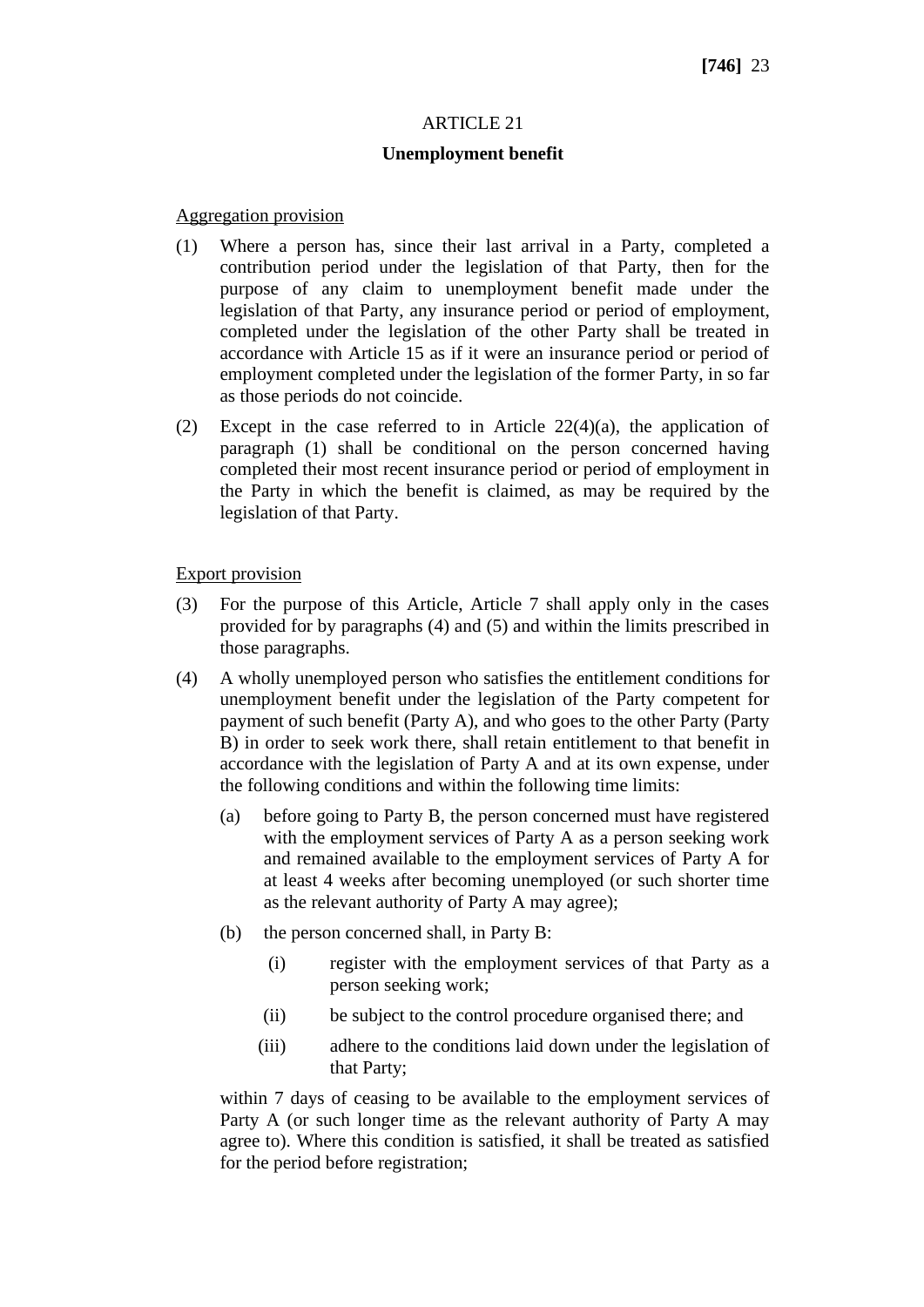- (c) the person concerned shall retain their entitlement to unemployment benefit from Party A for as long as they remain entitled to it under the legislation of that Party, up to a maximum of 13 weeks from the date when they ceased to be available to the employment services of that Party. Party A may extend the duration of such benefit to a maximum of 26 weeks.
- (5) If the person concerned returns to Party A on or before the expiry of the period during which they are entitled to benefits under paragraph  $(4)(c)$ , they shall continue to be entitled to unemployment benefit under the legislation of that Party provided that the duration for which the benefit is paid under that legislation is not exceeded.
- (6) If the person concerned does not return to Party A on or before the expiry of that period, they shall lose entitlement to unemployment benefit from the end of that period, unless the provisions of the legislation of Party A are more favourable or the relevant authority of Party A agrees to extend their entitlement until a date after the expiry of that period.
- (7) Unless the legislation of Party A is more favourable, between two periods of employment the maximum total period for which entitlement to unemployment benefit shall be retained under paragraph (4) shall be 13 weeks. However, the relevant authority of Party A may extend that period up to a maximum of 26 weeks.

# **Unemployed persons who resided in the Party other than the competent Party**

- (1) A person who is partially or intermittently unemployed and who, during their last activity as an employed or self-employed person, resided in the Party which is not the Party competent for payment of unemployment benefit, shall make themselves available to their employer or register as a person seeking work with the employment services in the competent Party, and shall comply with the conditions applicable under its legislation. The competent Party shall pay unemployment benefit to that person in accordance with its legislation as if the person was residing in that Party.
- (2) A wholly unemployed person who, during their last activity as an employed or self-employed person, resided in Party A and who continues to reside there or returns there shall register with the employment services in that Party as a person seeking work and comply with the conditions applicable under the legislation of that Party. Without prejudice to Article 21, the wholly unemployed person may, as a supplementary step, register as a person seeking work with the employment services of Party B, if that is the Party in which they pursued that last activity, and only the obligations applicable under the legislation of that Party will apply.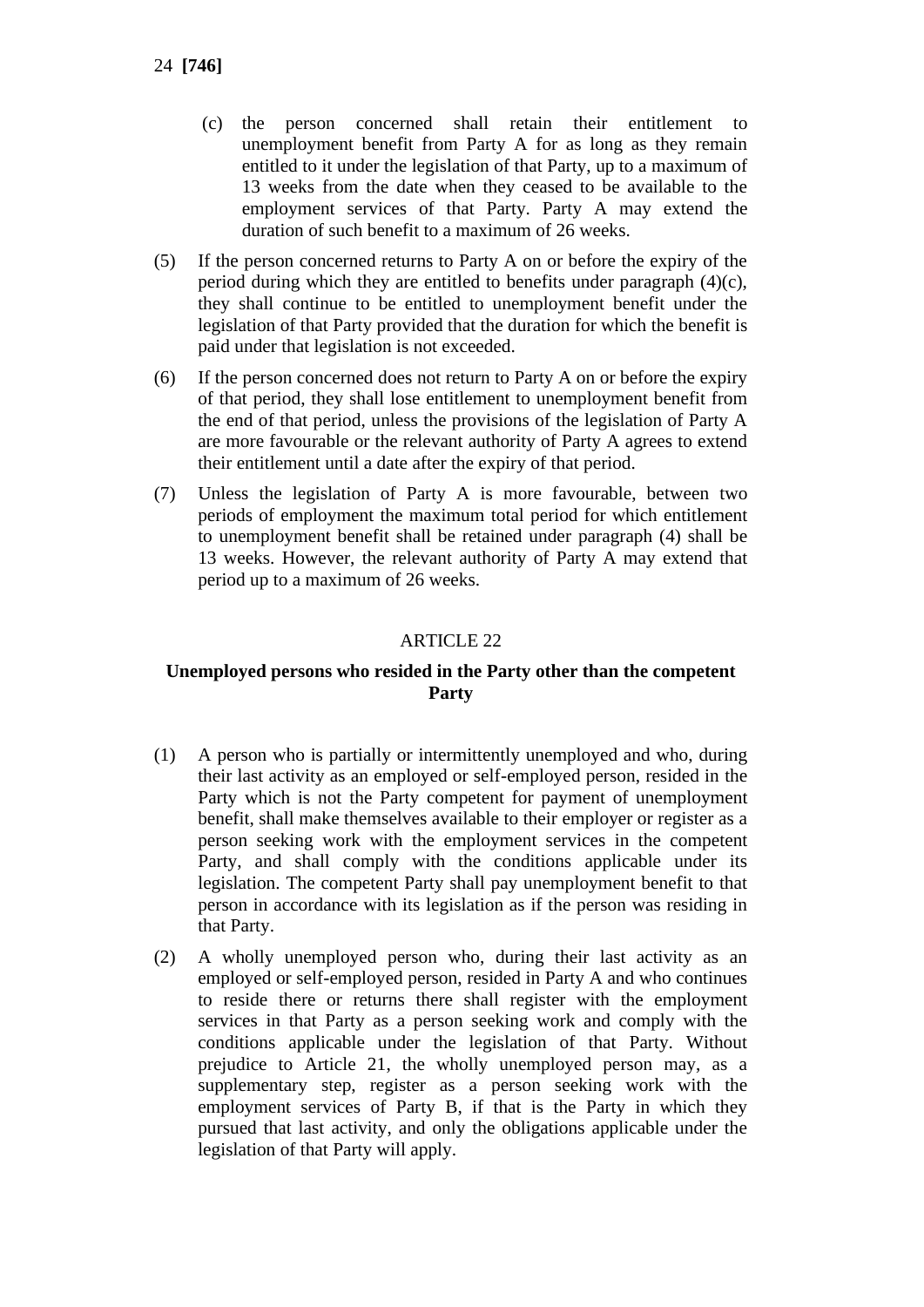- (3) A wholly unemployed person falling within paragraph (2), other than a person whose last activity was as a frontier worker, who remains in Party B after the end of their activity there, shall register as a person seeking work with the employment services of that Party and only the conditions applicable under the legislation of that Party will apply.
- (4) (a) The unemployed person referred to in paragraph (2) shall receive unemployment benefits from Party A in accordance with the legislation it applies as if they had been subject to that legislation during their last activity as an employed or self-employed person.
	- (b) However, a worker other than a frontier worker who has received benefits at the expense of Party B (where they were last subject to the legislation of that Party) shall firstly receive, on their return to Party A, benefits in accordance with Article 21. No benefit shall be payable by Party A in accordance with sub-paragraph (a) for the period during which they receive benefit under the legislation of Party B to which they were last subject.
- (5) The benefit provided by Party A under paragraph (4) shall continue to be paid at its own expense. However, subject to paragraphs (6) and (7), Party B (in cases where the person concerned was last subject to the legislation of that Party) shall reimburse Party A for the full amount of the benefits provided by Party A during the first 13 weeks of the payment. The amount of the reimbursement during this period may not be higher than the amount payable as unemployment benefit under the legislation of Party B. In the case referred to in paragraph (4)(b), the period during which benefit is provided under Article 21 shall be deducted from the 13 week period.
- (6) However, the period of reimbursement referred to in paragraph (5) shall be extended to 22 weeks when the person concerned has, during the preceding 24 months, completed periods of employment of at least 12 months in Party B, where such periods would be taken into account for the purposes of establishing entitlement to unemployment benefits.
- (7) For the purposes of paragraphs (5) and (6), Party A may waive the reimbursement.
- (8) Where the legislation applicable in the Parties requires the fulfilment of certain obligations and/or job-seeking activities by the unemployed person, the obligations and/or job-seeking activities required in the Party of residence shall have priority. The non-fulfilment by the unemployed person of all the obligations and/or job-seeking activities in the Party in which they pursued their last activity shall not affect the benefits awarded in the Party of residence.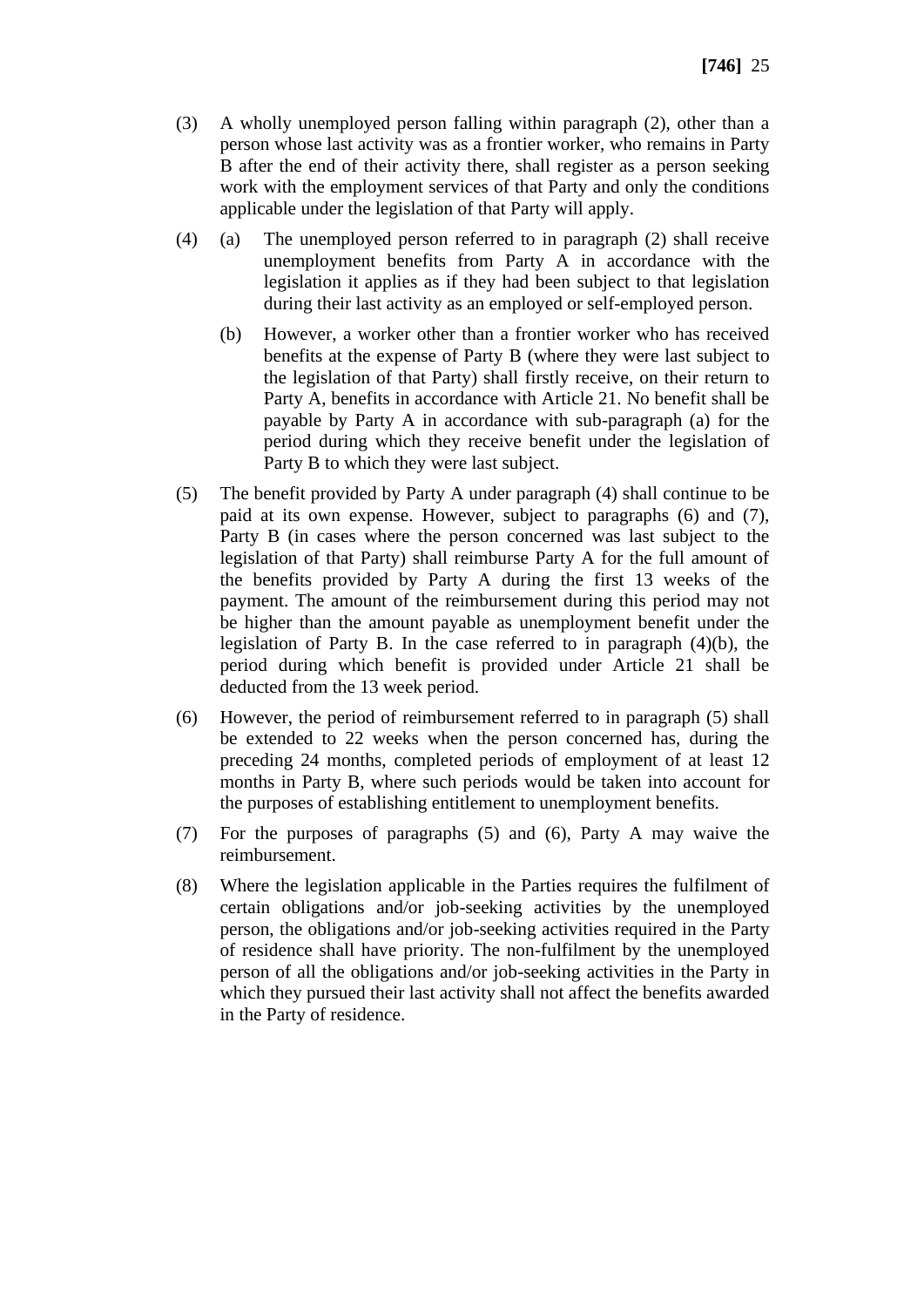# **Calculation of unemployment benefits**

- (1) For the purpose of calculating a person's entitlement to an unemployment benefit where Ireland is competent for payment of such benefit, Ireland shall take into account the members of the person's family residing in the United Kingdom as if they resided in Ireland.
- (2) Paragraph (1) shall not apply where another person is entitled to an unemployment benefit under the legislation of Ireland for those same members of the family.

# ARTICLE 24

#### **Reimbursement of unemployment benefits**

- (1) For the purposes of Article 22(5) and (6) the relevant authority of the Party in which the person concerned resides (Party A) shall request reimbursement of unemployment benefits from the relevant authority of the other Party (Party B). The request shall be made within six months of the end of the calendar half-year during which the last payment of unemployment benefit, for which reimbursement is requested, was made. Party B shall not be required to consider requests made after this timelimit. The request shall indicate the:
	- (a) amount of benefit paid during the 13 or 22 week period referred to in Article 22(5) and (6);
	- (b) period for which the benefits were paid; and
	- (c) identification data of the unemployed person.
- (2) Where such a request is made during the time-limit set out in paragraph (1), Party B shall pay the amount set out in such request to Party A within 18 months of the end of the month during which the request was sent to Party B. From the end of that 18-month period, interest may be charged by Party A on outstanding claims, calculated on the basis of a rate to be agreed between the Parties.

# SECTION 2

# OLD-AGE BENEFIT AND SURVIVOR'S BENEFIT

# ARTICLE 25

# **General provisions**

(1) Where a person has been subject to the legislation of both Parties, each Party shall determine whether that person satisfies the conditions for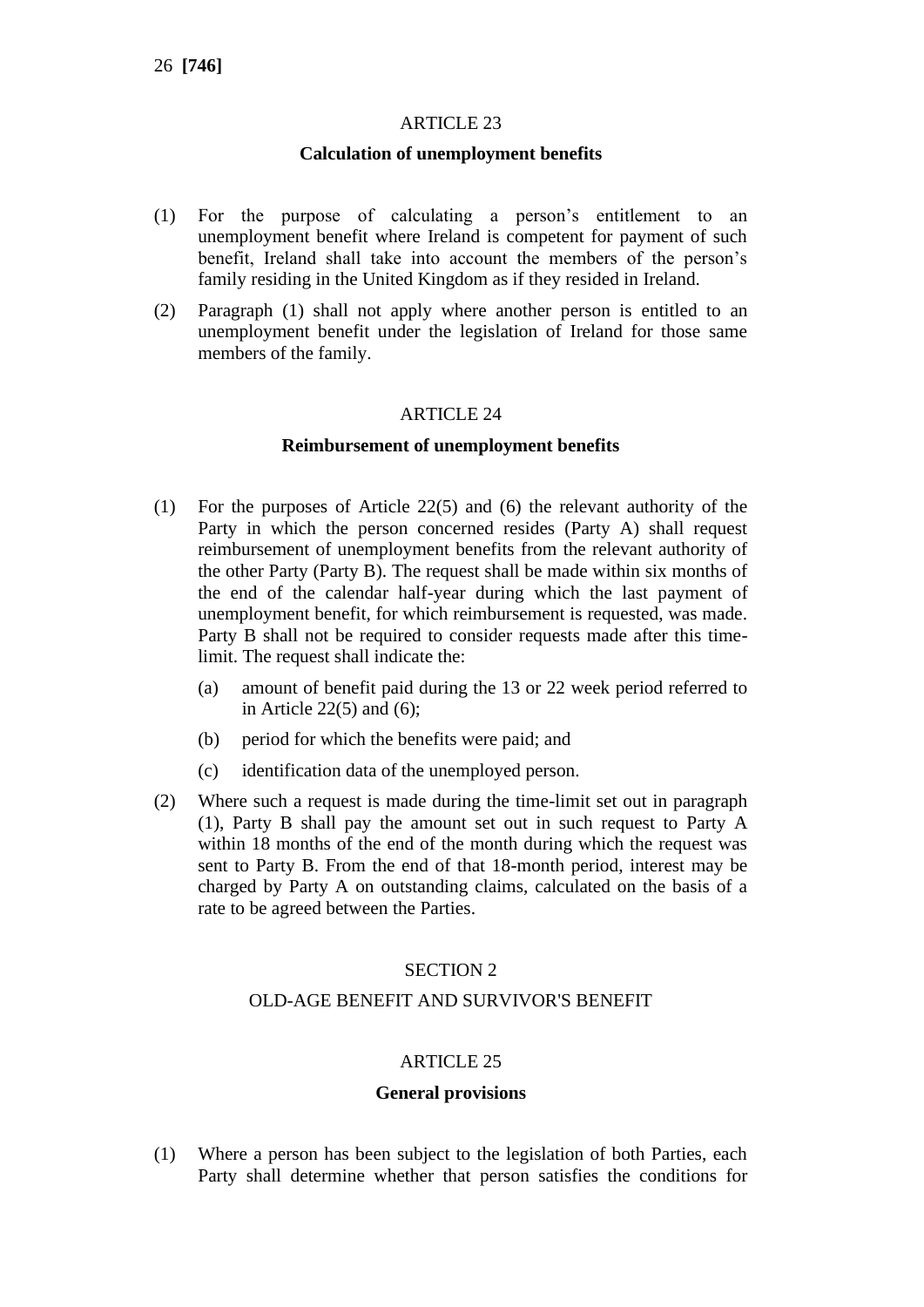entitlement to old-age benefit under its legislation when it receives the person's claim for such benefit, unless the person has expressly requested deferment of the award of old-age benefit under the legislation of that Party (where deferment is allowed under such legislation).

- (2) Where the person satisfies the conditions for entitlement to old-age benefit under the legislation of both Parties, each Party shall calculate the person's entitlement to such benefit in accordance with Article 26.
- (3) (a) Where the person satisfies the conditions for entitlement to an oldage benefit under the legislation of one Party (Party A) but does not simultaneously satisfy or no longer satisfies such conditions under the legislation of the other Party (Party B), or has expressly requested deferment of award of such benefit (and the legislation of Party B provides for such deferment), Party A shall calculate their entitlement to the benefit in accordance with sub-paragraph (b) and Article 26.
	- (b) Where paragraph (a) applies, when performing the calculation in Article 26, Party A shall not take into account insurance periods completed under the legislation of Party B where this gives rise to a lower amount of old-age benefit.
	- (c) As and when the person satisfies the entitlement conditions for oldage benefit under the legislation of Party B, or makes a claim to Party B for such benefit following deferment of it in accordance with paragraph (1), each Party shall calculate the person's entitlement to such benefit under its legislation in accordance with Article 26, but Party B shall not take into account insurance periods completed under the legislation of Party A which have already been taken into account by virtue of sub-paragraphs (a) and (b).

# ARTICLE 26

#### **Calculation and award of old-age benefit**

- (1) Subject to paragraphs (4) and (5) and Articles 27 to 29, the relevant Party shall calculate the amount of old-age benefit that would be due to be paid to a person:
	- (a) under the legislation it applies, where the person has satisfied the conditions for entitlement to the old-age benefit exclusively on the basis of all the relevant insurance periods completed under the legislation of that Party (the "independent amount"); and
	- (b) on a pro- rata basis, as follows (the "pro- rata amount"):
		- (i) firstly, calculating the amount of old-age benefit which would be payable by that Party if all the relevant insurance periods completed by the person under the legislation of both Parties had been completed under the legislation which it applies on the date of award of the benefit (the "theoretical amount");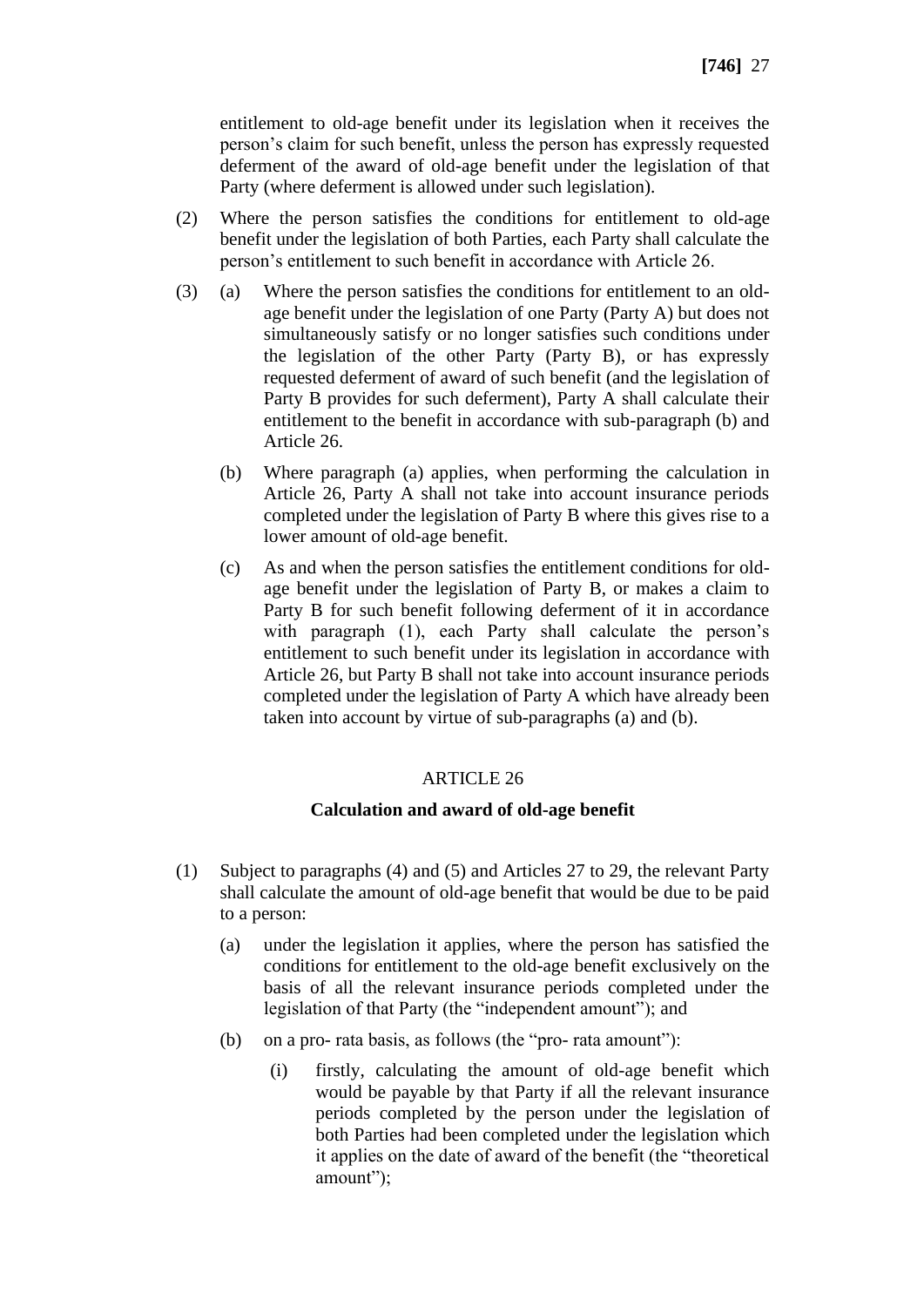- (ii) then, expressing the relevant insurance periods completed by the person under the legislation of that Party as a percentage of the sum of all relevant insurance periods completed by that person under the legislation of both Parties;
- (iii) lastly, by multiplying the theoretical amount by the percentage calculated under paragraph (ii) above.
- (2) Where appropriate, the relevant Party shall apply, to the independent amount or the pro rata amount, all the rules relating to reduction, suspension or withdrawal under the legislation it applies, within the limits provided for by Articles 31 to 33.
- (3) The person concerned shall be entitled to receive from the Party the higher of the independent amount and the pro rata amount.
- (4) Where, in a Party, the independent amount is invariably equal to or higher than the pro rata amount, that Party need not carry out the calculation of the pro rata amount.
- (5) For the purpose of determining the rate of state pension under section 2 or 4 of the Pensions Act 2014, the United Kingdom shall calculate the amount of such benefit based solely on the insurance periods completed or, in accordance with Article 15(6) treated as paid, under its legislation.
- (6) For the purpose of the calculation in paragraph (1), where all the insurance periods completed by a person under the legislation of the United Kingdom amount to less than one qualifying year, or relate only to periods ending before 6 April 1975 and in aggregate amount to less than 50 weeks, those periods shall be treated as if they had been completed under the legislation of Ireland.
- (7) Any increase of benefit payable under the legislation of the United Kingdom because of deferred retirement shall be based on the pro- rata amount calculated in accordance with paragraph (1)(b) above.
- (8) Where all the insurance periods completed by a person under the legislation of Ireland amount to less than one year, those periods shall be treated as if they had been completed under the legislation of the United Kingdom.
- (9) Notwithstanding Article 64, any Party which establishes, while investigating a claim for old-age benefits, that the person is entitled to an independent amount under its legislation in accordance with paragraph (1)(a) above, shall pay that amount without delay on a provisional basis.

#### **Insurance periods to be taken into account**

For the purpose of applying Article 26, a Party shall take into account only insurance periods (completed under the legislation of either Party) which would be taken into account for the determination of benefits under its legislation if they were completed under that legislation.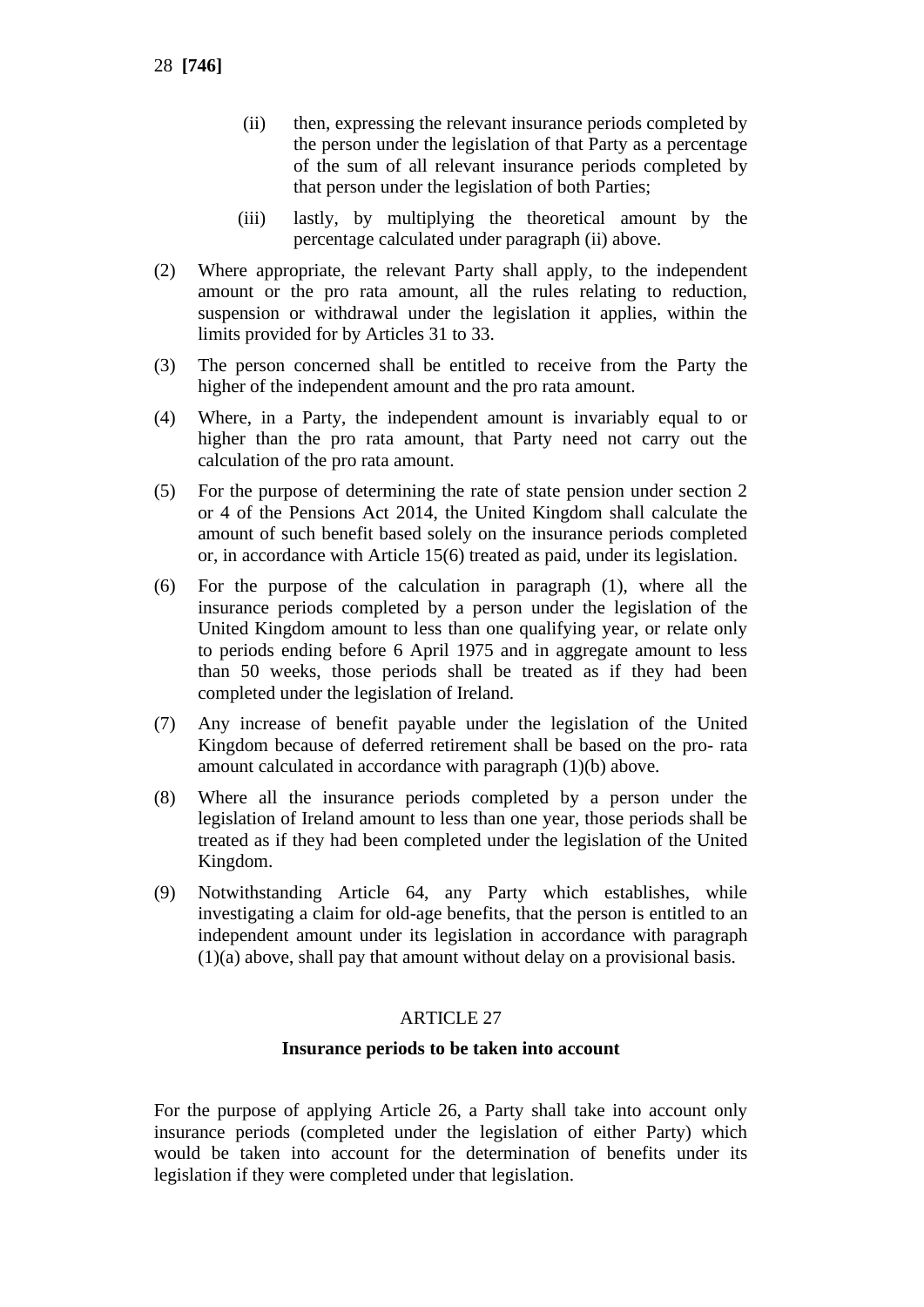## **Overlapping contribution periods**

For the purpose of applying Article 26:

- (a) where a compulsory contribution period or credited period completed under the legislation of one Party (Party A) coincides with a voluntary contribution period or continued optional contribution period completed under the legislation of the other Party (Party B), only the compulsory contribution period or credited period shall be taken into account;
- (b) where a compulsory contribution period completed under the legislation of Party A coincides with a credited period completed under the legislation of Party B, only the contribution period completed under the legislation of Party A shall be taken into account;
- (c) where a credited period completed under the legislation of one Party coincides with a credited period completed under the legislation of the other Party, account shall be taken only of the credited period completed:
	- (i) under the legislation under which the person was last compulsorily insured before the day when the periods in question began; or
	- (ii) if they were never compulsorily insured before that day, under the legislation under which they first became compulsorily insured after the day when the periods in question ended;
- (d) where it is not possible to determine accurately the period of time in which certain insurance periods were completed under the legislation of one Party, such insurance periods shall be treated as if they did not overlap with insurance periods completed under the legislation of the other Party and shall be taken into account where possible and to the best advantage of the person concerned.
- (e) Subject to sub-paragraph (f), where periods of voluntary or optional continued insurance have not been taken into account under this Article, the Party under whose legislation those periods were completed shall, where possible, calculate the amount of old-age benefit to which the person concerned would be entitled, on the basis of those periods under the legislation it applies. The pro- rata amount of the benefit payable to the person, calculated in accordance with Article 26(1), shall be increased by the amount corresponding to periods of voluntary or optional continued insurance.
- (f) Each Party shall calculate, under the legislation it applies, the amount of old-age benefit to which the person concerned is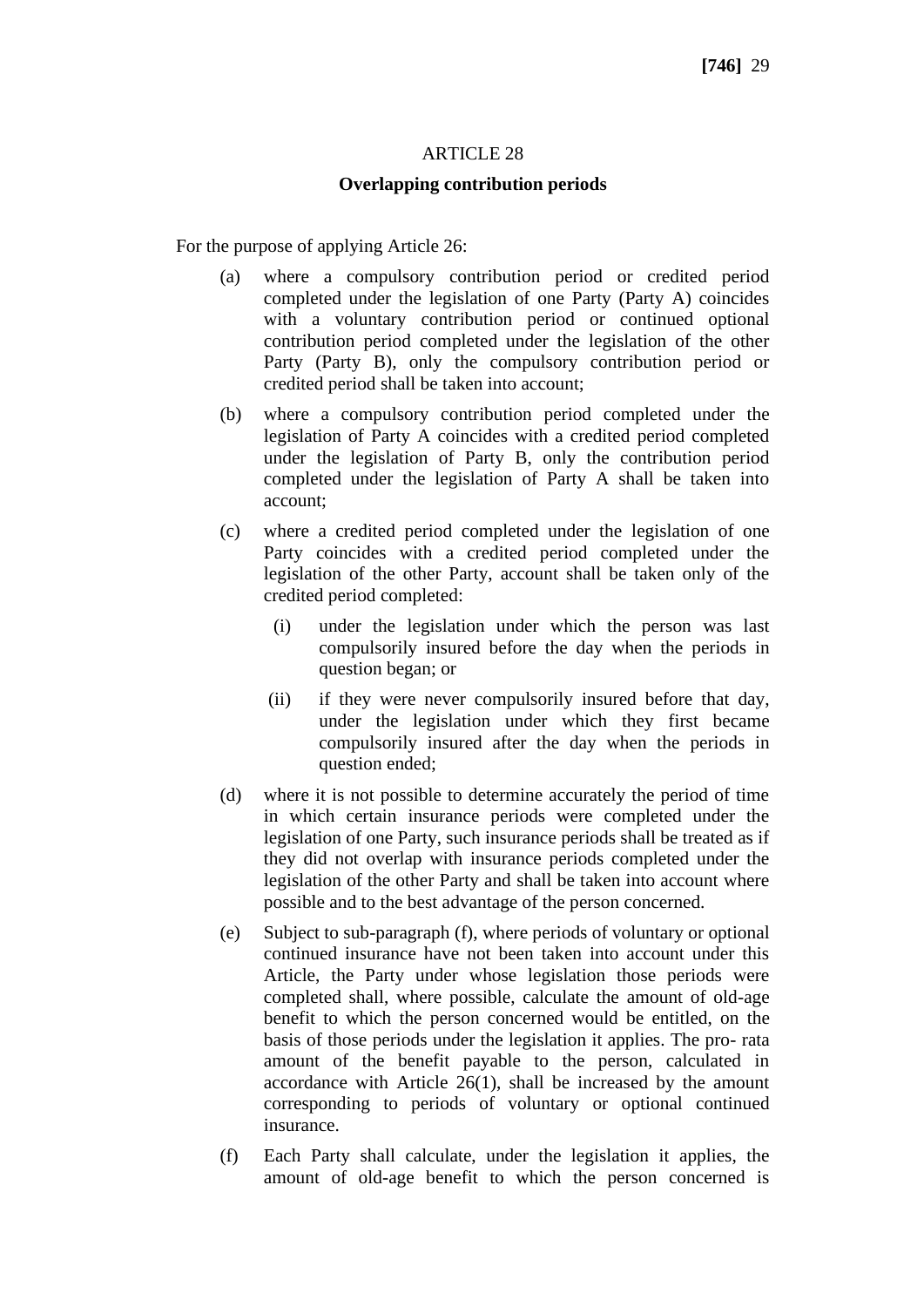entitled, on the basis of periods of voluntary or optional continued insurance which, under the last sentence of Article 31(3), shall not be subject to the other Party's rules relating to withdrawal, reduction or suspension.

## ARTICLE 29

#### **Benefits to be excluded**

- (1) For the purpose of applying Article 26 no account shall be taken of the following benefits payable to the person concerned under the legislation of the United Kingdom:
	- (a) any additional pension;
	- (b) any graduated retirement benefit payable by virtue of any graduated contributions paid before 6 April 1975;

but any such benefit shall be added to the amount of any benefit payable under that legislation in accordance with Article 26(3).

- (2) For the purpose of applying Article 26 no account shall be taken of the following payments to the person concerned under the legislation of Ireland:
	- (a) any increase for child dependants;
	- (b) any increase where the person has attained pensionable age and is living alone;
	- (c) any increase where the person has attained the age of 80 years; or
	- (d) any increase for living on a specified island;

but such payments shall, where appropriate, be added to the amount of benefit payable under that legislation in accordance with Article 26(3).

#### ARTICLE 30

#### **Survivor's benefit**

Articles 25 to 29 shall apply in the same way, subject to any necessary modifications, to survivor's benefit.

#### ARTICLE 31

#### **Rules to prevent overlapping**

(1) Any overlapping entitlement to an old-age, invalidity or survivor's benefit under the legislation of both Parties and calculated or provided on the basis of insurance periods completed by the same person shall be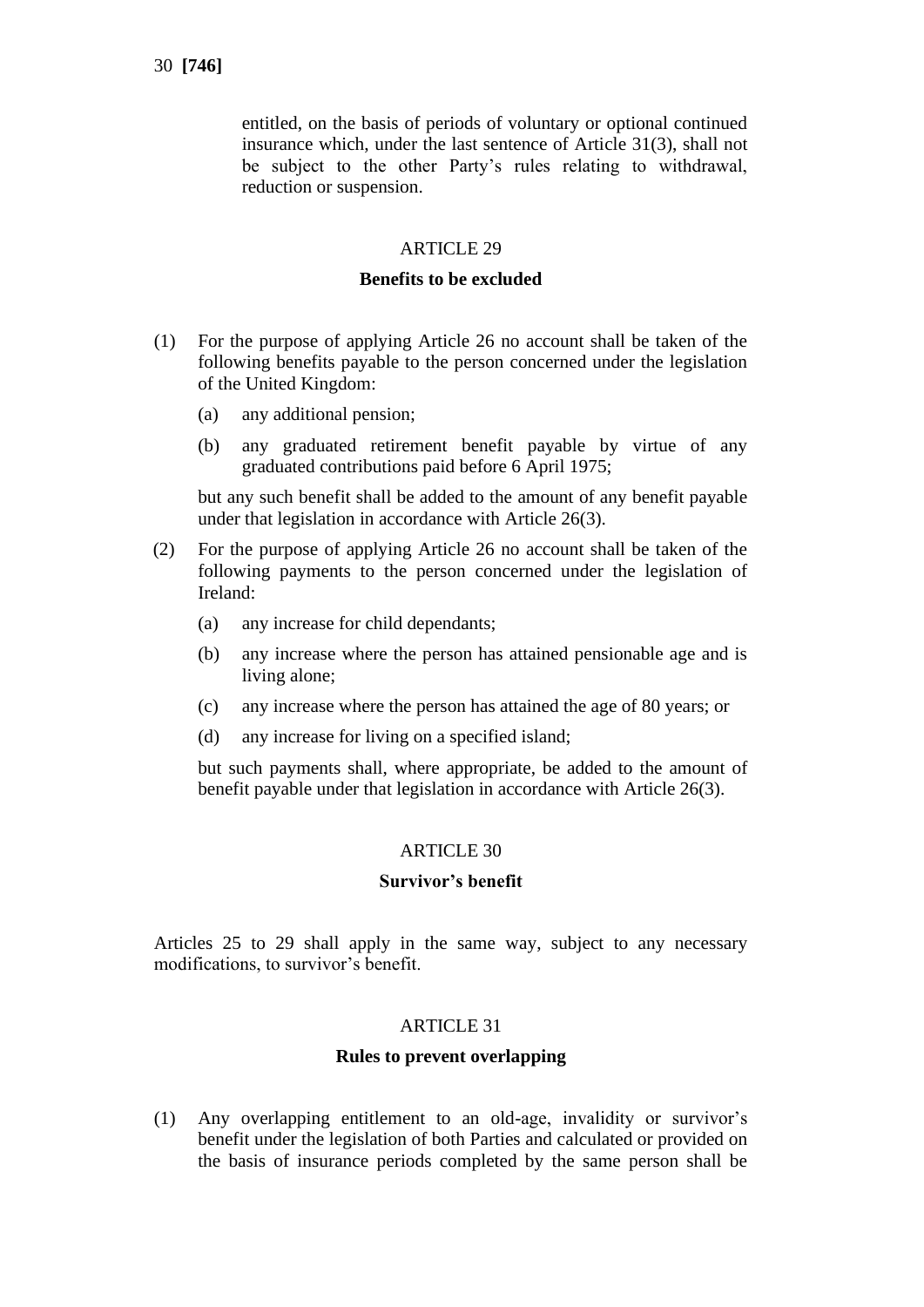considered, for the purposes of this Article and Article 32, to be overlapping of benefits of the same kind.

- (2) Overlapping entitlement to benefits which cannot be considered to be of the same kind within the meaning of paragraph (1) shall be considered to be overlapping of benefits of a different kind.
- (3) For the purpose of any rules preventing overlapping under the legislation of a Party (Party A) in the case of overlapping of an old-age, invalidity or survivor's benefit with a benefit of the same kind or a benefit of a different kind, Party A shall take into account the amount of benefits to be paid to the person by the other Party (Party B) before deduction of tax, social security contributions and other individual levies or deductions, where the legislation of Party A provides for benefits acquired abroad to be taken into account and unless such legislation provides otherwise. Party A shall not take into account any amount of benefits acquired under the legislation of Party B on the basis of voluntary insurance or continued optional insurance.
- (4) If one Party applies rules to prevent overlapping because the person concerned receives benefits of the same or of a different kind under the legislation of the other Party, the benefit due may be reduced solely by the amount of such benefits.

# ARTICLE 32

#### **Overlapping of benefits of the same kind**

Where benefits of the same kind due under the legislation of both Parties overlap, the rules to prevent overlapping laid down by the legislation of a Party shall not be applicable to a pro-rata amount (calculated under Article  $26(1)(b)$ ).

# ARTICLE 33

# **Overlapping of benefits of a different kind**

- (1) If the receipt of benefits of a different kind requires the application of the rules to prevent overlapping provided for by the legislation of the Parties regarding:
	- (a) two independent amounts, the Parties shall divide the amounts of the benefit or benefits, as they have been taken into account, by the number of benefits subject to the said rules;
	- (b) one or more pro- rata amounts, the Parties shall take into account the benefit or benefits or other income and all the elements stipulated for applying the rules to prevent overlapping as a function of the ratio between the insurance periods established for the calculation referred to in Article  $26(1)(b)(ii)$ ; or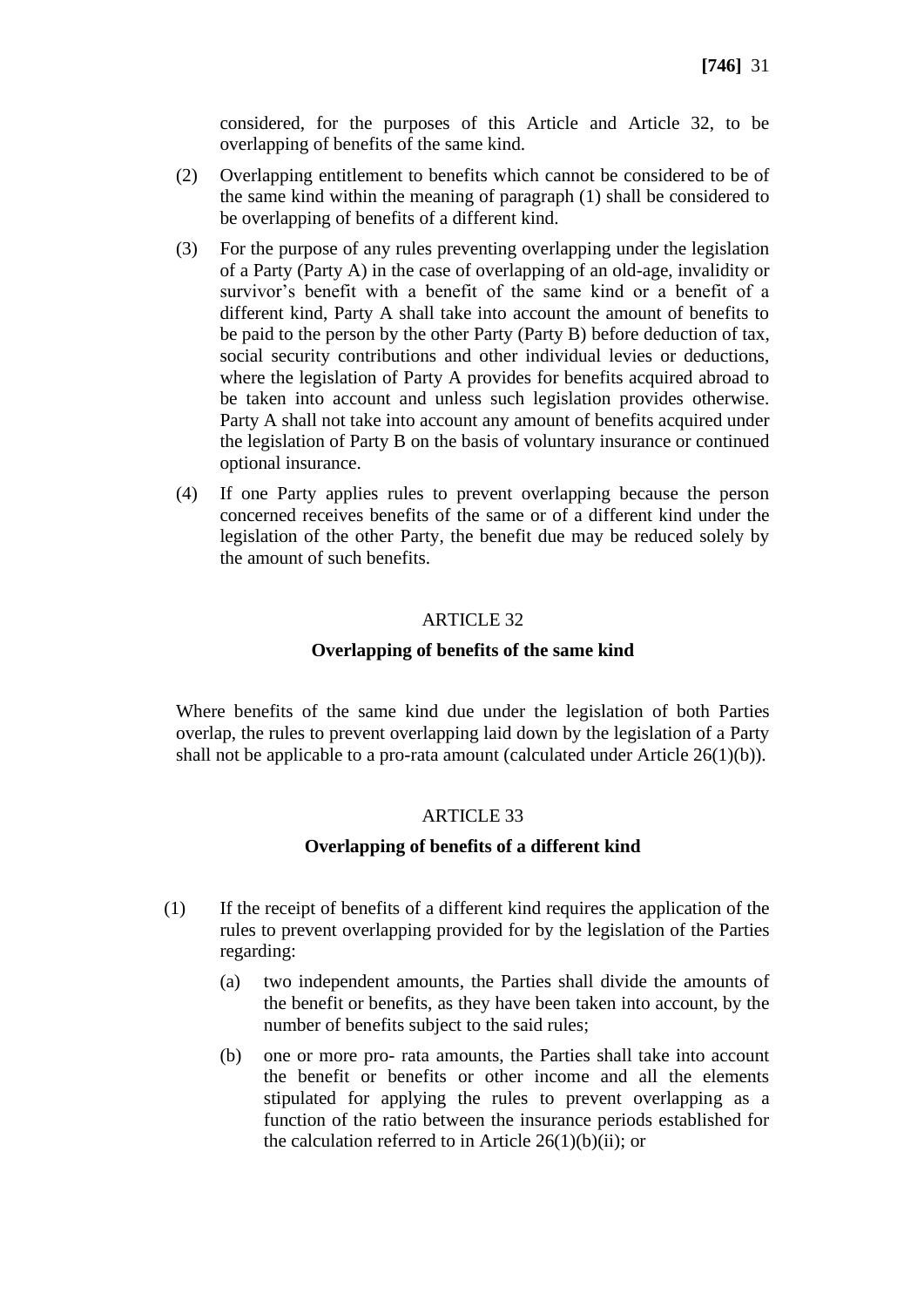(c) one or more independent amounts and one or more pro- rata amounts, the Parties shall apply sub-paragraph (a) in same way, subject to any necessary modifications, as regards independent amounts and sub-paragraph (b) as regards pro- rata amounts.

The application of sub-paragraph (a) shall not deprive the person concerned of their status as a pensioner for the purposes of this Convention.

- (2) A Party shall not apply the division stipulated in respect of independent amounts, if the legislation it applies provides for account to be taken of benefits of a different kind and all other elements for calculating part of their amount determined as a function of the ratio between insurance periods referred to in Article 26(1)(b)(ii).
- (3) Paragraphs (1) and (2) shall apply in the same way, subject to necessary modifications, where the legislation of one or both Parties provides that a right to a benefit cannot be acquired in the case where the person concerned is in receipt of a benefit of a different kind, payable under the legislation of the other Party.

# SECTION 3

# BENEFITS FOR ACCIDENTS AT WORK AND OCCUPATIONAL DISEASES

# ARTICLE 34

#### **General provisions**

- (1) A person who has sustained an accident at work or has contracted an occupational disease and who resides in a Party (Party A) which is not the Party competent for payment of benefits for accidents at work and occupational diseases (Party B) shall be entitled to such benefits in accordance with the legislation of Party B.
- (2) By agreement between the two Parties, such benefits may, however, be provided by Party A in accordance with its legislation, at the expense of Party B.

### ARTICLE 35

#### **Dual attribution and aggravation of an occupational disease**

(1) Subject to paragraph (2), where a person who has contracted an occupational disease has, under the legislation of both Parties, pursued an activity as an employed person which by its nature is likely to cause the said disease, and they would be entitled to receive a benefit for accidents at work and occupational diseases in respect of that disease under the legislation of both Parties whether by virtue of this Convention or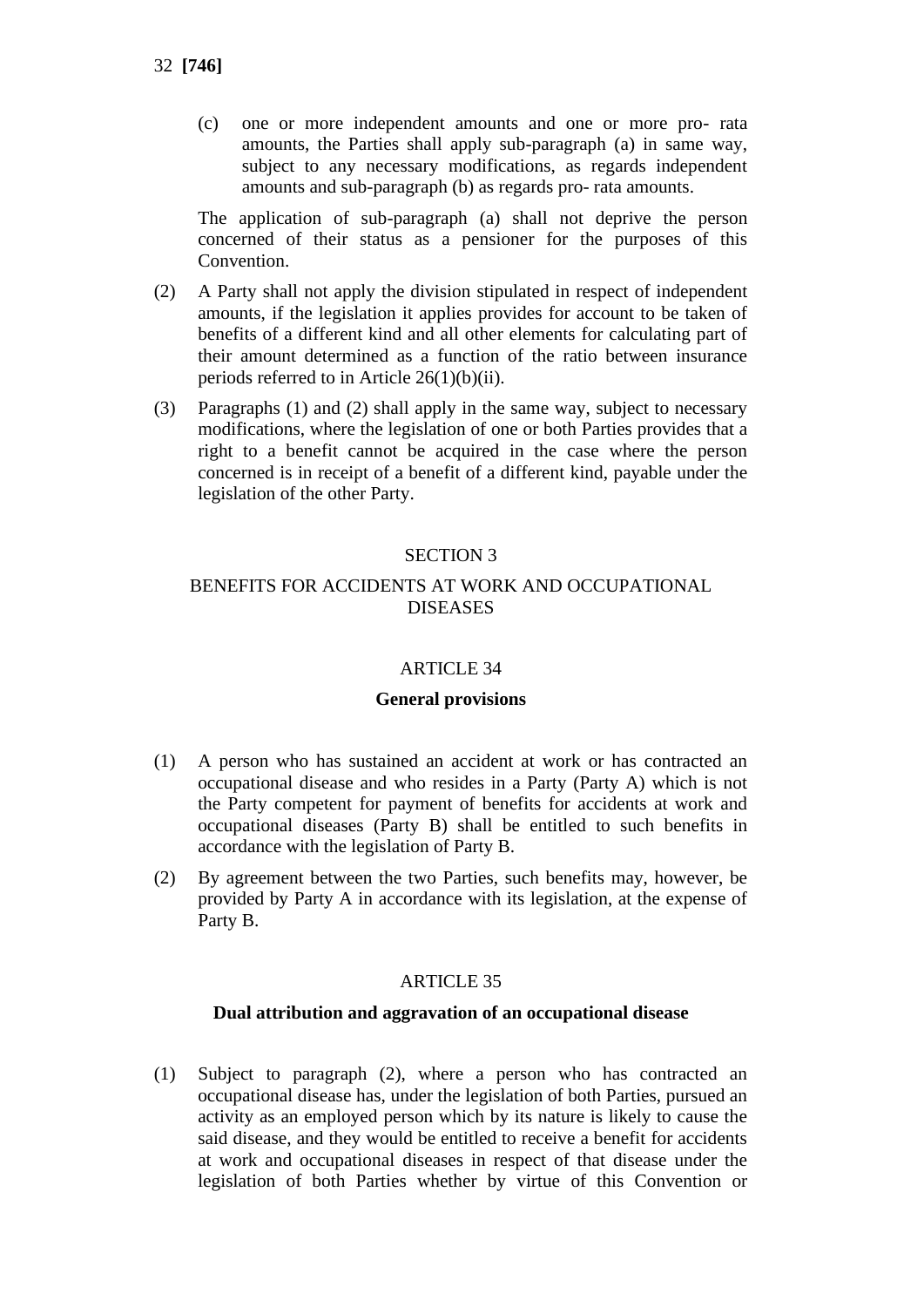otherwise, any benefits that the person or their survivors may claim shall be provided exclusively under the legislation of the Party in which they were last employed in that occupation before the disease was diagnosed.

- (2) Where a person has suffered an aggravation of an occupational disease for which a benefit has been paid or is payable by a Party (Party A) in accordance with paragraph (1), the following provisions shall apply:
	- (a) if the person concerned, while in receipt of such benefit, has not pursued, under the legislation of the other Party (Party B), any further activity as an employed person in an occupation likely to cause or aggravate the disease in question, Party A shall bear the cost of the benefit taking into account the aggravation;
	- (b) if the person concerned, while in receipt of such benefit, has pursued such an activity under the legislation of Party B:
		- (i) Party A shall bear the cost of the benefit under its legislation without taking the aggravation into account; and
		- (ii) Party B shall grant a supplement to the person concerned, the amount of which shall be equal to the difference between the amount of benefits due after the aggravation and the amount which would have been due prior to the aggravation under the legislation it applies as if they had first contracted the disease whilst pursuing such activity under the legislation of that Party; and
	- (c) the rules concerning reduction, suspension or withdrawal laid down by the legislation of a Party shall not be invoked against persons receiving benefits provided by both Parties in accordance with subparagraph (b).

# ARTICLE 36

# **Equivalence of accidents at work and occupational diseases in the two Parties**

When assessing the degree of incapacity, the right to benefit for such accident or disease or the amount of a benefit for accidents at work and occupational diseases, Article 5 shall apply to a Party (Party A) as regards the equivalence in that Party of an accident at work and occupational disease which has either occurred in the other Party (Party B), or been confirmed subsequently under the legislation of Party B, on condition that:

- (a) no compensation from a third party is due in respect of an accident at work or an occupational disease which had occurred previously in Party B or had been confirmed previously under the legislation of Party B; and
- (b) no compensation is due in respect of a further accident at work or occupational disease which had also occurred in Party B or also been confirmed subsequently under the legislation of Party B.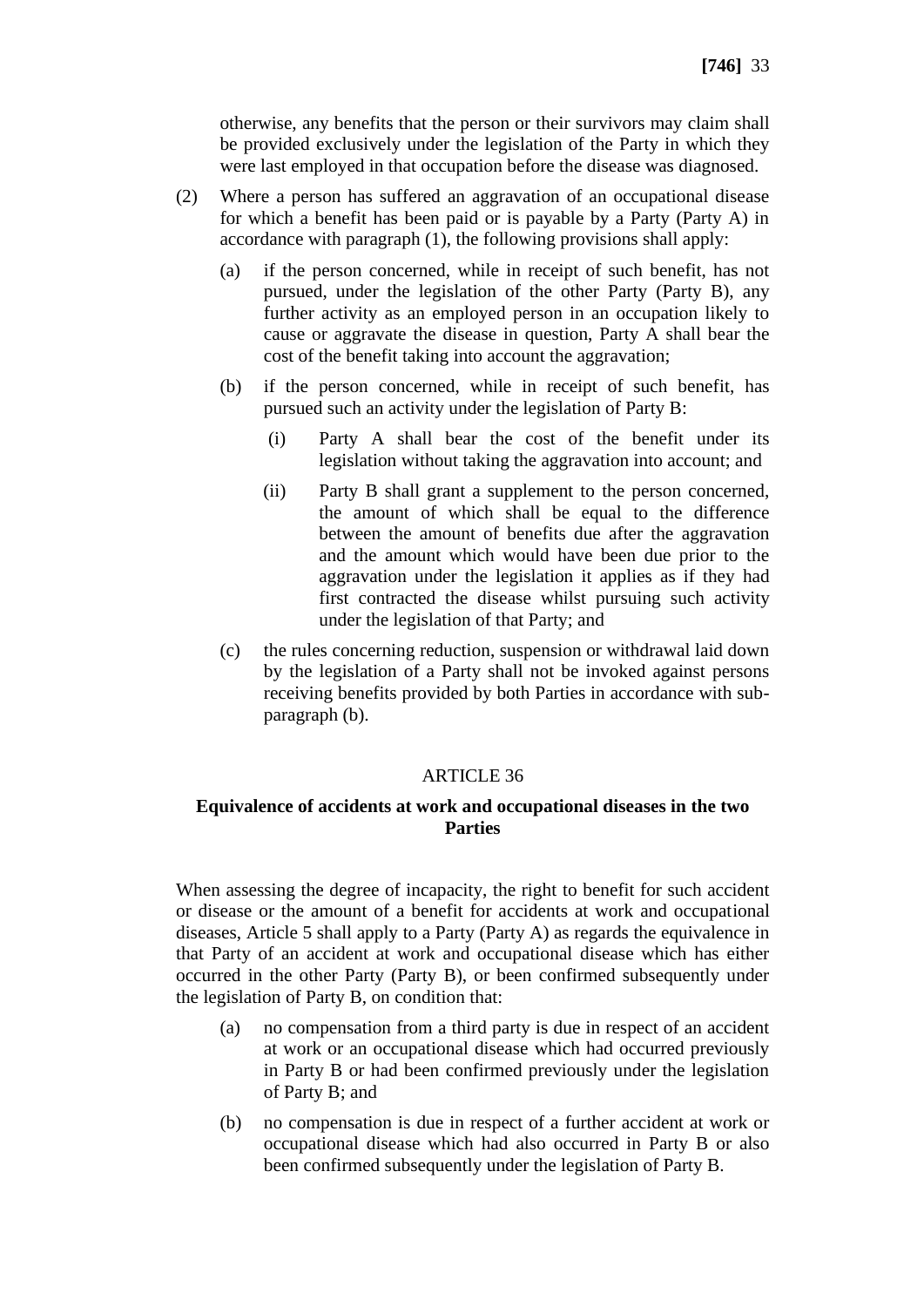# **Exchange of information between the Parties and advance payments in the event of an appeal**

- (1) In the event of an appeal against a decision to refuse a claim for a benefit for accidents at work and occupational diseases to a person, taken by the relevant authority of one Party (Party A) under whose legislation the person concerned pursued an activity as an employed person likely to have caused the occupational disease in question, that relevant authority shall inform the relevant authority of the other Party (Party B) of such appeal and shall subsequently inform it when a final decision is reached.
- (2) Where a person is entitled to such benefit under the legislation of Party B, that Party shall make advance payments of the benefit in accordance with the legislation of that Party. The relevant authority of Party A shall reimburse to Party B the amount of advance payments made if, as a result of the appeal, it is obliged to provide those benefits. Party A shall then deduct that amount from the benefits due under its legislation to the person concerned.

#### SECTION 4

#### FAMILY BENEFITS

# ARTICLE 38

#### **Responsibility for payment of family benefits**

- (1) A person, other than a pensioner, shall be entitled to family benefits in accordance with the legislation applied by a Party where it is competent for the payment of such benefits, including for any members of the family residing in the other Party, as if they were residing in the former Party.
- (2) A pensioner shall be entitled to family benefits in accordance with the legislation applied by the Party which is competent for paying the pension (Party A), including for any members of the family residing in the other Party (Party B) as if they were residing in Party A.

# ARTICLE 39

#### **Priority rules where both Parties' legislation applies**

(1) Priority rules in this Article apply to determine which Party pays family benefits where during the same period and for the same family members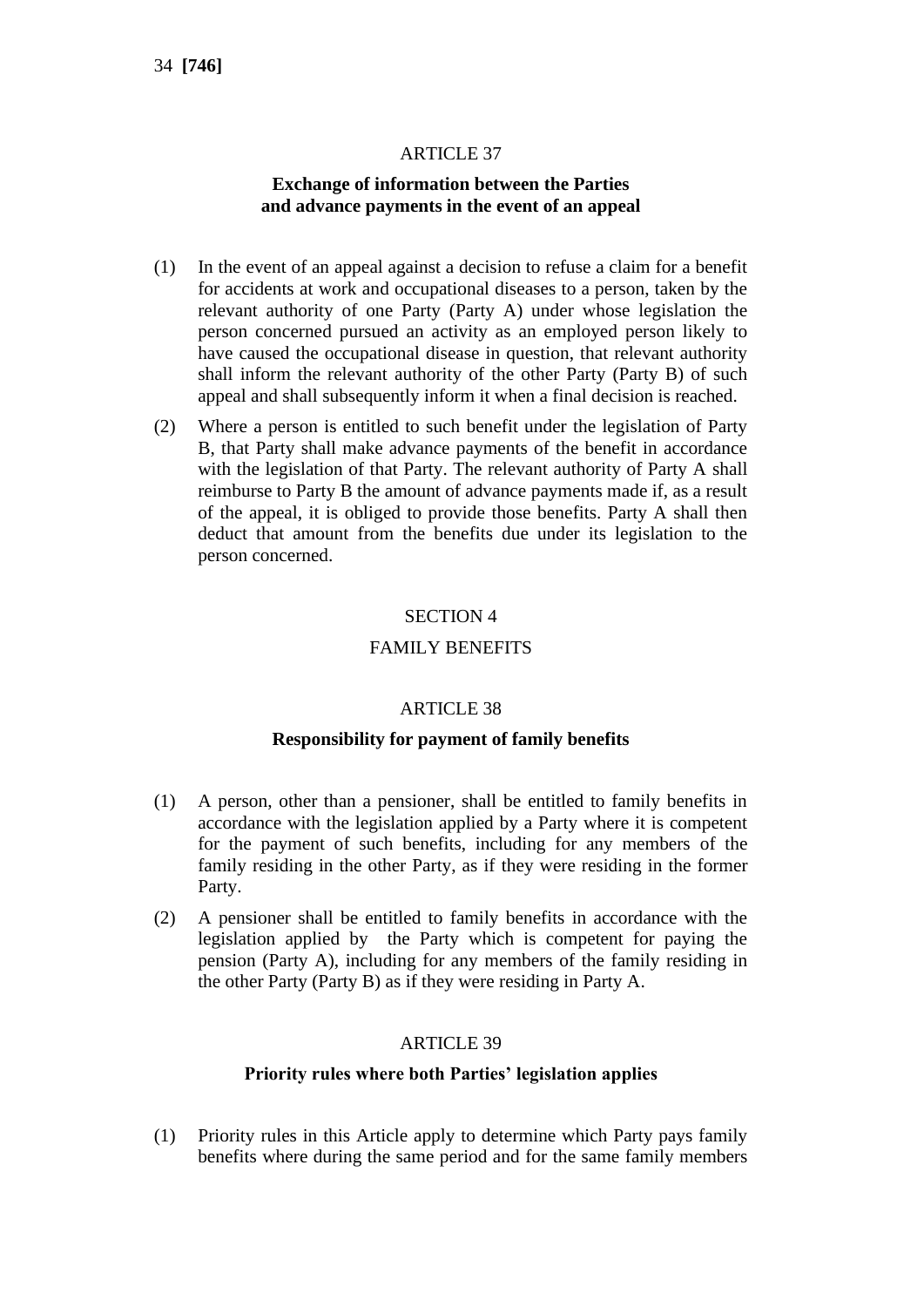a person (including a pensioner) is entitled to such benefits under the legislation of both Parties.

- (2) Where such benefits are payable by both Parties on a different basis, the order of priority shall be decided on the basis of rights:
	- (a) available on the basis of an activity as an employed or selfemployed person;
	- (b) available on the basis of receipt of a pension; and
	- (c) obtained on the basis of residence.
- (3) Where such benefits are payable by both Parties on the same basis, the order of priority shall be decided by reference to the following criteria:
	- (a) in the case of rights available on the basis of an activity as an employed or self-employed person, the Party of residence of the child or children in respect of whom benefits are paid;
	- (b) in the case of rights available on the basis of receipt of pensions, the Party of residence of the child or children in respect of whom benefits are paid.
	- (c) in the case of rights available on the basis of residence, the Party of residence of the child or children in respect of whom benefits are paid.
- (4) Where such benefits are payable by both Parties, they shall be paid by the Party having priority in accordance with paragraphs (1) to (3) (the Party with priority), and the following rules shall apply:
	- (a) entitlement to family benefits under the legislation applying to the other Party shall be suspended up to the amount provided by the Party with priority and a differential supplement shall, if necessary, be provided by the other Party for the sum which exceeds this amount;
	- (b) but where entitlement to family benefits is based on residence only, and whichever Party has priority, no differential supplement is payable for a child or children residing in the other Party.
- (5) Where the order of priority cannot be established on the basis of the child or children's place of residence in accordance with paragraphs (3)(a) and (b), the Party whose legislation provides for the higher level of benefits (Party A) shall pay the full amount of such benefits on a provisional basis. The payment shall be made taking into account any children not residing in Party A. Party A shall then be reimbursed by the other Party (Party B) half the sum it has paid up to the limit of the amount provided for in the legislation of Party B.
- (6) Where a claim is made to the Party whose legislation is applicable but not by priority right in accordance with paragraphs (1) to (3) (Party A):
	- (a) the relevant authority of Party A shall send the claim, without delay, to the relevant authority of the other Party (Party B), inform the person concerned and, without prejudice to Article 63(1),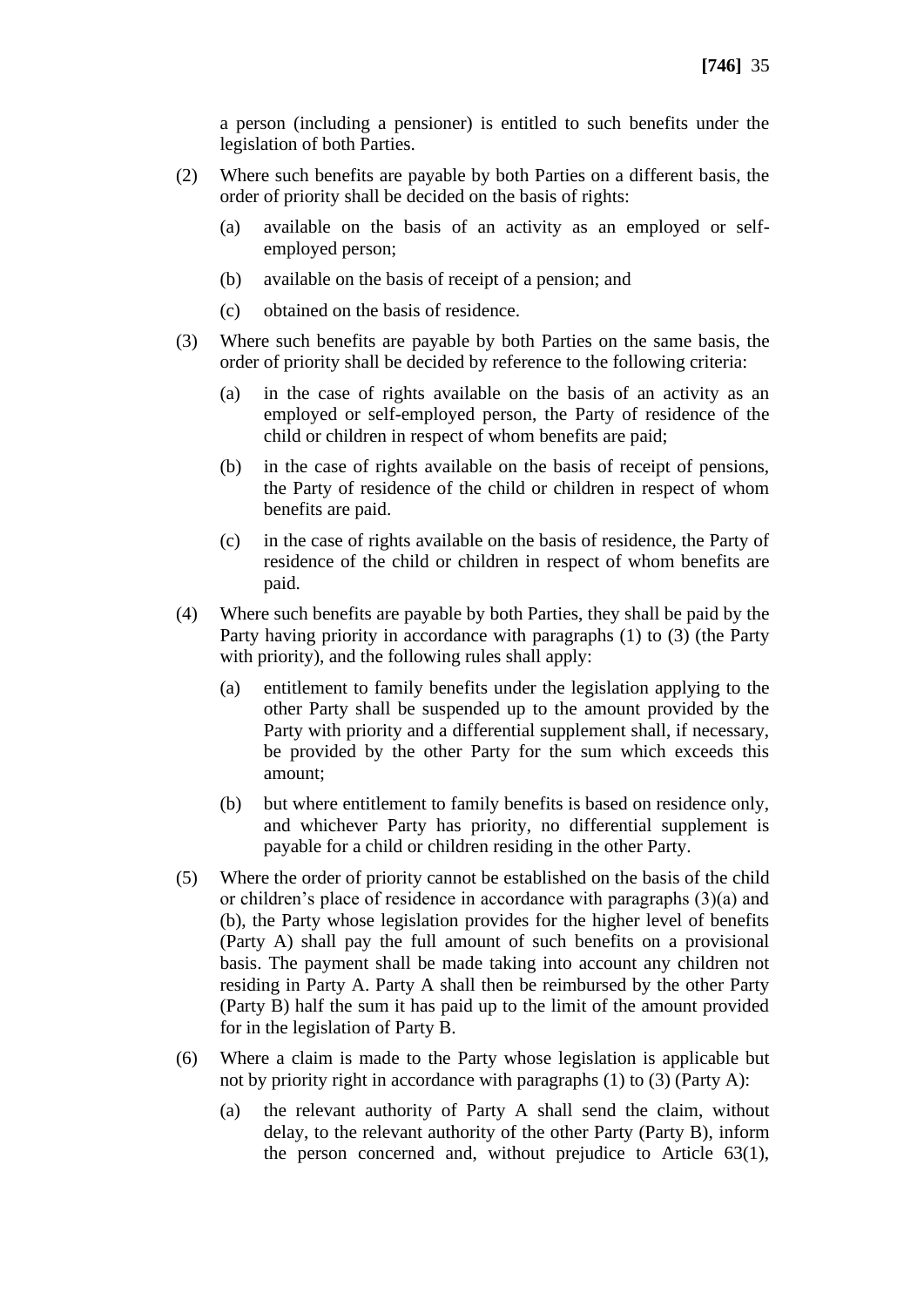provide, if necessary, the differential supplement mentioned in paragraph (4);

(b) the relevant authority of Party B will deal with this claim as though it had been submitted to it in the first instance, and the date on which the claim was submitted to the relevant authority of Party A shall be treated as the date on which it was received by Party B.

#### ARTICLE 40

#### **Provisional award of family benefits**

- (1) Where family benefits are payable by both Parties, but no decision has been made on how the priority rules in Article 39(1) to (3) apply to a particular claim, the following rules shall apply:
	- (a) the Party to whom the claim is sent in the first instance (Party A) shall take a provisional decision on the claim by applying the rules in Article 39(1) to (3) without delay;
	- (b) if Party A decides that the other Party (Party B) is competent to pay such benefits, it will forward the application without delay to the relevant authority of Party B and inform the person concerned;
	- (c) if Party B does not determine how the rules in Article 39(1) to (3) apply in relation to the claim within two months of receipt of the claim, Party A's decision in sub-paragraph (b) stands and Party B shall pay the benefits.
- (2) Where paragraph (1)(a) and (b) apply and Party B does not agree that it is competent for paying family benefits by priority right, for the purpose of Article 63(2) "their Party of residence" means the Party where the child or children reside.
- (3) Where under Article 62 it is established that the Party who paid benefits on a provisional basis is not the Party competent for payment of these benefits, and it has paid an amount that is higher than the amount which it was required under its legislation to pay, it may claim reimbursement of the excess from the other Party.

#### ARTICLE 41

# **Rules to be applied where the applicable legislation and/or competence to pay family benefits changes**

- (1) Paragraph (2) applies where the applicable legislation or the competence to pay family benefits changes as between the Parties in accordance with Articles 38 and 39 during a calendar month.
- (2) The following rules shall apply: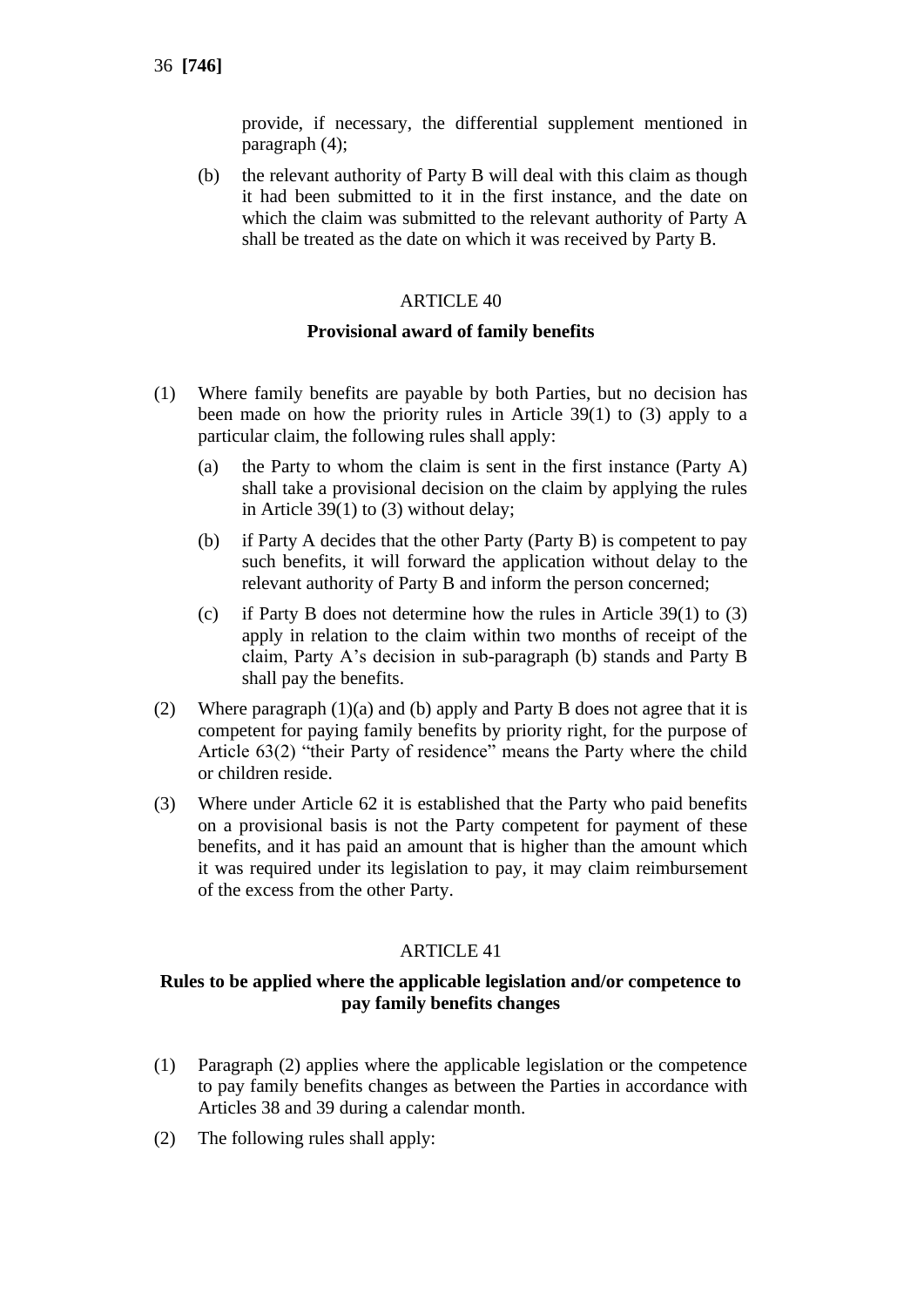- (a) the Party which has paid family benefits at the beginning of that month shall continue to do so until the end of that month;
- (b) sub-paragraph (a) takes precedence over any payment dates that apply in the legislation of the Parties;
- (c) the relevant authority making the payment in accordance with subparagraph (a) shall inform the relevant authority of the other Party of the date on which it ceases to pay the relevant family benefits.

#### **Additional provisions**

- (1) Where a person is entitled to family benefits under the legislation of the Party competent for payment of such benefits, but has not acquired a right to payment of special family benefits under that legislation, special family benefits will be paid:
	- (a) by the Party which, under Articles 38 and 39, is competent for paying family benefits;
	- (b) in addition to any other family benefits to which a person is entitled under the legislation of either Party.
- (2) Family benefits paid in the form of pensions or supplements to pensions shall be provided and calculated in accordance with Section 2 of Part IV.

#### SECTION 5

# DEATH GRANTS

#### ARTICLE 43

#### **Death grant**

- (1) Where a person (other than a pensioner), or a member of their family, dies in the Party which is not competent for the payment of death grants, their death shall be treated as if it had occurred in the competent Party.
- (2) Where a pensioner, who was entitled to a pension under the legislation of one or both Parties, or a member of their family dies, the Party competent for the payment of benefits under Article 20 shall also be competent for the payment of death grants.
- (3) Where a person or a member of their family dies, the competent Party shall pay the death grant under the legislation it applies, even if the person entitled to it resides in the other Party.
- (4) This Article shall also apply when the death is the result of an accident at work or an occupational disease.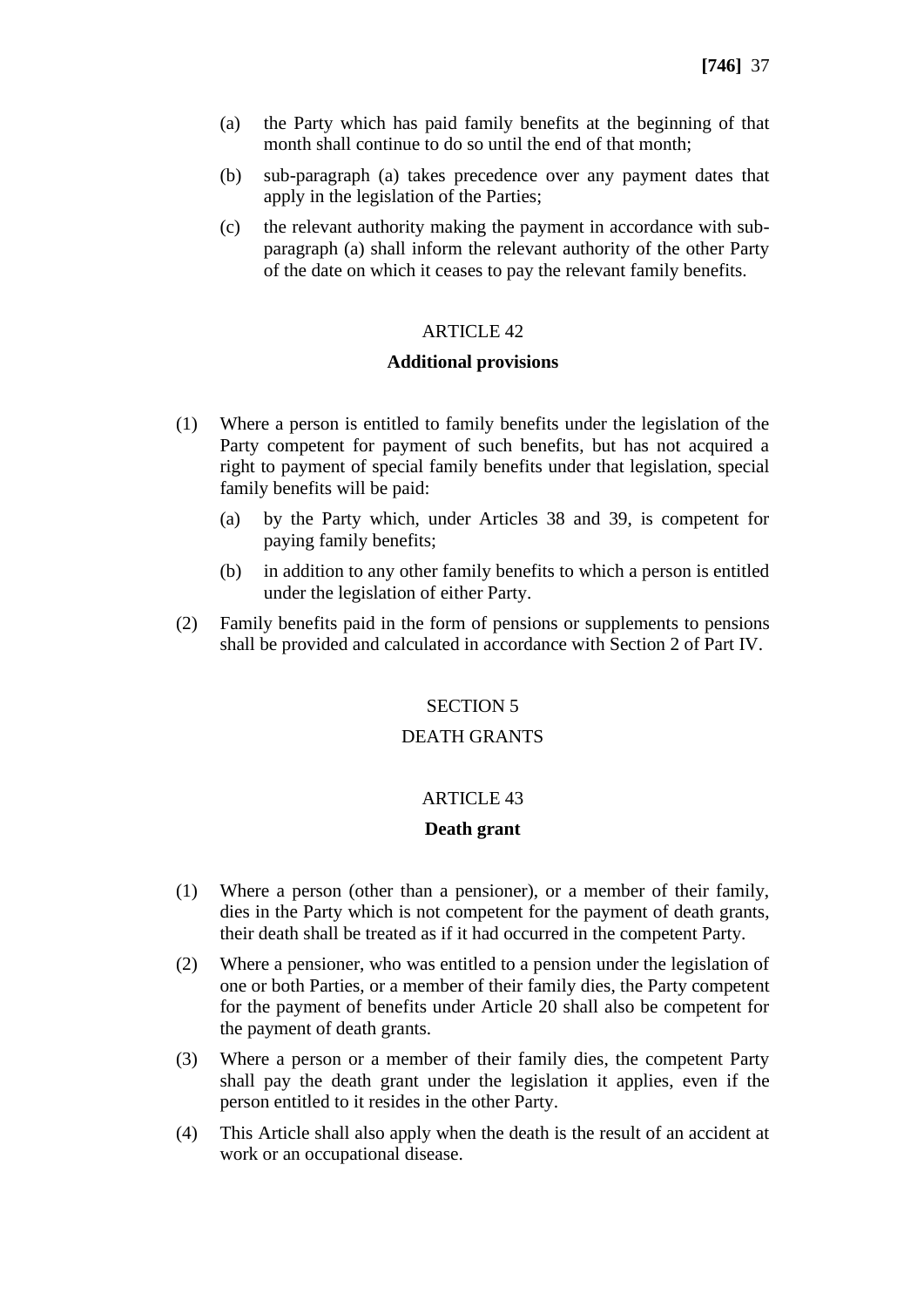# PART V MISCELL ANEOUS PROVISIONS

# SECTION 1

# PRINCIPLES

# ARTICLE 44

# **Collection of contributions and recovery of benefits**

- (1) Collection of contributions due to one Party and recovery of overpaid or wrongly paid benefits provided by one Party may be effected in the other Party in accordance with the procedures and with the guarantees and privileges applicable in relation to similar claims arising in the latter Party.
- (2) Enforceable decisions of the judicial and administrative authorities relating to the collection of contributions, interest and any other charges or to the recovery of overpaid or wrongly paid benefits in one Party shall be recognised and enforced at the request of the relevant authority in the other Party, to the extent that the laws of the latter Party allow and within the limits and in accordance with the procedures laid down by the legislation and any other procedures applicable to similar decisions of that Party. Such decisions shall be declared enforceable in the latter Party in so far as the legislation and any other procedures of that Party so require.
- (3) Claims of a relevant authority of one Party shall in enforcement, bankruptcy or settlement proceedings in the other Party enjoy the same privileges as the legislation of the latter Party accords to similar claims.

# ARTICLE 45

# **Offsetting provisions**

For the purposes of applying Article 44, and within the framework set out in this Convention, the recovery of claims shall, wherever possible, be effected by way of offsetting either between the relevant authorities of the Party concerned, or vis-à-vis the individual or entity concerned in accordance with Article 47. If it is not possible to recover all or any of the claim via this offsetting procedure, the remainder of the amount due shall be recovered in accordance with Articles 48 to 58. No costs are payable between the Parties where the claim is recovered through this offsetting procedure.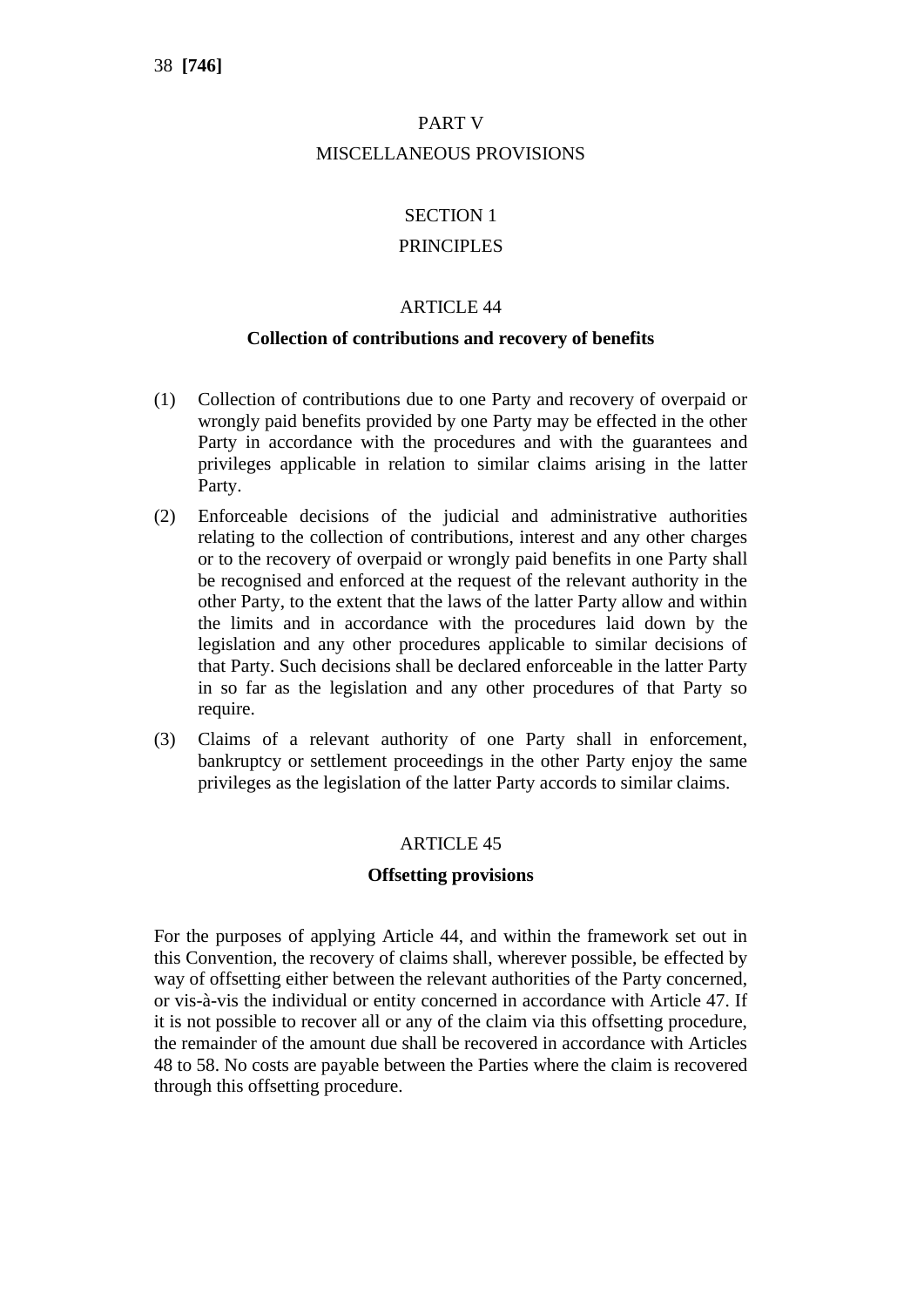#### **Rights of institutions**

- (1) This paragraph applies where a person receives benefits under the legislation of one Party (Party A) in respect of an injury resulting from events occurring in the other Party (Party B).
- (2) Where paragraph (1) applies and the relevant authority of Party A has a direct right against a third party which is liable to provide compensation to the person for the injury, Party B shall recognise such right.
- (3) Where paragraph (1) applies, the provisions of the legislation of Party A which determine the cases in which the civil liability of employers or of their employees is to be excluded shall apply with regard to the person or to the relevant authority of Party A.
- (4) Paragraph (2) shall also apply to any rights of the relevant authority of Party A against employers or their employees in cases where their liability is not excluded.

#### SECTION 2

#### **Offsetting**

#### ARTICLE 47

#### **Benefit overpayments**

- (1) If a Party (Party A) has overpaid an amount of benefit to a person, Party A may, within the terms and limits laid down in the legislation applying in that Party, request that the other Party (Party B) deduct the overpaid amount from arrears or on-going payments of benefit (whether of the same or a different type) payable by that Party to the person concerned. Party B shall deduct the amount subject to the conditions and limits applying to this kind of offsetting procedure under the legislation it applies in the same way as if it had made the overpayment itself, and shall transfer the amount deducted to Party A.
- (2) By way of derogation from paragraph (1), if Party A has overpaid an amount of a pension to a person, Party A may request that the relevant authority of Party B deduct the overpaid amount from the arrears of a benefit of the same type payable by that Party to the person concerned. After Party B has informed Party A of these arrears, Party A shall within two months inform Party B of the amount of the overpayment. If Party B receives that communication within such time, it shall deduct the amount, subject to the conditions and limits applying to this kind of offsetting procedure under the legislation it applies, in the same way as if it had made the overpayment itself, and shall transfer the amount deducted to Party A. If such time elapses without having received such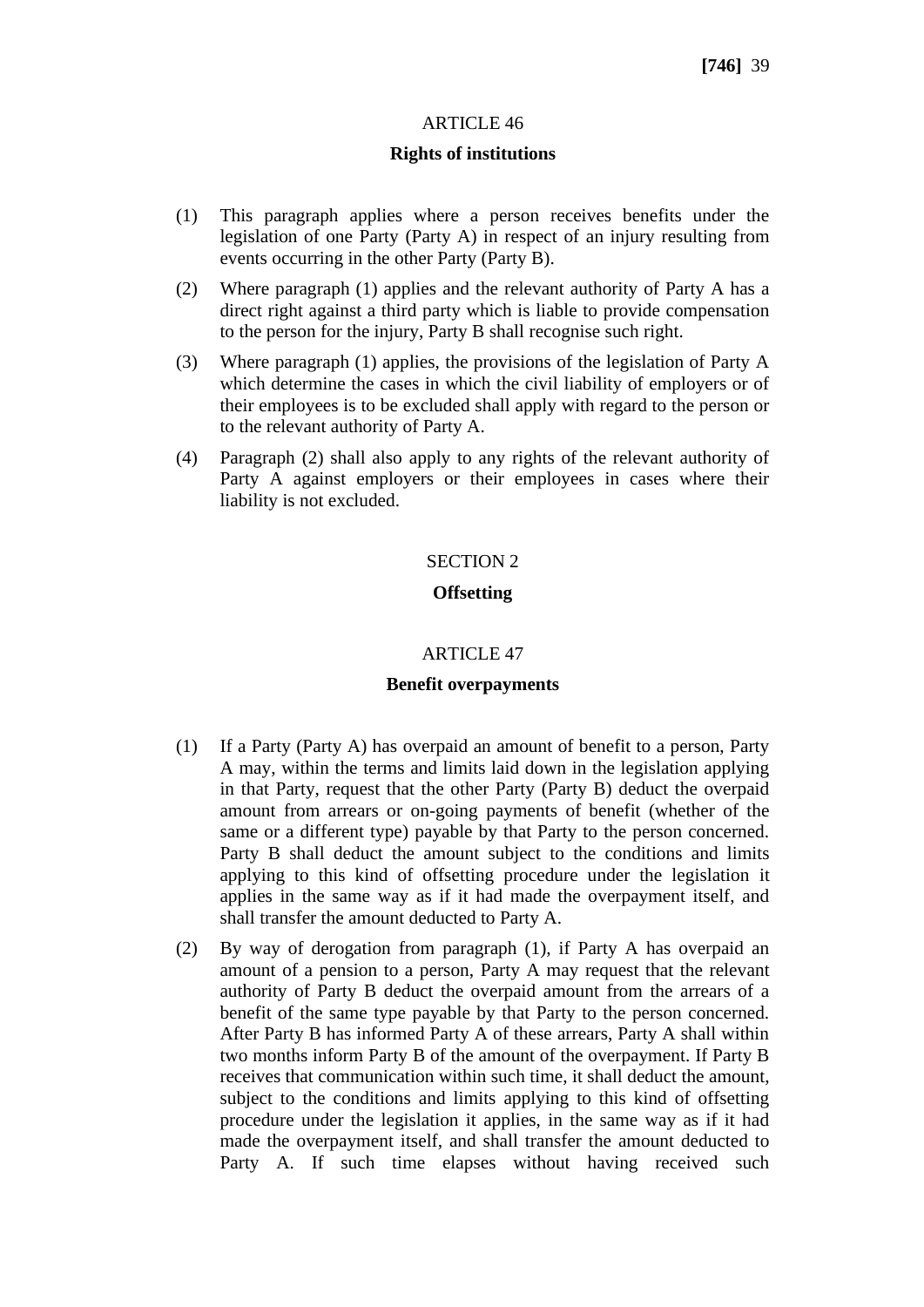# 40 **[746]**

communication, Party B shall without delay pay the arrears to the person concerned.

- (3) (a) If a person has received social assistance in one Party (Party A) during a period in which they were entitled to benefits under the legislation of the other Party (Party B) and Party A is entitled under its own legislation to recover an amount of social assistance paid to such person, Party A shall request that Party B deduct such amount of social assistance from the arrears or ongoing payments of benefit payable by Party B to the person concerned.
	- (b) Sub-paragraph (a) shall apply in the same way, subject to necessary adjustments, to any member of a person's family who has received social assistance from one Party during a period in which the person was entitled to benefits under the legislation of the other Party in respect of that member of their family.
	- (c) The relevant authority of a Party which has overpaid an amount of social assistance to a person (Party A) shall send a statement of the overpaid amount to the relevant authority of the other Party (Party B). Party B shall then deduct the amount in accordance with subparagraph (a), subject to the conditions and limits laid down for this kind of offsetting procedure in accordance with the legislation it applies, and transfer the amount without delay to Party A.

# SECTION 3

### **Recovery**

#### ARTICLE 48

#### **Definitions and common provisions**

- (1) For the purposes of this Section:
	- (a) "claim" means all claims relating to contributions or to benefits overpaid or wrongly paid, including interest, fines, administrative penalties and all other charges and costs connected with the claim in accordance with the legislation of the Party making the claim;
	- (b) "Party A" means the Party which makes a request under this Section;
	- (c) "Party B" means the Party to which a request is made under this Section.
- (2) The relevant authorities of the Parties may agree a minimum amount of a claim for which a request for recovery may be made.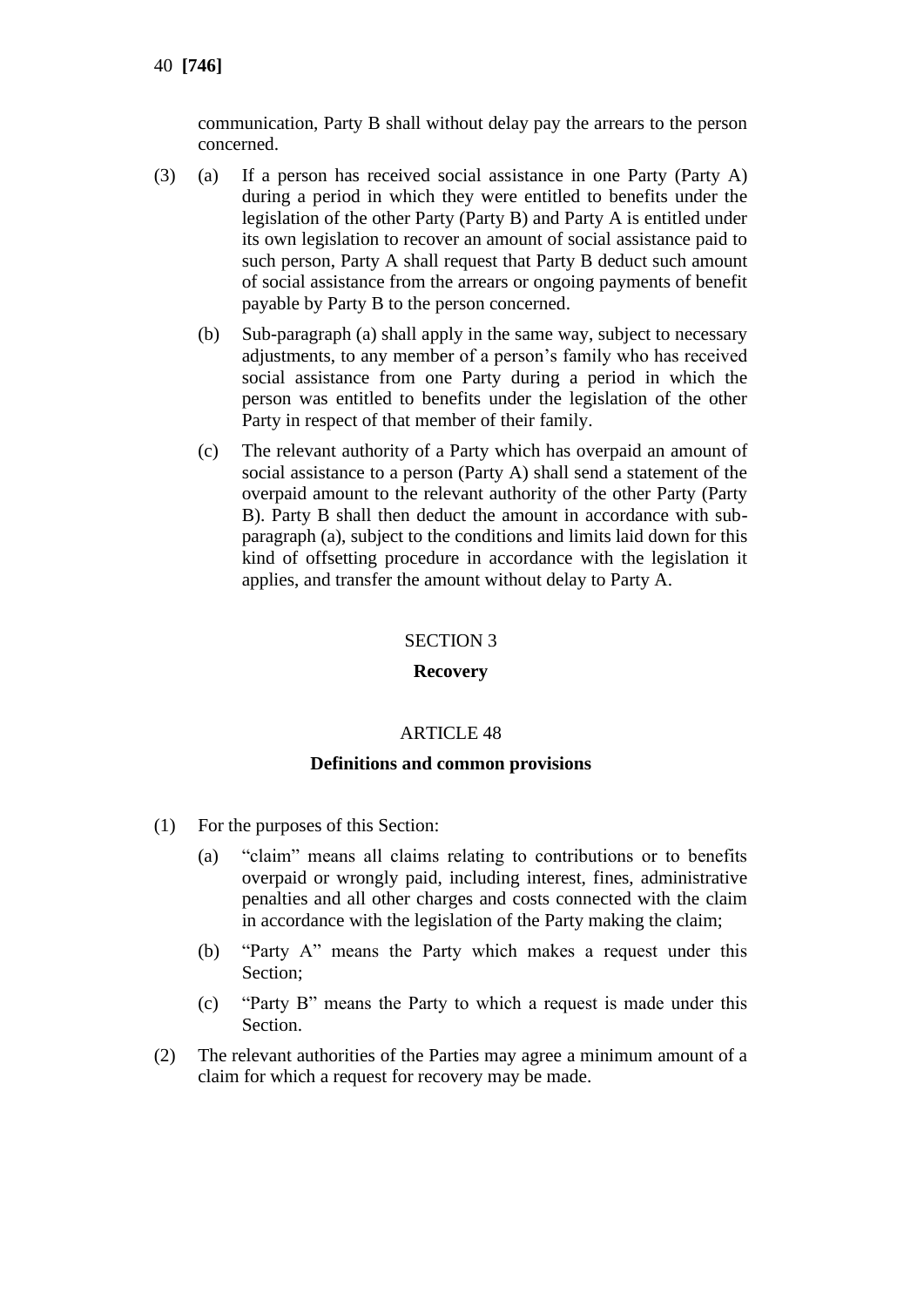#### **Requests for information**

At the request of Party A, Party B shall provide any information which would be useful to Party A in the recovery of its claim, using such powers as are available to it under the laws of Party B to obtain such information, and provided that Party B shall not be obliged to supply information which it would not be able to obtain for the purpose of recovering similar claims arising in that Party, or which would disclose any commercial, industrial or professional secrets or be contrary to its law or public policy.

#### ARTICLE 50

#### **Notification to the addressee**

At the request of Party A, Party B shall in accordance with its laws, notify the addressee specified by Party A of all instruments and decisions, including those of a judicial nature, which come from Party A and which relate to a claim and/or to its recovery. Party B shall subsequently inform Party A of the date on which the decision or instrument was notified to the addressee.

#### ARTICLE 51

#### **Request for recovery**

- (1) At the request of Party A, Party B shall recover claims that are the subject of an instrument permitting enforcement issued by Party A to the extent permitted by and in accordance with the laws in force in Party B.
- (2) Party A may only make a request for recovery if:
	- (a) it also provides to Party B an official or certified copy of the instrument permitting enforcement of the claim in Party A;
	- (b) the claim and/or instrument permitting its enforcement are not disputed in that Party;
	- (c) it has, in that Party, applied appropriate recovery procedures available to it on the basis of the instrument permitting enforcement, and the measures taken will not result in the payment in full of the claim;
	- (d) the period of limitation according to the laws in force in Party A has not expired.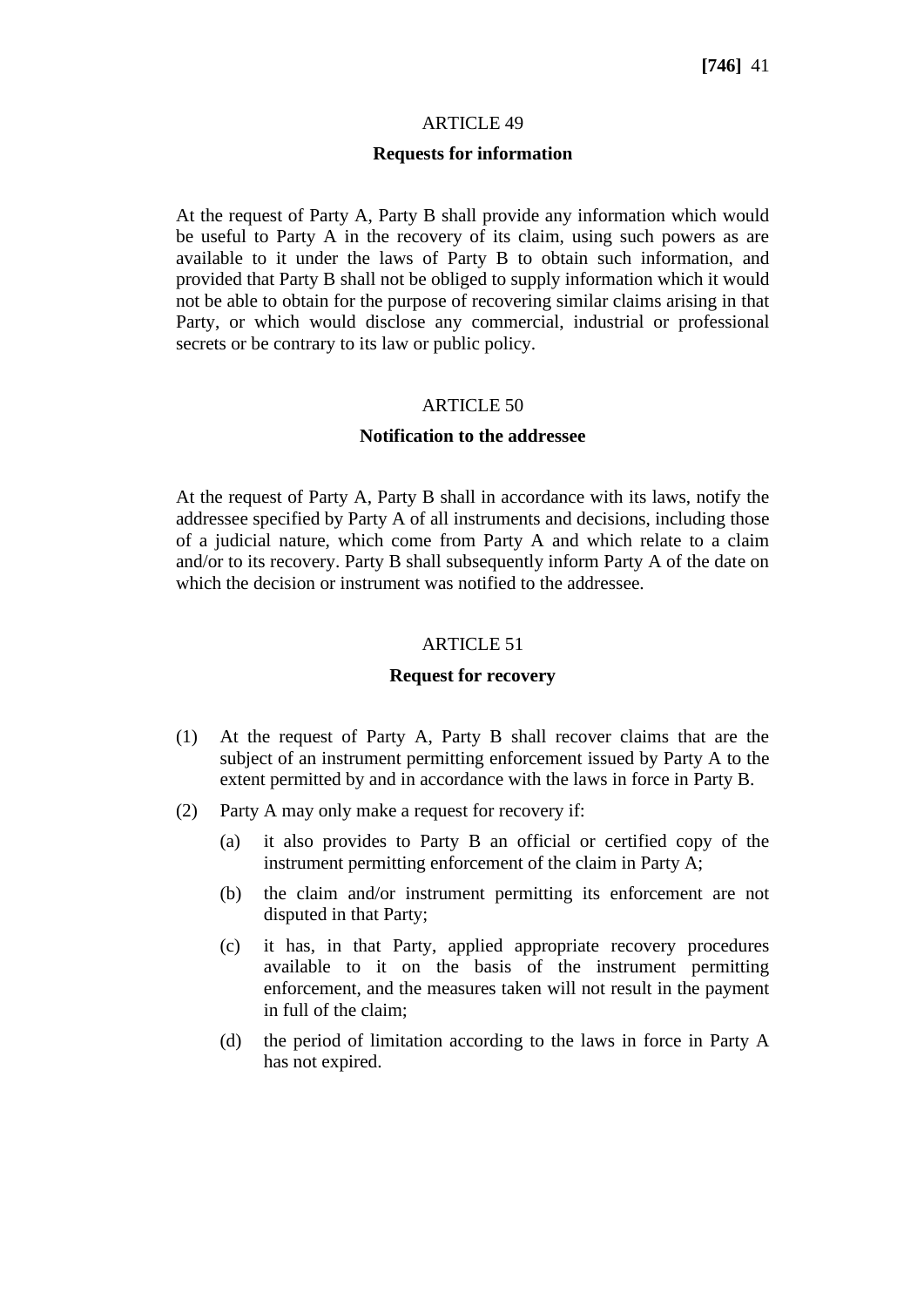## **Instrument permitting enforcement of the recovery**

- (1) Any instrument permitting enforcement of the claim in Party A shall be directly recognised and treated automatically as an instrument permitting the enforcement of that claim in Party B, to the extent that the laws of Party B allow.
- (2) Notwithstanding paragraph (1), the instrument permitting enforcement of the claim may, where appropriate and in accordance with the provisions in force in Party B, be accepted as, recognised as, supplemented with, or replaced by an instrument permitting enforcement in that Party. Within three months of the date of receipt of the request for recovery, the relevant authority shall endeavour to complete the acceptance, recognition, supplementing or replacement, except in cases where paragraph (3) applies. The relevant authorities may not refuse to complete these actions where the instrument permitting enforcement is properly drawn up. Party B shall inform Party A of the grounds for exceeding the threemonth period.
- (3) If any of these actions should give rise to a dispute in connection with the claim and/or the instrument permitting enforcement issued by Party A, Article 54 shall apply.

# ARTICLE 53

#### **Payment arrangements**

- (1) Claims shall be recovered in the currency of Party B.
- (2) Interest (if any) shall be charged under the laws in force in Party B from the date of receipt by Party B of the request for recovery.
- (3) The entire amount of the claim that is recovered by Party B (including any interest) shall be remitted by Party B to Party A.

# ARTICLE 54

# **Dispute concerning the claim or the instrument permitting its enforcement or regarding enforcement measures**

- (1) If, in the course of the recovery procedure, the claim and/or the instrument permitting its enforcement issued in Party A are contested by an interested party:
	- (a) the action shall be brought by the interested party before the appropriate authorities in Party A, in accordance with the laws in force in Party A;
	- (b) Party A shall without delay notify Party B of this action;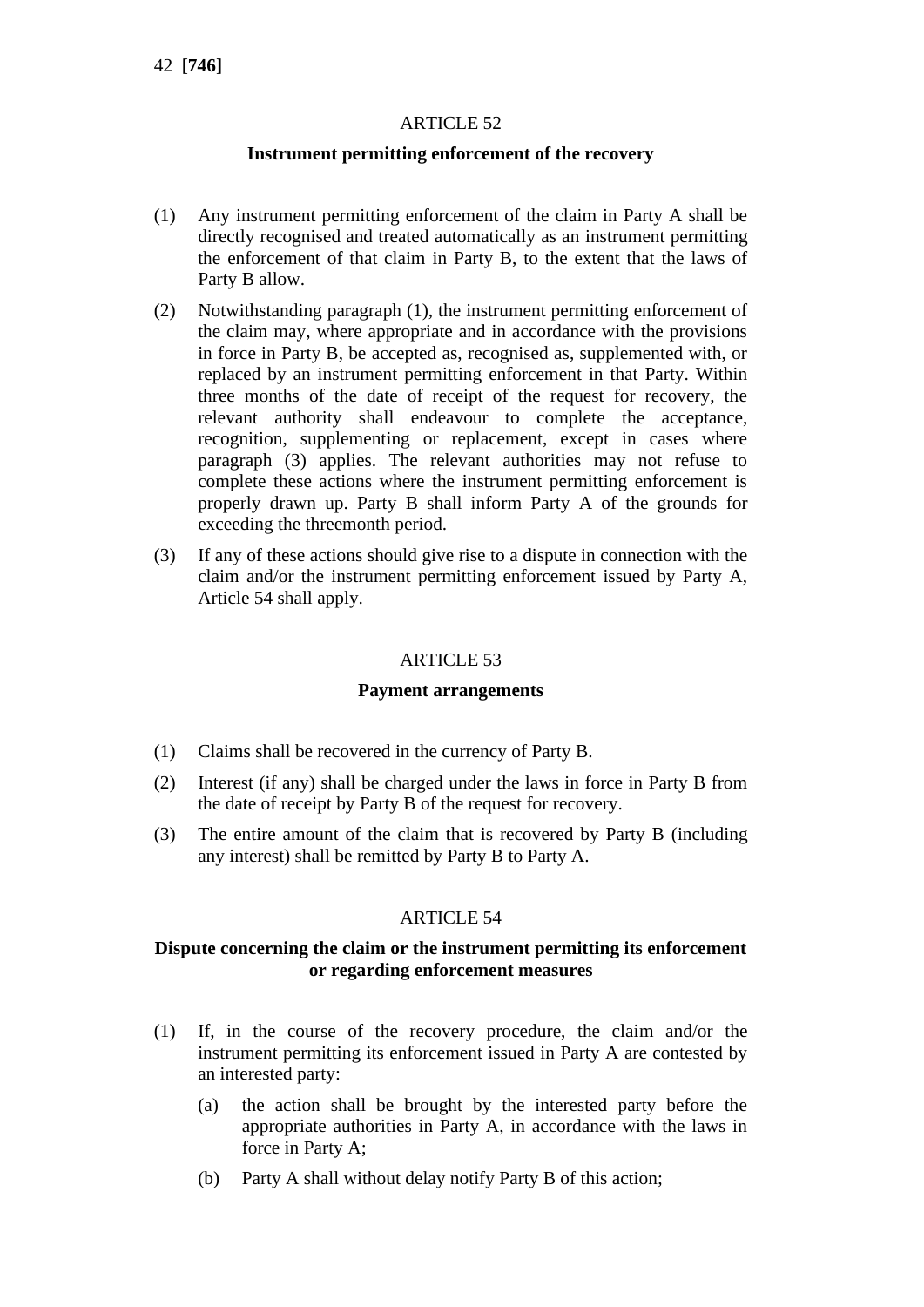- (c) as soon as Party B has received notification of the action, it shall suspend the enforcement procedure pending the decision of the appropriate authority;
- (d) where the appropriate authority is a judicial or administrative tribunal, the decision of that tribunal, insofar as it permits recovery of the claim in Party A, shall constitute the "instrument permitting enforcement" within the meaning of Article 52 and the recovery of the claim shall proceed on the basis of that decision.
- (2) Where the dispute concerns enforcement measures taken in Party B, the action shall be brought before the appropriate authority in Party B in accordance with the laws in force in Party B.

# **Limits applying to assistance by Party B**

Party B shall not be obliged:

- (a) to grant assistance with recovery of a claim if it would create serious economic or social difficulties in Party B, insofar as the laws in force in Party B allow it to refrain from taking such action for similar national claims;
- (b) to grant assistance with a request for information, notification or recovery of a claim, if the initial request applies to claims more than five years old, dating from the date the instrument permitting the recovery was established in accordance with the laws in force in Party A. If the claim or instrument is contested, the time limit begins from the date it is established that the claim or the instrument may no longer be contested.

# ARTICLE 56

# **Periods of limitation in respect of enforcement action**

Questions concerning periods of limitation of a claim and/or instrument permitting enforcement shall be governed by the laws in force in Party A, insofar as they concern the claim and/or the instrument permitting its enforcement, and by the laws in force in Party B, insofar as they concern enforcement measures in Party B.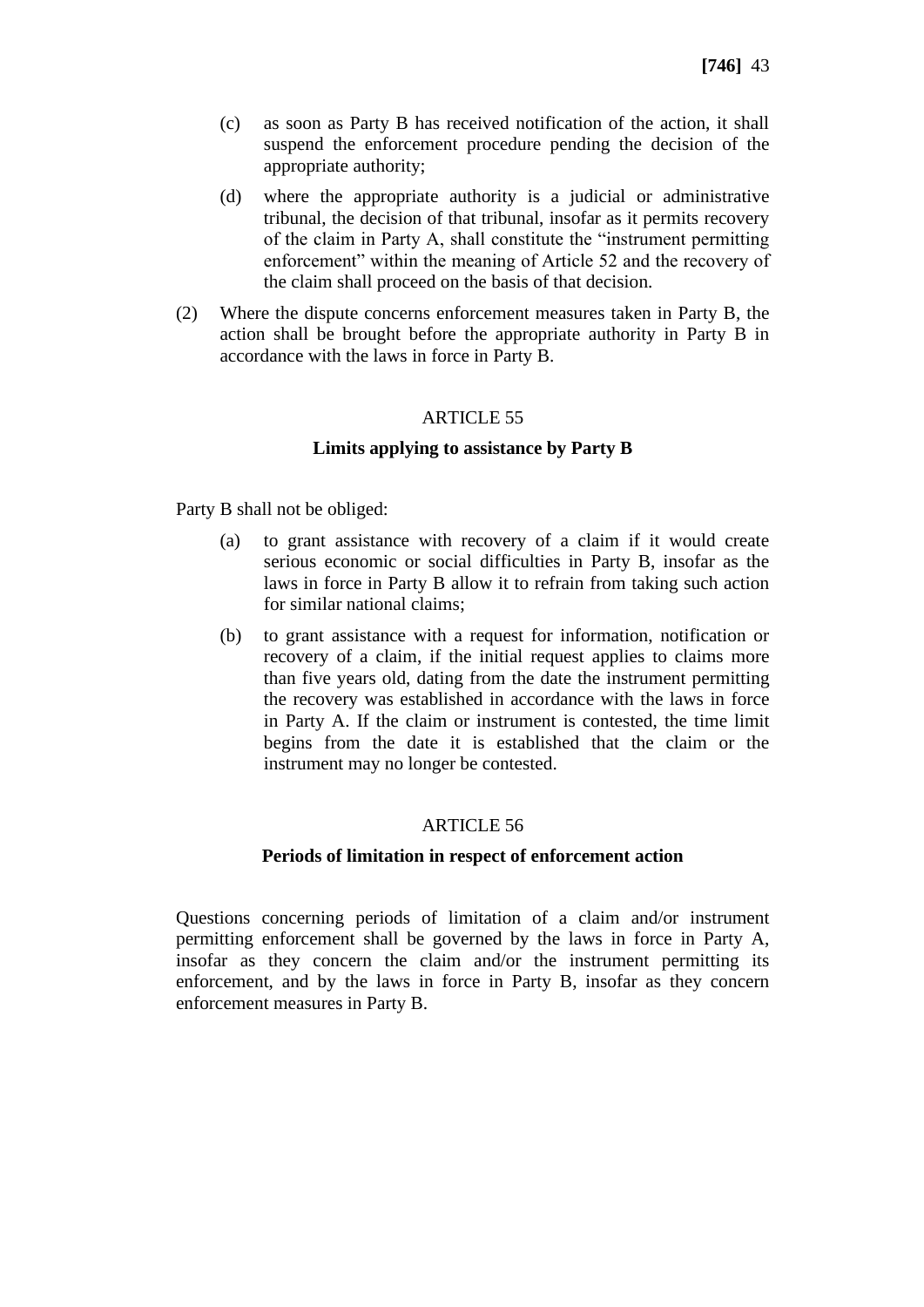#### **Precautionary measures**

- (1) At the request of Party A, Party B shall take precautionary measures intended to ensure recovery of a claim in so far as the laws in force in Party B so permit.
- (2) For the purposes of this Article, the provisions and procedures laid down in Articles 51 to 52 and 54 to 55 shall apply in the same way with all necessary adjustments.

# ARTICLE 58

# **Costs related to recovery**

- (1) In respect of any assistance provided for under Articles 49 to 51 and 57, Party B shall not make any charge to Party A unless otherwise agreed, but may recover and retain any costs incurred linked to the recovery, from the person concerned.
- (2) Party A shall remain liable to Party B for any costs and losses incurred, as a result of actions that are held to be unfounded.

# ARTICLE 59

# **Arrangements for administration and co-operation**

- (1) The Parties shall establish the administrative arrangements necessary for the application of this Convention and shall comply with those arrangements.
- (2) The Parties shall communicate to each other, in a timely manner, all information about the measures taken by them for the application of this Convention and about changes in their national legislation in so far as these changes affect the application of this Convention.
- (3) The relevant authorities of the Parties shall assist one another on any matter relating to the application of this Convention as if the matter were one affecting the application of their own legislation. This assistance shall be free of charge.
- (4) The relevant authorities of the Parties may, for the purposes of this Convention, communicate directly with one another and with the persons covered by this Convention or their representatives.
- (5) The relevant authorities and the persons covered by this Convention shall have a duty of mutual information and co-operation to ensure the correct application of this Convention. The relevant authorities, in accordance with the principle of good administration, shall respond to all queries (unless otherwise specified) within a reasonable period of time and shall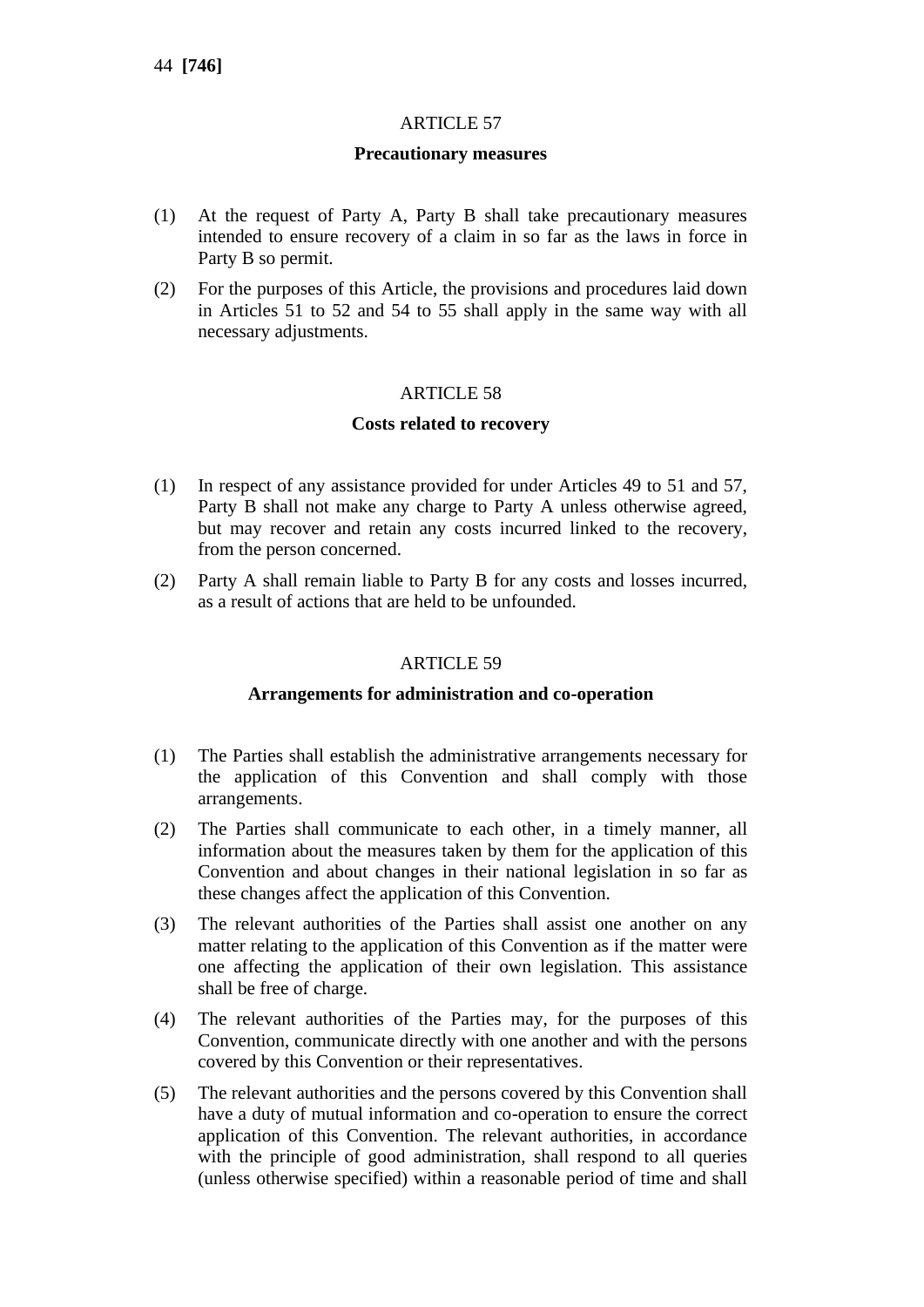in this connection provide the persons concerned with any information required for exercising the rights conferred on them by this Convention.

- (6) Where any benefit is payable under the legislation of one Party to a person in the other Party, arrangements for the payment may, in exceptional circumstances, be made by the latter Party, at the request of the former Party, and the former Party shall reimburse the latter Party on the basis of the actual amount of the benefit paid.
- (7) Where a person in one Party (Party A) has claimed or is receiving benefit under the legislation of the other Party (Party B) and a medical examination is necessary, the relevant authority of Party A, at the request of the relevant authority of Party B, shall arrange for this examination. The cost of such examination may be met by Party A. The report of the examination shall be forwarded without delay by the relevant authority of Party A to the relevant authority of Party B.
- (8) Where the legislation of one Party provides that any certificate or other document which is submitted under the legislation of that Party shall be exempt, wholly or partly, from any taxes, legal dues, consular fees or administrative charges, that exemption shall apply to any certificate or other document which is submitted under the legislation of the other Party or in accordance with this Convention.
- (9) All statements, documents and certificates of any kind required to be produced for the purposes of this Convention shall be exempt from authentication by diplomatic or consular authorities.
- (10) Documents issued by a relevant authority of one Party showing the position of a person for the purposes of the application of this Convention and supporting evidence on the basis of which such documents have been issued shall be accepted by the relevant authority of the other Party for as long as they have not been withdrawn or declared to be invalid by the Party in which they were issued.
- (11) A relevant authority of one Party shall not reject a certificate, document or statement of any kind written in an official language of the other Party on the grounds that it is written in a language which is not an official language of that Party.
- (12) If one Party (Party A) communicates personal data or information to the other Party (Party B) in accordance with, and for the purposes of, this Convention, such communication shall be subject to the data protection laws applicable in Party A. Unless disclosure is required under the laws of a Party, such data and information shall be treated as confidential and shall only be used by Party B for the purpose of applying this Convention and the legislation to which it applies. Its storage, alteration and destruction by either Party shall be subject to the data protection laws of that Party.
- (13) The Parties shall without delay provide or exchange all data necessary for establishing and determining the rights and obligations of persons under this Convention and for the administration or enforcement of the Convention.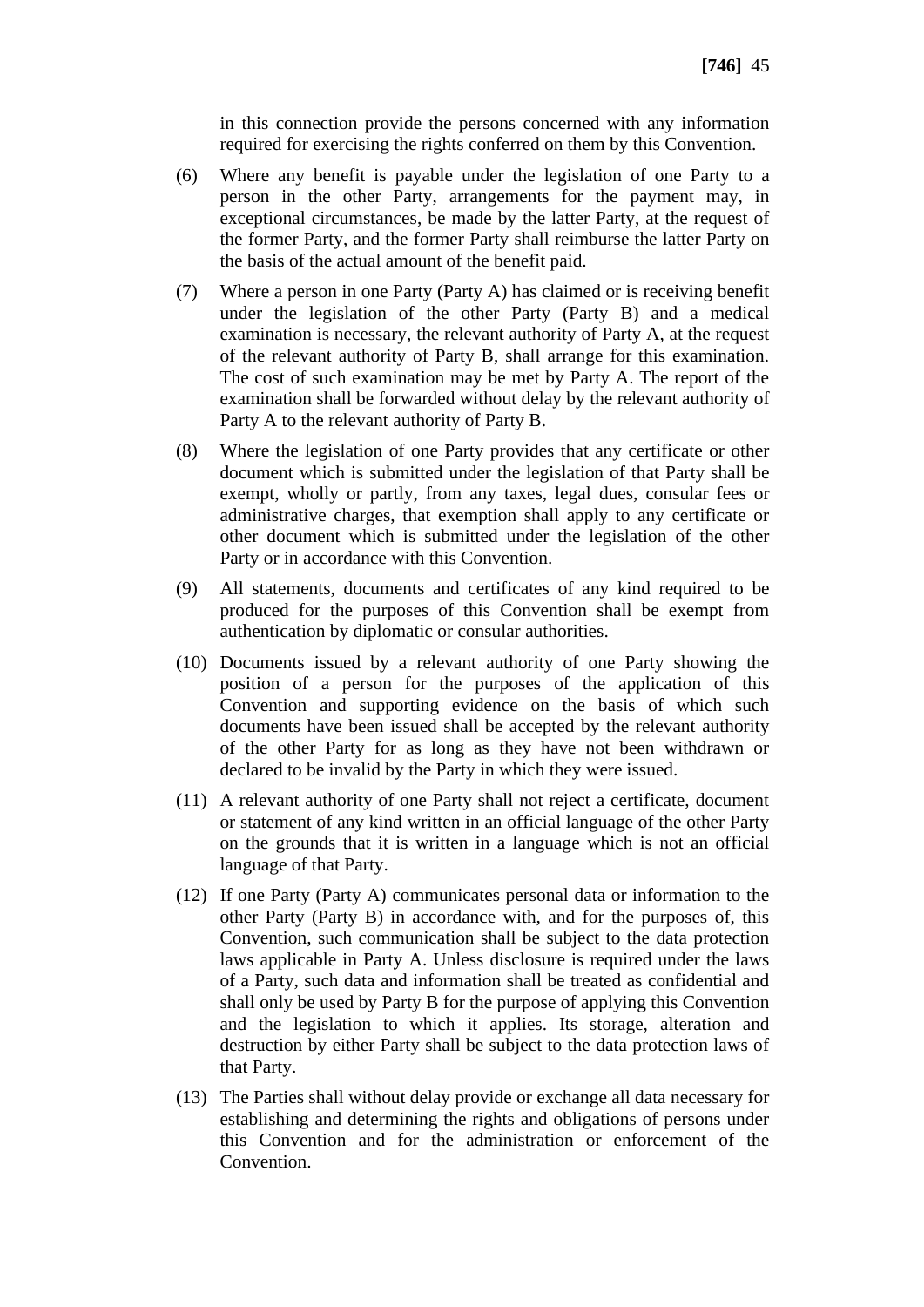# 46 **[746]**

(14) The Parties may, in a particular case, agree procedures other than or in addition to those provided for by this Convention or the administrative arrangements provided for in paragraph (1), provided that such procedures do not adversely affect the rights or obligations of any individual or individuals concerned.

## ARTICLE 60

#### **Submission of claim or appeal**

- (1) Any claim, declaration, request for review or reconsideration of a decision (including information or documents relating to any of those), which is submitted by a person to the relevant authority of a Party (Party A), in the case where it should for the purposes of the legislation of the other Party (Party B), have been submitted to the relevant authority of that Party, shall be treated as if it had been submitted to the relevant authority of Party B. In such a case the relevant authority of Party A shall forward the request for review or reconsideration without delay to the relevant authority of Party B.
- (2) The date on which such a claim, declaration, request or reconsideration was submitted to the relevant authority of Party A shall be considered as the date of submission to the relevant authority of Party B.
- (3) By way of derogation from paragraph (2), if a person who is employed or resides in one Party does not, despite having been asked to do so, notify the fact that they have been employed or have resided in the other Party, the date on which the person provides this information or submits a new claim for missing periods of employment and/or residence in a Party shall be considered as the date of submission of the claim to that Party, subject to more favourable provisions of that legislation.

# ARTICLE 61

# **Currency and method of payment**

- (1) Payment of any benefit in accordance with this Convention may be made in the currency of the Party which is competent for making such payment and any such payment shall constitute a full discharge of the obligation in respect of which payment has been made.
- (2) Where one Party (Party A) has made a payment of benefit on behalf of the other Party (Party B), in accordance with Article 59(6), any reimbursement of the amounts paid by Party A shall be in the currency of Party B.
- (3) For the purposes of applying this Convention, the exchange rate between the currencies of the Parties shall be the reference rate published by the European Central Bank. The rules for the date to be taken into account for determining the exchange rate shall be agreed between the Parties.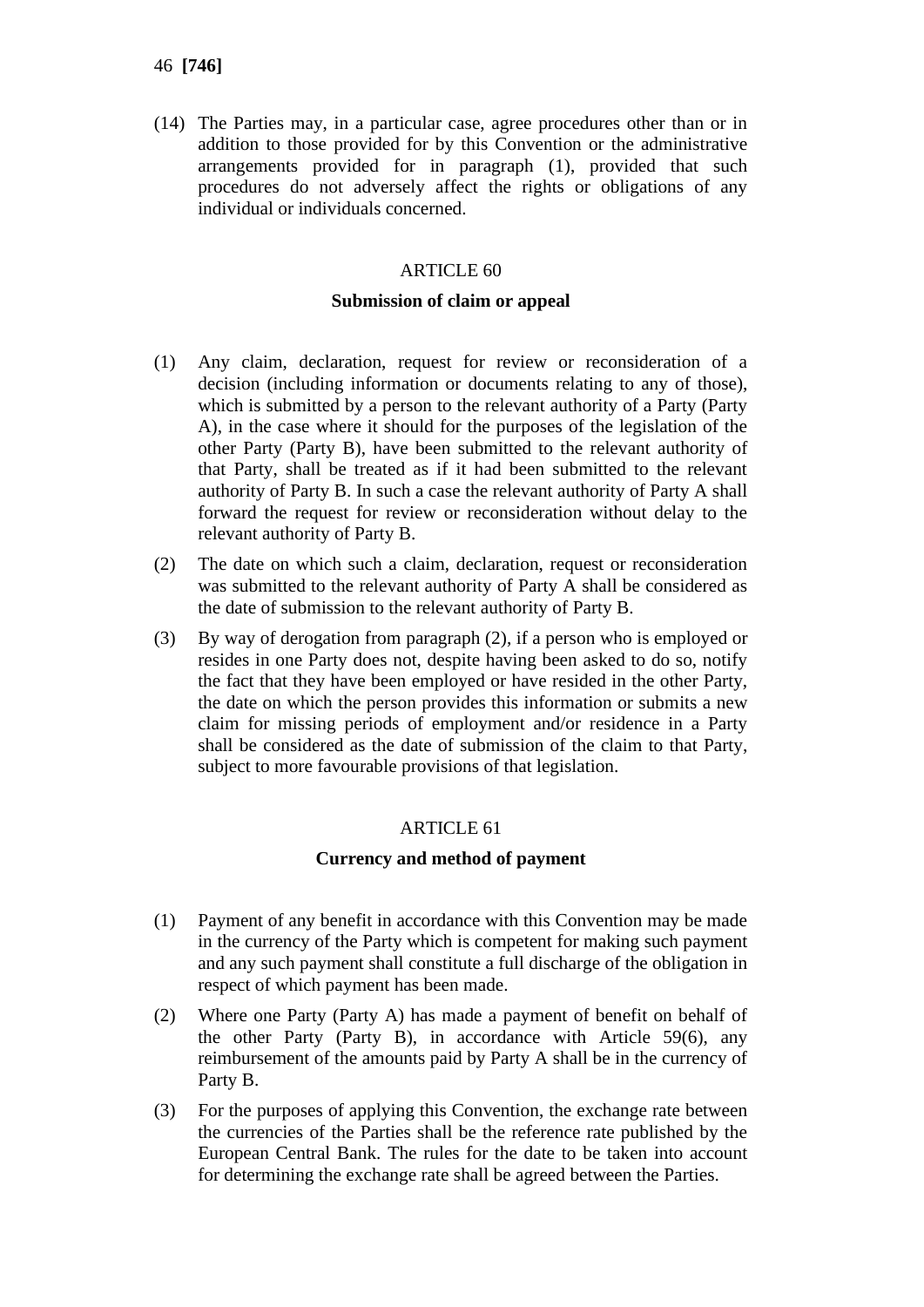(4) Where a person in one Party is receiving benefit under the legislation of the other Party, it shall be payable by whatever method the relevant authority of the latter Party deems appropriate.

#### ARTICLE 62

#### **Resolution of disputes**

- (1) The Parties shall make all reasonable efforts to resolve between them any dispute about the interpretation or application of this Convention.
- (2) If any dispute cannot be resolved in accordance with paragraph (1) it shall be submitted, at the request of either Party, to an arbitration tribunal which shall be constituted in the following manner:
	- (a) each Party shall appoint an arbitrator within one month from receipt of the demand for arbitration. The two arbitrators shall appoint a third arbitrator, who shall not be a national of either Party, within two months from the date on which the Party which was the last to appoint its arbitrator has notified the other Party of the appointment;
	- (b) if within the prescribed period either Party should fail to appoint an arbitrator, the other Party may request the President of the International Court of Justice or, in the event of their having the nationality of one of the Parties, the Vice-President or next senior judge of that Court not having the nationality of either Party, to make the appointment. A similar procedure shall be adopted at the request of either Party if the two arbitrators cannot agree on the appointment of the third arbitrator.
- (3) The decision of the arbitration tribunal, which shall be binding on both Parties, shall be by majority vote. The arbitration tribunal shall determine its own rules of procedure, and its costs shall be agreed with the two Parties and borne equally by them.

# ARTICLE 63

# **Provisional application of legislation and provisional granting of benefits**

- (1) Unless otherwise provided for in this Convention, where there is a difference of views between the Parties concerning the determination of the legislation applicable to a person, the person concerned shall be made provisionally subject to the legislation of one of the Parties, the order of priority being determined as follows:
	- (a) the legislation of the Party where the person pursues their activity as an employed person or self-employed person, if such activity is pursued in only one Party;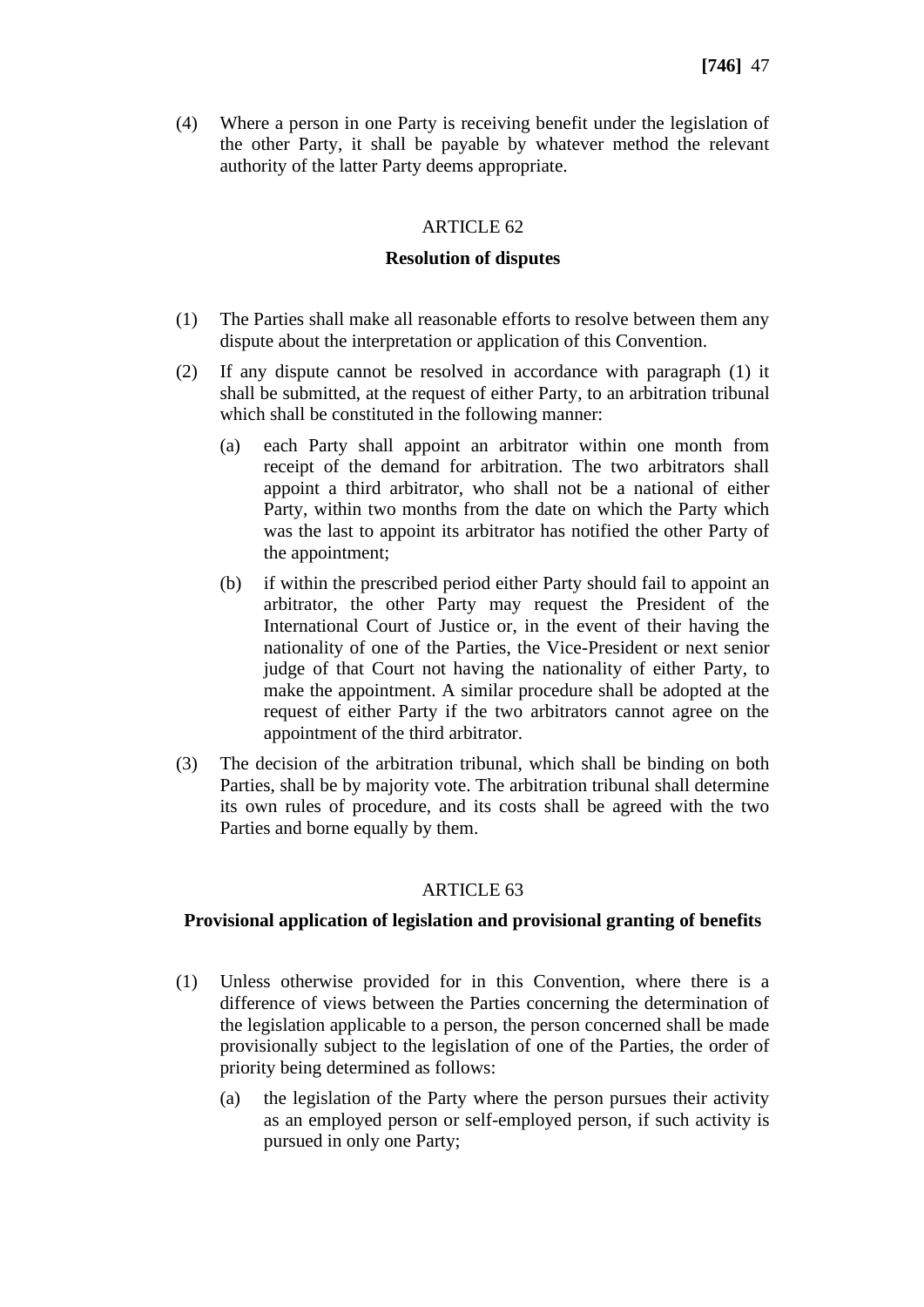- (b) the legislation of the Party of residence if the person concerned pursues activity as an employed person or self-employed person in both Parties, or if the person concerned has no such activity in either Party.
- (2) Where there is a difference of views between the Parties as to which is competent for payment of a benefit to a person who has made a claim, they shall be entitled, on a provisional basis, to such benefits under the legislation of their Party of residence.
- (3) Where a difference of views arises under paragraph (1) or (2), the Parties shall seek to resolve the difference without delay. Where no agreement is reached between the Parties, the matter shall be submitted, at the request of either Party, to an arbitration tribunal in accordance with Article 62.
- (4) Where in accordance with paragraph (1) or (2), a determination is made that a Party is provisionally competent or its legislation is provisionally applicable, and it is subsequently determined that in fact the other Party is competent or its legislation is applicable, that latter Party shall be deemed to have been competent or its legislation applicable as if the difference of views had not existed, from the later of either the date from which the person was made provisionally subject to the former Party's legislation or the date of the first provisional payment of the benefit concerned.
- (5) If necessary, the Parties shall between themselves settle the financial situation of the person concerned as regards contributions received and benefits paid provisionally, where appropriate, in accordance with Articles 45 to 58. Any deadline agreed between the Parties for settlement of such claims shall not start before the competent Party has been identified.

# **Provisional calculation of benefits and contributions**

- (1) Unless otherwise provided for in this Convention, where a person is eligible for a benefit, or is liable to pay a contribution, and the relevant authority does not have all the information concerning the situation in the other Party which is necessary to calculate definitively the amount of that benefit or contribution, that relevant authority may award the benefit or calculate the contribution on a provisional basis, where such calculation is possible on the basis of the information at its disposal.
- (2) The benefit or the contribution concerned shall be recalculated once all the necessary supporting evidence or documents are provided to the relevant authority.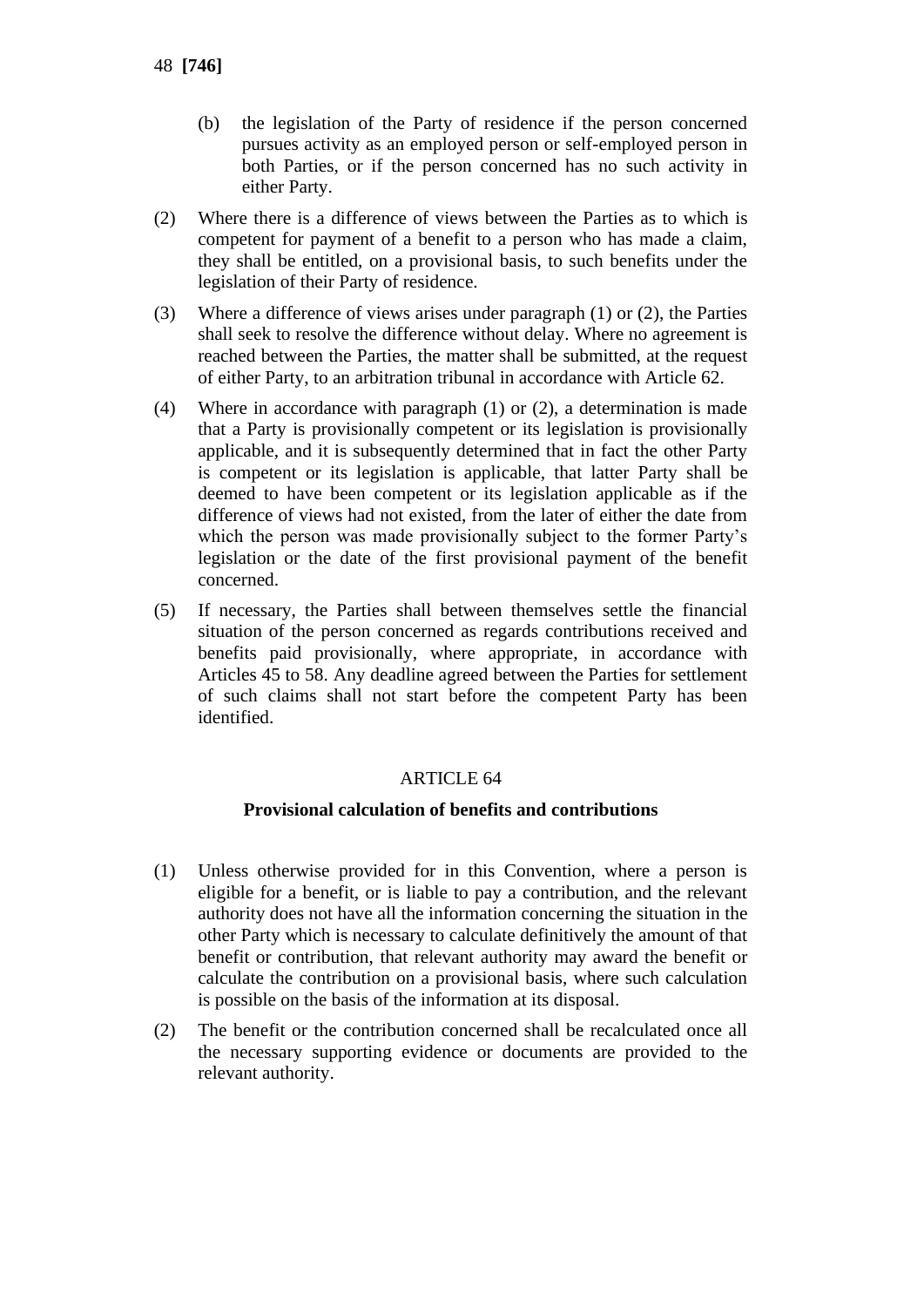# PART VI

# TRANSITIONAL AND FINAL PROVISIONS

# ARTICLE 65

#### **Entry into force**

The Government of Ireland and the Government of the United Kingdom of Great Britain and Northern Ireland shall notify each other in writing when the necessary internal procedures for entry into force have been completed. This Convention shall enter into force on the date of the later of such notifications.

#### ARTICLE 66

#### **Duration of the Convention**

This Convention shall remain in force for an indefinite period. The Government of Ireland or the Government of the United Kingdom of Great Britain and Northern Ireland may denounce it at any time by giving 6 months' notice in writing to the other Party.

#### ARTICLE 67

#### **Rights on termination of this Convention not replaced by another**

In the event of the termination of this Convention, and unless a new Convention containing provisions regulating the matter is made, any right to benefit acquired by a person in accordance with this Convention shall be maintained and negotiations shall take place for the settlement of any other rights then in course of acquisition by virtue of those provisions.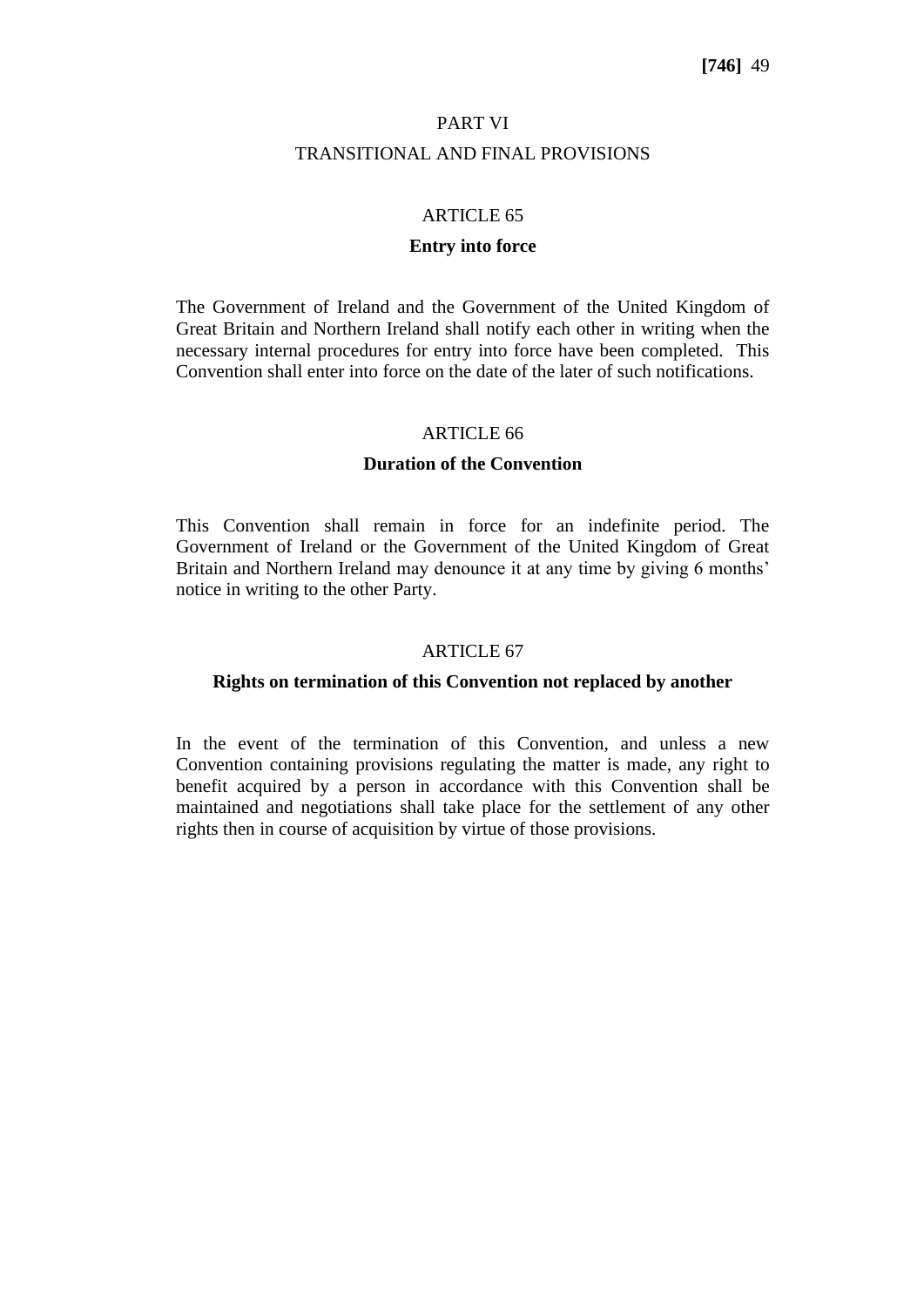50 **[746]**

In witness whereof the undersigned, duly authorised by their respective Governments, have signed this Convention.

Done in duplicate at Dublin this 1<sup>st</sup> day of February 2019.

For the Government of Ireland For the Government of the United

John McKeon Ronan O'Connor

Kingdom of Great Britain and Northern Ireland



GIVEN under my Official Seal, 31 December, 2020.

HEATHER HUMPHREYS, Minister for Social Protection.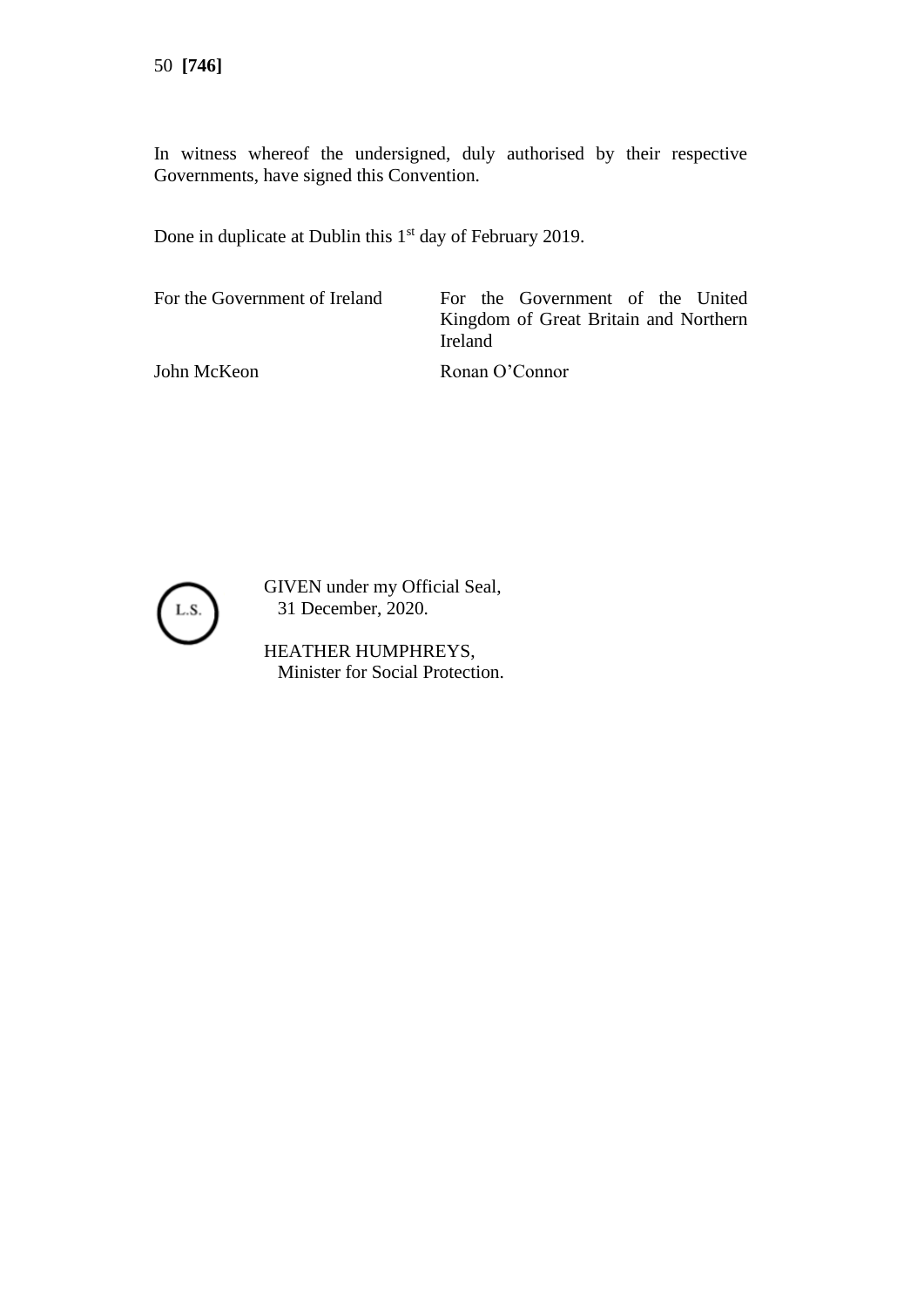#### EXPLANATORY NOTE

# (*This note is not part of the Instrument and does not purport to be a legal interpretation*).

This Order gives effect to the Convention on social security made between Ireland and the United Kingdom, which comes into effect following the withdrawal of the United Kingdom from the European Union. The Order provides that the Social Welfare Acts and relevant Regulations will be modified to take account of the provisions of the Agreement.

The primary purpose of the Agreement is to ensure that all the existing arrangements with regard to the recognition of and access to social insurance entitlements will be maintained in both jurisdictions under the Common Travel Area arrangements.

The Agreement provides that periods of insurance or residence in one State may be taken into account, where necessary, by the other State in order to qualify for certain benefits and pensions.

In the case of Ireland the Agreement covers illness benefit, health and safety benefit, carers benefit, treatment benefit, maternity benefit, adoptive benefit, paternity benefit, partial capacity benefit, invalidity pension, State pension (contributory), widow's, widower's or surviving civil partners (contributory) pension, guardian's payment (contributory), occupational injuries benefit, widowed or surviving civil partners grant, jobseeker's benefit, guardian's payment (non-contributory), one parent family payment, domiciliary care allowance, child benefit, back to work family dividend, working family payment.

The Agreement also contains provisions which allow workers in one State who are sent temporarily by an employer to work in the territory of the other State, to remain attached to the social security system of the first State for a period of 24 months.